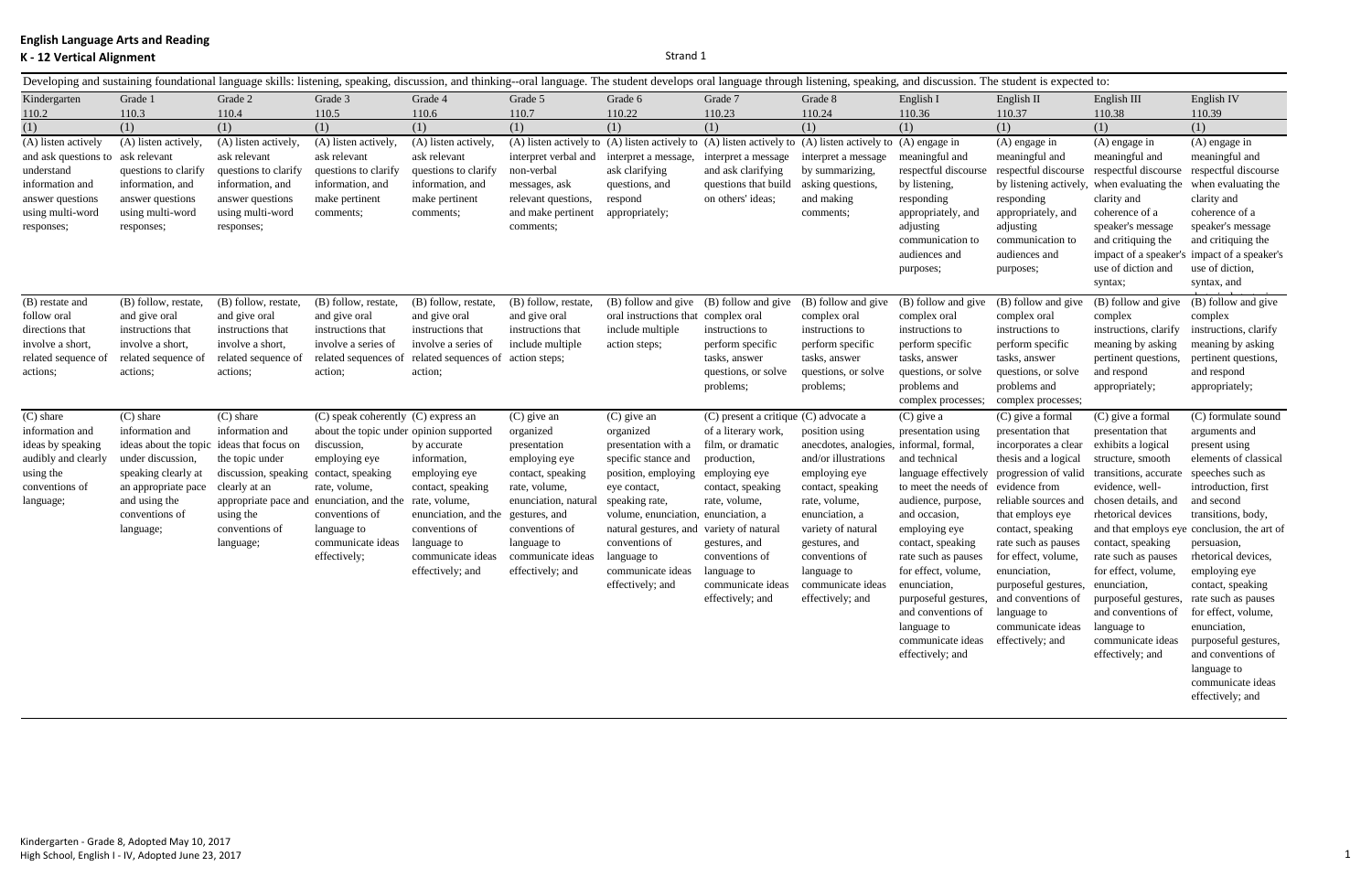| 0.37<br>110.38<br>110.39 | glish II | English III | English IV |
|--------------------------|----------|-------------|------------|
|                          |          |             |            |

| Grade 6<br>English I<br>English II<br>English III<br>English IV<br>Kindergarten<br>Grade 1<br>Grade 2<br>Grade 3<br>Grade 4<br>Grade 5<br>Grade 7<br>Grade 8<br>110.22<br>110.3<br>110.4<br>110.7<br>110.23<br>110.24<br>110.36<br>110.37<br>110.38<br>110.39<br>110.2<br>110.5<br>110.6<br>(D) work<br>(D) work<br>(D) work<br>(D) work<br>(D) work<br>$(D)$ work<br>(D) participate<br>(D) participate in<br>(D) engage in<br>(D) participate<br>(D) participate<br>(D) participate<br>(D) participate<br>collaboratively,<br>collaboratively,<br>collaboratively with collaboratively with<br>collaboratively with<br>collaboratively with<br>collaboratively with<br>collaboratively with<br>student-led<br>meaningful<br>collaboratively in<br>collaboratively,<br>collaboratively,<br>building on the ideas building on the ideas offering ideas or<br>others by following<br>others by following<br>others by following<br>others to develop a<br>discussions by<br>discussions, plan<br>offering ideas or<br>others by following<br>others to develop a<br>discourse and<br>of others,<br>of others,<br>agreed-upon rules<br>agreed-upon rules<br>agreed-upon rules,<br>plan of shared<br>plan of shared<br>eliciting and<br>provide and accept<br>agendas with clear<br>agreed-upon rules<br>judgments that are<br>judgments that are<br>for discussion,<br>for discussion,<br>for discussion,<br>responsibilities.<br>responsibilities.<br>considering<br>contributing relevant<br>contributing relevant purposeful in<br>purposeful in<br>norms, and<br>constructive<br>goals and deadlines,<br>including taking<br>moving the team<br>moving the team<br>including listening<br>including listening<br>protocols; and<br>suggestions from<br>feedback from<br>set time limits for<br>information,<br>information,<br>toward goals, asking toward goals, asking<br>to others, speaking<br>developing a plan<br>developing a plan<br>turns; and<br>to others, speaking<br>other group<br>others.<br>speakers, take notes<br>when recognized,<br>when recognized,<br>members, taking<br>and vote on key<br>relevant and<br>relevant and<br>for consensus<br>for consensus<br>and making<br>building, and setting insightful questions, insightful questions,<br>making appropriate<br>notes, and<br>building, and setting<br>issues.<br>contributions, and<br>identifying points of<br>tolerating a range of tolerating a range of<br>appropriate<br>ground rules for<br>ground rules for<br>decision making.<br>decision making.<br>contributions; and<br>building on the ideas<br>positions and<br>agreement and<br>positions and<br>ambiguity in<br>of others; and<br>ambiguity in<br>disagreement.<br>decision making,<br>decision making,<br>and evaluating the<br>and evaluating the<br>work of the group<br>work of the group<br>based on agreed-<br>based on agreed-<br>upon criteria.<br>upon criteria.<br>(E) develop social<br>(E) develop social<br>(E) develop social<br>(E) develop social<br>communication such communication such communication such communication such<br>as introducing<br>as introducing<br>as distinguishing<br>as conversing<br>himself/herself,<br>himself/herself and<br>between asking and<br>politely in all<br>others, relating<br>telling.<br>situations.<br>using common<br>experiences to a<br>greetings, and<br>expressing needs and classmate, and<br>expressing needs and<br>wants.<br>feelings.<br>Developing and sustaining foundational language skills: listening, speaking, reading, writing, and thinking--beginning reading and writing. The student develops word structure knowledge through phonological awareness, prin<br>decode, and spell. The student is expected to:<br>Grade 5<br>Grade 6<br>Kindergarten<br>Grade 1<br>Grade 2<br>Grade 3<br>Grade 4<br>Grade 7<br>Grade 8<br>English I<br>English II<br>English III<br>English IV<br>110.22<br>110.23<br>110.24<br>110.39<br>110.2<br>110.3<br>110.4<br>110.5<br>110.6<br>110.7<br>110.36<br>110.37<br>110.38<br>(2)<br>(2)<br>(2)<br>(2)<br>(2)<br>(2)<br>(A) demonstrate<br>$(A)$ demonstrate<br>$\overline{(A)}$ demonstrate<br>phonological<br>phonological<br>phonological<br>awareness by:<br>awareness by:<br>awareness by:<br>(i) producing a series (i) producing a series<br>(i) identifying and<br>producing rhyming<br>of rhyming words;<br>of rhyming words;<br>words:<br>(ii) recognizing<br>(ii) recognizing<br>spoken alliteration or spoken alliteration or<br>groups of words that groups of words that<br>begin with the same begin with the same<br>spoken onset or<br>spoken onset or<br>initial sound;<br>initial sound;<br>(iii) identifying the<br>individual words in a<br>spoken sentence; |  |  |  |  |  |  |  |
|--------------------------------------------------------------------------------------------------------------------------------------------------------------------------------------------------------------------------------------------------------------------------------------------------------------------------------------------------------------------------------------------------------------------------------------------------------------------------------------------------------------------------------------------------------------------------------------------------------------------------------------------------------------------------------------------------------------------------------------------------------------------------------------------------------------------------------------------------------------------------------------------------------------------------------------------------------------------------------------------------------------------------------------------------------------------------------------------------------------------------------------------------------------------------------------------------------------------------------------------------------------------------------------------------------------------------------------------------------------------------------------------------------------------------------------------------------------------------------------------------------------------------------------------------------------------------------------------------------------------------------------------------------------------------------------------------------------------------------------------------------------------------------------------------------------------------------------------------------------------------------------------------------------------------------------------------------------------------------------------------------------------------------------------------------------------------------------------------------------------------------------------------------------------------------------------------------------------------------------------------------------------------------------------------------------------------------------------------------------------------------------------------------------------------------------------------------------------------------------------------------------------------------------------------------------------------------------------------------------------------------------------------------------------------------------------------------------------------------------------------------------------------------------------------------------------------------------------------------------------------------------------------------------------------------------------------------------------------------------------------------------------------------------------------------------------------------------------------------------------------------------------------------------------------------------------------------------------------------------------------------------------------------------------------------------------------------------------------------------------------------------------------------------------------------------------------------------------------------------------------------------------------------------------------------------------------------------------------------------------------------------------------------------------------------------------------------------------------------------------------------------------------------------------------------------------------------------------------------------------------------------------------------------------------------------------------------------------------------------------------------------------------------------------------------------------------------------------------------------------------------------------------------------------------------------------------------------------------------------------------------------------------------------------------------------------------------------------------------------------------------------------------------------------------------------------------------------------------------------------------------------------------------------------------------------------------------------------------------------------------------------------------------------------------------------------------------------------------------------------------|--|--|--|--|--|--|--|
|                                                                                                                                                                                                                                                                                                                                                                                                                                                                                                                                                                                                                                                                                                                                                                                                                                                                                                                                                                                                                                                                                                                                                                                                                                                                                                                                                                                                                                                                                                                                                                                                                                                                                                                                                                                                                                                                                                                                                                                                                                                                                                                                                                                                                                                                                                                                                                                                                                                                                                                                                                                                                                                                                                                                                                                                                                                                                                                                                                                                                                                                                                                                                                                                                                                                                                                                                                                                                                                                                                                                                                                                                                                                                                                                                                                                                                                                                                                                                                                                                                                                                                                                                                                                                                                                                                                                                                                                                                                                                                                                                                                                                                                                                                                                                  |  |  |  |  |  |  |  |
|                                                                                                                                                                                                                                                                                                                                                                                                                                                                                                                                                                                                                                                                                                                                                                                                                                                                                                                                                                                                                                                                                                                                                                                                                                                                                                                                                                                                                                                                                                                                                                                                                                                                                                                                                                                                                                                                                                                                                                                                                                                                                                                                                                                                                                                                                                                                                                                                                                                                                                                                                                                                                                                                                                                                                                                                                                                                                                                                                                                                                                                                                                                                                                                                                                                                                                                                                                                                                                                                                                                                                                                                                                                                                                                                                                                                                                                                                                                                                                                                                                                                                                                                                                                                                                                                                                                                                                                                                                                                                                                                                                                                                                                                                                                                                  |  |  |  |  |  |  |  |
|                                                                                                                                                                                                                                                                                                                                                                                                                                                                                                                                                                                                                                                                                                                                                                                                                                                                                                                                                                                                                                                                                                                                                                                                                                                                                                                                                                                                                                                                                                                                                                                                                                                                                                                                                                                                                                                                                                                                                                                                                                                                                                                                                                                                                                                                                                                                                                                                                                                                                                                                                                                                                                                                                                                                                                                                                                                                                                                                                                                                                                                                                                                                                                                                                                                                                                                                                                                                                                                                                                                                                                                                                                                                                                                                                                                                                                                                                                                                                                                                                                                                                                                                                                                                                                                                                                                                                                                                                                                                                                                                                                                                                                                                                                                                                  |  |  |  |  |  |  |  |
|                                                                                                                                                                                                                                                                                                                                                                                                                                                                                                                                                                                                                                                                                                                                                                                                                                                                                                                                                                                                                                                                                                                                                                                                                                                                                                                                                                                                                                                                                                                                                                                                                                                                                                                                                                                                                                                                                                                                                                                                                                                                                                                                                                                                                                                                                                                                                                                                                                                                                                                                                                                                                                                                                                                                                                                                                                                                                                                                                                                                                                                                                                                                                                                                                                                                                                                                                                                                                                                                                                                                                                                                                                                                                                                                                                                                                                                                                                                                                                                                                                                                                                                                                                                                                                                                                                                                                                                                                                                                                                                                                                                                                                                                                                                                                  |  |  |  |  |  |  |  |
|                                                                                                                                                                                                                                                                                                                                                                                                                                                                                                                                                                                                                                                                                                                                                                                                                                                                                                                                                                                                                                                                                                                                                                                                                                                                                                                                                                                                                                                                                                                                                                                                                                                                                                                                                                                                                                                                                                                                                                                                                                                                                                                                                                                                                                                                                                                                                                                                                                                                                                                                                                                                                                                                                                                                                                                                                                                                                                                                                                                                                                                                                                                                                                                                                                                                                                                                                                                                                                                                                                                                                                                                                                                                                                                                                                                                                                                                                                                                                                                                                                                                                                                                                                                                                                                                                                                                                                                                                                                                                                                                                                                                                                                                                                                                                  |  |  |  |  |  |  |  |
|                                                                                                                                                                                                                                                                                                                                                                                                                                                                                                                                                                                                                                                                                                                                                                                                                                                                                                                                                                                                                                                                                                                                                                                                                                                                                                                                                                                                                                                                                                                                                                                                                                                                                                                                                                                                                                                                                                                                                                                                                                                                                                                                                                                                                                                                                                                                                                                                                                                                                                                                                                                                                                                                                                                                                                                                                                                                                                                                                                                                                                                                                                                                                                                                                                                                                                                                                                                                                                                                                                                                                                                                                                                                                                                                                                                                                                                                                                                                                                                                                                                                                                                                                                                                                                                                                                                                                                                                                                                                                                                                                                                                                                                                                                                                                  |  |  |  |  |  |  |  |
|                                                                                                                                                                                                                                                                                                                                                                                                                                                                                                                                                                                                                                                                                                                                                                                                                                                                                                                                                                                                                                                                                                                                                                                                                                                                                                                                                                                                                                                                                                                                                                                                                                                                                                                                                                                                                                                                                                                                                                                                                                                                                                                                                                                                                                                                                                                                                                                                                                                                                                                                                                                                                                                                                                                                                                                                                                                                                                                                                                                                                                                                                                                                                                                                                                                                                                                                                                                                                                                                                                                                                                                                                                                                                                                                                                                                                                                                                                                                                                                                                                                                                                                                                                                                                                                                                                                                                                                                                                                                                                                                                                                                                                                                                                                                                  |  |  |  |  |  |  |  |
|                                                                                                                                                                                                                                                                                                                                                                                                                                                                                                                                                                                                                                                                                                                                                                                                                                                                                                                                                                                                                                                                                                                                                                                                                                                                                                                                                                                                                                                                                                                                                                                                                                                                                                                                                                                                                                                                                                                                                                                                                                                                                                                                                                                                                                                                                                                                                                                                                                                                                                                                                                                                                                                                                                                                                                                                                                                                                                                                                                                                                                                                                                                                                                                                                                                                                                                                                                                                                                                                                                                                                                                                                                                                                                                                                                                                                                                                                                                                                                                                                                                                                                                                                                                                                                                                                                                                                                                                                                                                                                                                                                                                                                                                                                                                                  |  |  |  |  |  |  |  |
|                                                                                                                                                                                                                                                                                                                                                                                                                                                                                                                                                                                                                                                                                                                                                                                                                                                                                                                                                                                                                                                                                                                                                                                                                                                                                                                                                                                                                                                                                                                                                                                                                                                                                                                                                                                                                                                                                                                                                                                                                                                                                                                                                                                                                                                                                                                                                                                                                                                                                                                                                                                                                                                                                                                                                                                                                                                                                                                                                                                                                                                                                                                                                                                                                                                                                                                                                                                                                                                                                                                                                                                                                                                                                                                                                                                                                                                                                                                                                                                                                                                                                                                                                                                                                                                                                                                                                                                                                                                                                                                                                                                                                                                                                                                                                  |  |  |  |  |  |  |  |
|                                                                                                                                                                                                                                                                                                                                                                                                                                                                                                                                                                                                                                                                                                                                                                                                                                                                                                                                                                                                                                                                                                                                                                                                                                                                                                                                                                                                                                                                                                                                                                                                                                                                                                                                                                                                                                                                                                                                                                                                                                                                                                                                                                                                                                                                                                                                                                                                                                                                                                                                                                                                                                                                                                                                                                                                                                                                                                                                                                                                                                                                                                                                                                                                                                                                                                                                                                                                                                                                                                                                                                                                                                                                                                                                                                                                                                                                                                                                                                                                                                                                                                                                                                                                                                                                                                                                                                                                                                                                                                                                                                                                                                                                                                                                                  |  |  |  |  |  |  |  |
|                                                                                                                                                                                                                                                                                                                                                                                                                                                                                                                                                                                                                                                                                                                                                                                                                                                                                                                                                                                                                                                                                                                                                                                                                                                                                                                                                                                                                                                                                                                                                                                                                                                                                                                                                                                                                                                                                                                                                                                                                                                                                                                                                                                                                                                                                                                                                                                                                                                                                                                                                                                                                                                                                                                                                                                                                                                                                                                                                                                                                                                                                                                                                                                                                                                                                                                                                                                                                                                                                                                                                                                                                                                                                                                                                                                                                                                                                                                                                                                                                                                                                                                                                                                                                                                                                                                                                                                                                                                                                                                                                                                                                                                                                                                                                  |  |  |  |  |  |  |  |
|                                                                                                                                                                                                                                                                                                                                                                                                                                                                                                                                                                                                                                                                                                                                                                                                                                                                                                                                                                                                                                                                                                                                                                                                                                                                                                                                                                                                                                                                                                                                                                                                                                                                                                                                                                                                                                                                                                                                                                                                                                                                                                                                                                                                                                                                                                                                                                                                                                                                                                                                                                                                                                                                                                                                                                                                                                                                                                                                                                                                                                                                                                                                                                                                                                                                                                                                                                                                                                                                                                                                                                                                                                                                                                                                                                                                                                                                                                                                                                                                                                                                                                                                                                                                                                                                                                                                                                                                                                                                                                                                                                                                                                                                                                                                                  |  |  |  |  |  |  |  |
|                                                                                                                                                                                                                                                                                                                                                                                                                                                                                                                                                                                                                                                                                                                                                                                                                                                                                                                                                                                                                                                                                                                                                                                                                                                                                                                                                                                                                                                                                                                                                                                                                                                                                                                                                                                                                                                                                                                                                                                                                                                                                                                                                                                                                                                                                                                                                                                                                                                                                                                                                                                                                                                                                                                                                                                                                                                                                                                                                                                                                                                                                                                                                                                                                                                                                                                                                                                                                                                                                                                                                                                                                                                                                                                                                                                                                                                                                                                                                                                                                                                                                                                                                                                                                                                                                                                                                                                                                                                                                                                                                                                                                                                                                                                                                  |  |  |  |  |  |  |  |
|                                                                                                                                                                                                                                                                                                                                                                                                                                                                                                                                                                                                                                                                                                                                                                                                                                                                                                                                                                                                                                                                                                                                                                                                                                                                                                                                                                                                                                                                                                                                                                                                                                                                                                                                                                                                                                                                                                                                                                                                                                                                                                                                                                                                                                                                                                                                                                                                                                                                                                                                                                                                                                                                                                                                                                                                                                                                                                                                                                                                                                                                                                                                                                                                                                                                                                                                                                                                                                                                                                                                                                                                                                                                                                                                                                                                                                                                                                                                                                                                                                                                                                                                                                                                                                                                                                                                                                                                                                                                                                                                                                                                                                                                                                                                                  |  |  |  |  |  |  |  |
|                                                                                                                                                                                                                                                                                                                                                                                                                                                                                                                                                                                                                                                                                                                                                                                                                                                                                                                                                                                                                                                                                                                                                                                                                                                                                                                                                                                                                                                                                                                                                                                                                                                                                                                                                                                                                                                                                                                                                                                                                                                                                                                                                                                                                                                                                                                                                                                                                                                                                                                                                                                                                                                                                                                                                                                                                                                                                                                                                                                                                                                                                                                                                                                                                                                                                                                                                                                                                                                                                                                                                                                                                                                                                                                                                                                                                                                                                                                                                                                                                                                                                                                                                                                                                                                                                                                                                                                                                                                                                                                                                                                                                                                                                                                                                  |  |  |  |  |  |  |  |
|                                                                                                                                                                                                                                                                                                                                                                                                                                                                                                                                                                                                                                                                                                                                                                                                                                                                                                                                                                                                                                                                                                                                                                                                                                                                                                                                                                                                                                                                                                                                                                                                                                                                                                                                                                                                                                                                                                                                                                                                                                                                                                                                                                                                                                                                                                                                                                                                                                                                                                                                                                                                                                                                                                                                                                                                                                                                                                                                                                                                                                                                                                                                                                                                                                                                                                                                                                                                                                                                                                                                                                                                                                                                                                                                                                                                                                                                                                                                                                                                                                                                                                                                                                                                                                                                                                                                                                                                                                                                                                                                                                                                                                                                                                                                                  |  |  |  |  |  |  |  |
|                                                                                                                                                                                                                                                                                                                                                                                                                                                                                                                                                                                                                                                                                                                                                                                                                                                                                                                                                                                                                                                                                                                                                                                                                                                                                                                                                                                                                                                                                                                                                                                                                                                                                                                                                                                                                                                                                                                                                                                                                                                                                                                                                                                                                                                                                                                                                                                                                                                                                                                                                                                                                                                                                                                                                                                                                                                                                                                                                                                                                                                                                                                                                                                                                                                                                                                                                                                                                                                                                                                                                                                                                                                                                                                                                                                                                                                                                                                                                                                                                                                                                                                                                                                                                                                                                                                                                                                                                                                                                                                                                                                                                                                                                                                                                  |  |  |  |  |  |  |  |
|                                                                                                                                                                                                                                                                                                                                                                                                                                                                                                                                                                                                                                                                                                                                                                                                                                                                                                                                                                                                                                                                                                                                                                                                                                                                                                                                                                                                                                                                                                                                                                                                                                                                                                                                                                                                                                                                                                                                                                                                                                                                                                                                                                                                                                                                                                                                                                                                                                                                                                                                                                                                                                                                                                                                                                                                                                                                                                                                                                                                                                                                                                                                                                                                                                                                                                                                                                                                                                                                                                                                                                                                                                                                                                                                                                                                                                                                                                                                                                                                                                                                                                                                                                                                                                                                                                                                                                                                                                                                                                                                                                                                                                                                                                                                                  |  |  |  |  |  |  |  |
|                                                                                                                                                                                                                                                                                                                                                                                                                                                                                                                                                                                                                                                                                                                                                                                                                                                                                                                                                                                                                                                                                                                                                                                                                                                                                                                                                                                                                                                                                                                                                                                                                                                                                                                                                                                                                                                                                                                                                                                                                                                                                                                                                                                                                                                                                                                                                                                                                                                                                                                                                                                                                                                                                                                                                                                                                                                                                                                                                                                                                                                                                                                                                                                                                                                                                                                                                                                                                                                                                                                                                                                                                                                                                                                                                                                                                                                                                                                                                                                                                                                                                                                                                                                                                                                                                                                                                                                                                                                                                                                                                                                                                                                                                                                                                  |  |  |  |  |  |  |  |
|                                                                                                                                                                                                                                                                                                                                                                                                                                                                                                                                                                                                                                                                                                                                                                                                                                                                                                                                                                                                                                                                                                                                                                                                                                                                                                                                                                                                                                                                                                                                                                                                                                                                                                                                                                                                                                                                                                                                                                                                                                                                                                                                                                                                                                                                                                                                                                                                                                                                                                                                                                                                                                                                                                                                                                                                                                                                                                                                                                                                                                                                                                                                                                                                                                                                                                                                                                                                                                                                                                                                                                                                                                                                                                                                                                                                                                                                                                                                                                                                                                                                                                                                                                                                                                                                                                                                                                                                                                                                                                                                                                                                                                                                                                                                                  |  |  |  |  |  |  |  |
|                                                                                                                                                                                                                                                                                                                                                                                                                                                                                                                                                                                                                                                                                                                                                                                                                                                                                                                                                                                                                                                                                                                                                                                                                                                                                                                                                                                                                                                                                                                                                                                                                                                                                                                                                                                                                                                                                                                                                                                                                                                                                                                                                                                                                                                                                                                                                                                                                                                                                                                                                                                                                                                                                                                                                                                                                                                                                                                                                                                                                                                                                                                                                                                                                                                                                                                                                                                                                                                                                                                                                                                                                                                                                                                                                                                                                                                                                                                                                                                                                                                                                                                                                                                                                                                                                                                                                                                                                                                                                                                                                                                                                                                                                                                                                  |  |  |  |  |  |  |  |
|                                                                                                                                                                                                                                                                                                                                                                                                                                                                                                                                                                                                                                                                                                                                                                                                                                                                                                                                                                                                                                                                                                                                                                                                                                                                                                                                                                                                                                                                                                                                                                                                                                                                                                                                                                                                                                                                                                                                                                                                                                                                                                                                                                                                                                                                                                                                                                                                                                                                                                                                                                                                                                                                                                                                                                                                                                                                                                                                                                                                                                                                                                                                                                                                                                                                                                                                                                                                                                                                                                                                                                                                                                                                                                                                                                                                                                                                                                                                                                                                                                                                                                                                                                                                                                                                                                                                                                                                                                                                                                                                                                                                                                                                                                                                                  |  |  |  |  |  |  |  |
|                                                                                                                                                                                                                                                                                                                                                                                                                                                                                                                                                                                                                                                                                                                                                                                                                                                                                                                                                                                                                                                                                                                                                                                                                                                                                                                                                                                                                                                                                                                                                                                                                                                                                                                                                                                                                                                                                                                                                                                                                                                                                                                                                                                                                                                                                                                                                                                                                                                                                                                                                                                                                                                                                                                                                                                                                                                                                                                                                                                                                                                                                                                                                                                                                                                                                                                                                                                                                                                                                                                                                                                                                                                                                                                                                                                                                                                                                                                                                                                                                                                                                                                                                                                                                                                                                                                                                                                                                                                                                                                                                                                                                                                                                                                                                  |  |  |  |  |  |  |  |
|                                                                                                                                                                                                                                                                                                                                                                                                                                                                                                                                                                                                                                                                                                                                                                                                                                                                                                                                                                                                                                                                                                                                                                                                                                                                                                                                                                                                                                                                                                                                                                                                                                                                                                                                                                                                                                                                                                                                                                                                                                                                                                                                                                                                                                                                                                                                                                                                                                                                                                                                                                                                                                                                                                                                                                                                                                                                                                                                                                                                                                                                                                                                                                                                                                                                                                                                                                                                                                                                                                                                                                                                                                                                                                                                                                                                                                                                                                                                                                                                                                                                                                                                                                                                                                                                                                                                                                                                                                                                                                                                                                                                                                                                                                                                                  |  |  |  |  |  |  |  |
|                                                                                                                                                                                                                                                                                                                                                                                                                                                                                                                                                                                                                                                                                                                                                                                                                                                                                                                                                                                                                                                                                                                                                                                                                                                                                                                                                                                                                                                                                                                                                                                                                                                                                                                                                                                                                                                                                                                                                                                                                                                                                                                                                                                                                                                                                                                                                                                                                                                                                                                                                                                                                                                                                                                                                                                                                                                                                                                                                                                                                                                                                                                                                                                                                                                                                                                                                                                                                                                                                                                                                                                                                                                                                                                                                                                                                                                                                                                                                                                                                                                                                                                                                                                                                                                                                                                                                                                                                                                                                                                                                                                                                                                                                                                                                  |  |  |  |  |  |  |  |
|                                                                                                                                                                                                                                                                                                                                                                                                                                                                                                                                                                                                                                                                                                                                                                                                                                                                                                                                                                                                                                                                                                                                                                                                                                                                                                                                                                                                                                                                                                                                                                                                                                                                                                                                                                                                                                                                                                                                                                                                                                                                                                                                                                                                                                                                                                                                                                                                                                                                                                                                                                                                                                                                                                                                                                                                                                                                                                                                                                                                                                                                                                                                                                                                                                                                                                                                                                                                                                                                                                                                                                                                                                                                                                                                                                                                                                                                                                                                                                                                                                                                                                                                                                                                                                                                                                                                                                                                                                                                                                                                                                                                                                                                                                                                                  |  |  |  |  |  |  |  |
|                                                                                                                                                                                                                                                                                                                                                                                                                                                                                                                                                                                                                                                                                                                                                                                                                                                                                                                                                                                                                                                                                                                                                                                                                                                                                                                                                                                                                                                                                                                                                                                                                                                                                                                                                                                                                                                                                                                                                                                                                                                                                                                                                                                                                                                                                                                                                                                                                                                                                                                                                                                                                                                                                                                                                                                                                                                                                                                                                                                                                                                                                                                                                                                                                                                                                                                                                                                                                                                                                                                                                                                                                                                                                                                                                                                                                                                                                                                                                                                                                                                                                                                                                                                                                                                                                                                                                                                                                                                                                                                                                                                                                                                                                                                                                  |  |  |  |  |  |  |  |
|                                                                                                                                                                                                                                                                                                                                                                                                                                                                                                                                                                                                                                                                                                                                                                                                                                                                                                                                                                                                                                                                                                                                                                                                                                                                                                                                                                                                                                                                                                                                                                                                                                                                                                                                                                                                                                                                                                                                                                                                                                                                                                                                                                                                                                                                                                                                                                                                                                                                                                                                                                                                                                                                                                                                                                                                                                                                                                                                                                                                                                                                                                                                                                                                                                                                                                                                                                                                                                                                                                                                                                                                                                                                                                                                                                                                                                                                                                                                                                                                                                                                                                                                                                                                                                                                                                                                                                                                                                                                                                                                                                                                                                                                                                                                                  |  |  |  |  |  |  |  |
|                                                                                                                                                                                                                                                                                                                                                                                                                                                                                                                                                                                                                                                                                                                                                                                                                                                                                                                                                                                                                                                                                                                                                                                                                                                                                                                                                                                                                                                                                                                                                                                                                                                                                                                                                                                                                                                                                                                                                                                                                                                                                                                                                                                                                                                                                                                                                                                                                                                                                                                                                                                                                                                                                                                                                                                                                                                                                                                                                                                                                                                                                                                                                                                                                                                                                                                                                                                                                                                                                                                                                                                                                                                                                                                                                                                                                                                                                                                                                                                                                                                                                                                                                                                                                                                                                                                                                                                                                                                                                                                                                                                                                                                                                                                                                  |  |  |  |  |  |  |  |
|                                                                                                                                                                                                                                                                                                                                                                                                                                                                                                                                                                                                                                                                                                                                                                                                                                                                                                                                                                                                                                                                                                                                                                                                                                                                                                                                                                                                                                                                                                                                                                                                                                                                                                                                                                                                                                                                                                                                                                                                                                                                                                                                                                                                                                                                                                                                                                                                                                                                                                                                                                                                                                                                                                                                                                                                                                                                                                                                                                                                                                                                                                                                                                                                                                                                                                                                                                                                                                                                                                                                                                                                                                                                                                                                                                                                                                                                                                                                                                                                                                                                                                                                                                                                                                                                                                                                                                                                                                                                                                                                                                                                                                                                                                                                                  |  |  |  |  |  |  |  |
|                                                                                                                                                                                                                                                                                                                                                                                                                                                                                                                                                                                                                                                                                                                                                                                                                                                                                                                                                                                                                                                                                                                                                                                                                                                                                                                                                                                                                                                                                                                                                                                                                                                                                                                                                                                                                                                                                                                                                                                                                                                                                                                                                                                                                                                                                                                                                                                                                                                                                                                                                                                                                                                                                                                                                                                                                                                                                                                                                                                                                                                                                                                                                                                                                                                                                                                                                                                                                                                                                                                                                                                                                                                                                                                                                                                                                                                                                                                                                                                                                                                                                                                                                                                                                                                                                                                                                                                                                                                                                                                                                                                                                                                                                                                                                  |  |  |  |  |  |  |  |
|                                                                                                                                                                                                                                                                                                                                                                                                                                                                                                                                                                                                                                                                                                                                                                                                                                                                                                                                                                                                                                                                                                                                                                                                                                                                                                                                                                                                                                                                                                                                                                                                                                                                                                                                                                                                                                                                                                                                                                                                                                                                                                                                                                                                                                                                                                                                                                                                                                                                                                                                                                                                                                                                                                                                                                                                                                                                                                                                                                                                                                                                                                                                                                                                                                                                                                                                                                                                                                                                                                                                                                                                                                                                                                                                                                                                                                                                                                                                                                                                                                                                                                                                                                                                                                                                                                                                                                                                                                                                                                                                                                                                                                                                                                                                                  |  |  |  |  |  |  |  |
|                                                                                                                                                                                                                                                                                                                                                                                                                                                                                                                                                                                                                                                                                                                                                                                                                                                                                                                                                                                                                                                                                                                                                                                                                                                                                                                                                                                                                                                                                                                                                                                                                                                                                                                                                                                                                                                                                                                                                                                                                                                                                                                                                                                                                                                                                                                                                                                                                                                                                                                                                                                                                                                                                                                                                                                                                                                                                                                                                                                                                                                                                                                                                                                                                                                                                                                                                                                                                                                                                                                                                                                                                                                                                                                                                                                                                                                                                                                                                                                                                                                                                                                                                                                                                                                                                                                                                                                                                                                                                                                                                                                                                                                                                                                                                  |  |  |  |  |  |  |  |
|                                                                                                                                                                                                                                                                                                                                                                                                                                                                                                                                                                                                                                                                                                                                                                                                                                                                                                                                                                                                                                                                                                                                                                                                                                                                                                                                                                                                                                                                                                                                                                                                                                                                                                                                                                                                                                                                                                                                                                                                                                                                                                                                                                                                                                                                                                                                                                                                                                                                                                                                                                                                                                                                                                                                                                                                                                                                                                                                                                                                                                                                                                                                                                                                                                                                                                                                                                                                                                                                                                                                                                                                                                                                                                                                                                                                                                                                                                                                                                                                                                                                                                                                                                                                                                                                                                                                                                                                                                                                                                                                                                                                                                                                                                                                                  |  |  |  |  |  |  |  |
|                                                                                                                                                                                                                                                                                                                                                                                                                                                                                                                                                                                                                                                                                                                                                                                                                                                                                                                                                                                                                                                                                                                                                                                                                                                                                                                                                                                                                                                                                                                                                                                                                                                                                                                                                                                                                                                                                                                                                                                                                                                                                                                                                                                                                                                                                                                                                                                                                                                                                                                                                                                                                                                                                                                                                                                                                                                                                                                                                                                                                                                                                                                                                                                                                                                                                                                                                                                                                                                                                                                                                                                                                                                                                                                                                                                                                                                                                                                                                                                                                                                                                                                                                                                                                                                                                                                                                                                                                                                                                                                                                                                                                                                                                                                                                  |  |  |  |  |  |  |  |
|                                                                                                                                                                                                                                                                                                                                                                                                                                                                                                                                                                                                                                                                                                                                                                                                                                                                                                                                                                                                                                                                                                                                                                                                                                                                                                                                                                                                                                                                                                                                                                                                                                                                                                                                                                                                                                                                                                                                                                                                                                                                                                                                                                                                                                                                                                                                                                                                                                                                                                                                                                                                                                                                                                                                                                                                                                                                                                                                                                                                                                                                                                                                                                                                                                                                                                                                                                                                                                                                                                                                                                                                                                                                                                                                                                                                                                                                                                                                                                                                                                                                                                                                                                                                                                                                                                                                                                                                                                                                                                                                                                                                                                                                                                                                                  |  |  |  |  |  |  |  |
|                                                                                                                                                                                                                                                                                                                                                                                                                                                                                                                                                                                                                                                                                                                                                                                                                                                                                                                                                                                                                                                                                                                                                                                                                                                                                                                                                                                                                                                                                                                                                                                                                                                                                                                                                                                                                                                                                                                                                                                                                                                                                                                                                                                                                                                                                                                                                                                                                                                                                                                                                                                                                                                                                                                                                                                                                                                                                                                                                                                                                                                                                                                                                                                                                                                                                                                                                                                                                                                                                                                                                                                                                                                                                                                                                                                                                                                                                                                                                                                                                                                                                                                                                                                                                                                                                                                                                                                                                                                                                                                                                                                                                                                                                                                                                  |  |  |  |  |  |  |  |
|                                                                                                                                                                                                                                                                                                                                                                                                                                                                                                                                                                                                                                                                                                                                                                                                                                                                                                                                                                                                                                                                                                                                                                                                                                                                                                                                                                                                                                                                                                                                                                                                                                                                                                                                                                                                                                                                                                                                                                                                                                                                                                                                                                                                                                                                                                                                                                                                                                                                                                                                                                                                                                                                                                                                                                                                                                                                                                                                                                                                                                                                                                                                                                                                                                                                                                                                                                                                                                                                                                                                                                                                                                                                                                                                                                                                                                                                                                                                                                                                                                                                                                                                                                                                                                                                                                                                                                                                                                                                                                                                                                                                                                                                                                                                                  |  |  |  |  |  |  |  |
|                                                                                                                                                                                                                                                                                                                                                                                                                                                                                                                                                                                                                                                                                                                                                                                                                                                                                                                                                                                                                                                                                                                                                                                                                                                                                                                                                                                                                                                                                                                                                                                                                                                                                                                                                                                                                                                                                                                                                                                                                                                                                                                                                                                                                                                                                                                                                                                                                                                                                                                                                                                                                                                                                                                                                                                                                                                                                                                                                                                                                                                                                                                                                                                                                                                                                                                                                                                                                                                                                                                                                                                                                                                                                                                                                                                                                                                                                                                                                                                                                                                                                                                                                                                                                                                                                                                                                                                                                                                                                                                                                                                                                                                                                                                                                  |  |  |  |  |  |  |  |
|                                                                                                                                                                                                                                                                                                                                                                                                                                                                                                                                                                                                                                                                                                                                                                                                                                                                                                                                                                                                                                                                                                                                                                                                                                                                                                                                                                                                                                                                                                                                                                                                                                                                                                                                                                                                                                                                                                                                                                                                                                                                                                                                                                                                                                                                                                                                                                                                                                                                                                                                                                                                                                                                                                                                                                                                                                                                                                                                                                                                                                                                                                                                                                                                                                                                                                                                                                                                                                                                                                                                                                                                                                                                                                                                                                                                                                                                                                                                                                                                                                                                                                                                                                                                                                                                                                                                                                                                                                                                                                                                                                                                                                                                                                                                                  |  |  |  |  |  |  |  |
|                                                                                                                                                                                                                                                                                                                                                                                                                                                                                                                                                                                                                                                                                                                                                                                                                                                                                                                                                                                                                                                                                                                                                                                                                                                                                                                                                                                                                                                                                                                                                                                                                                                                                                                                                                                                                                                                                                                                                                                                                                                                                                                                                                                                                                                                                                                                                                                                                                                                                                                                                                                                                                                                                                                                                                                                                                                                                                                                                                                                                                                                                                                                                                                                                                                                                                                                                                                                                                                                                                                                                                                                                                                                                                                                                                                                                                                                                                                                                                                                                                                                                                                                                                                                                                                                                                                                                                                                                                                                                                                                                                                                                                                                                                                                                  |  |  |  |  |  |  |  |
|                                                                                                                                                                                                                                                                                                                                                                                                                                                                                                                                                                                                                                                                                                                                                                                                                                                                                                                                                                                                                                                                                                                                                                                                                                                                                                                                                                                                                                                                                                                                                                                                                                                                                                                                                                                                                                                                                                                                                                                                                                                                                                                                                                                                                                                                                                                                                                                                                                                                                                                                                                                                                                                                                                                                                                                                                                                                                                                                                                                                                                                                                                                                                                                                                                                                                                                                                                                                                                                                                                                                                                                                                                                                                                                                                                                                                                                                                                                                                                                                                                                                                                                                                                                                                                                                                                                                                                                                                                                                                                                                                                                                                                                                                                                                                  |  |  |  |  |  |  |  |
|                                                                                                                                                                                                                                                                                                                                                                                                                                                                                                                                                                                                                                                                                                                                                                                                                                                                                                                                                                                                                                                                                                                                                                                                                                                                                                                                                                                                                                                                                                                                                                                                                                                                                                                                                                                                                                                                                                                                                                                                                                                                                                                                                                                                                                                                                                                                                                                                                                                                                                                                                                                                                                                                                                                                                                                                                                                                                                                                                                                                                                                                                                                                                                                                                                                                                                                                                                                                                                                                                                                                                                                                                                                                                                                                                                                                                                                                                                                                                                                                                                                                                                                                                                                                                                                                                                                                                                                                                                                                                                                                                                                                                                                                                                                                                  |  |  |  |  |  |  |  |
|                                                                                                                                                                                                                                                                                                                                                                                                                                                                                                                                                                                                                                                                                                                                                                                                                                                                                                                                                                                                                                                                                                                                                                                                                                                                                                                                                                                                                                                                                                                                                                                                                                                                                                                                                                                                                                                                                                                                                                                                                                                                                                                                                                                                                                                                                                                                                                                                                                                                                                                                                                                                                                                                                                                                                                                                                                                                                                                                                                                                                                                                                                                                                                                                                                                                                                                                                                                                                                                                                                                                                                                                                                                                                                                                                                                                                                                                                                                                                                                                                                                                                                                                                                                                                                                                                                                                                                                                                                                                                                                                                                                                                                                                                                                                                  |  |  |  |  |  |  |  |
|                                                                                                                                                                                                                                                                                                                                                                                                                                                                                                                                                                                                                                                                                                                                                                                                                                                                                                                                                                                                                                                                                                                                                                                                                                                                                                                                                                                                                                                                                                                                                                                                                                                                                                                                                                                                                                                                                                                                                                                                                                                                                                                                                                                                                                                                                                                                                                                                                                                                                                                                                                                                                                                                                                                                                                                                                                                                                                                                                                                                                                                                                                                                                                                                                                                                                                                                                                                                                                                                                                                                                                                                                                                                                                                                                                                                                                                                                                                                                                                                                                                                                                                                                                                                                                                                                                                                                                                                                                                                                                                                                                                                                                                                                                                                                  |  |  |  |  |  |  |  |
|                                                                                                                                                                                                                                                                                                                                                                                                                                                                                                                                                                                                                                                                                                                                                                                                                                                                                                                                                                                                                                                                                                                                                                                                                                                                                                                                                                                                                                                                                                                                                                                                                                                                                                                                                                                                                                                                                                                                                                                                                                                                                                                                                                                                                                                                                                                                                                                                                                                                                                                                                                                                                                                                                                                                                                                                                                                                                                                                                                                                                                                                                                                                                                                                                                                                                                                                                                                                                                                                                                                                                                                                                                                                                                                                                                                                                                                                                                                                                                                                                                                                                                                                                                                                                                                                                                                                                                                                                                                                                                                                                                                                                                                                                                                                                  |  |  |  |  |  |  |  |
|                                                                                                                                                                                                                                                                                                                                                                                                                                                                                                                                                                                                                                                                                                                                                                                                                                                                                                                                                                                                                                                                                                                                                                                                                                                                                                                                                                                                                                                                                                                                                                                                                                                                                                                                                                                                                                                                                                                                                                                                                                                                                                                                                                                                                                                                                                                                                                                                                                                                                                                                                                                                                                                                                                                                                                                                                                                                                                                                                                                                                                                                                                                                                                                                                                                                                                                                                                                                                                                                                                                                                                                                                                                                                                                                                                                                                                                                                                                                                                                                                                                                                                                                                                                                                                                                                                                                                                                                                                                                                                                                                                                                                                                                                                                                                  |  |  |  |  |  |  |  |
|                                                                                                                                                                                                                                                                                                                                                                                                                                                                                                                                                                                                                                                                                                                                                                                                                                                                                                                                                                                                                                                                                                                                                                                                                                                                                                                                                                                                                                                                                                                                                                                                                                                                                                                                                                                                                                                                                                                                                                                                                                                                                                                                                                                                                                                                                                                                                                                                                                                                                                                                                                                                                                                                                                                                                                                                                                                                                                                                                                                                                                                                                                                                                                                                                                                                                                                                                                                                                                                                                                                                                                                                                                                                                                                                                                                                                                                                                                                                                                                                                                                                                                                                                                                                                                                                                                                                                                                                                                                                                                                                                                                                                                                                                                                                                  |  |  |  |  |  |  |  |
|                                                                                                                                                                                                                                                                                                                                                                                                                                                                                                                                                                                                                                                                                                                                                                                                                                                                                                                                                                                                                                                                                                                                                                                                                                                                                                                                                                                                                                                                                                                                                                                                                                                                                                                                                                                                                                                                                                                                                                                                                                                                                                                                                                                                                                                                                                                                                                                                                                                                                                                                                                                                                                                                                                                                                                                                                                                                                                                                                                                                                                                                                                                                                                                                                                                                                                                                                                                                                                                                                                                                                                                                                                                                                                                                                                                                                                                                                                                                                                                                                                                                                                                                                                                                                                                                                                                                                                                                                                                                                                                                                                                                                                                                                                                                                  |  |  |  |  |  |  |  |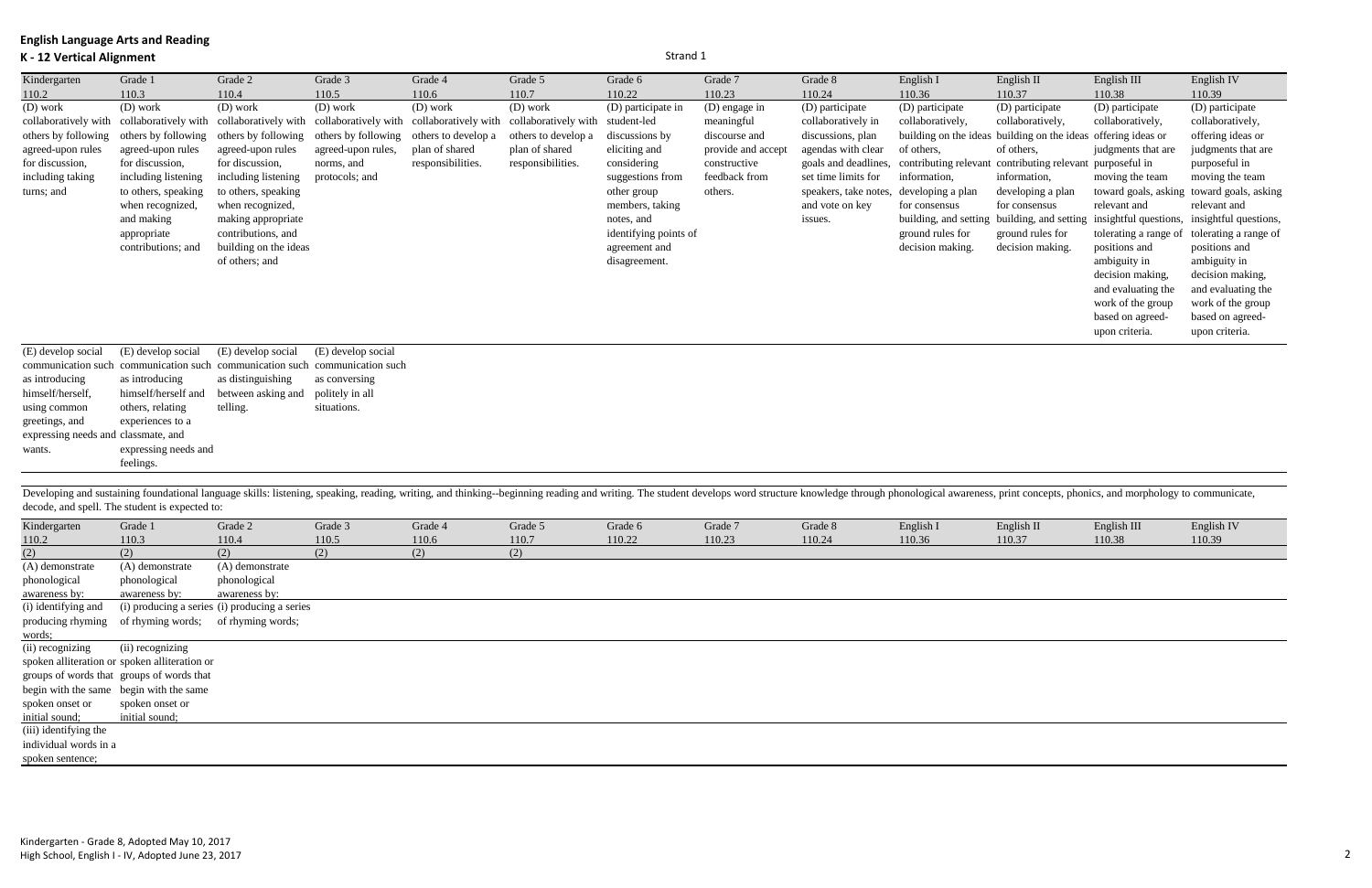| <b>English Language Arts and Reading</b> |  |  |
|------------------------------------------|--|--|
|------------------------------------------|--|--|

| Kindergarten<br>110.2                                                                 | Grade 1<br>110.3                                                                                                                                                                                       | Grade 2<br>110.4                                                                                                                                                 | Grade 3<br>110.5                | Grade 4<br>110.6                                                                                                                       | Grade 5<br>110.7                | Grade 6<br>110.22 | Grade 7<br>110.23 | Grade 8<br>110.24 | English I<br>110.36 | English II<br>110.37 | English III<br>110.38 | English <sub>IV</sub><br>110.39 |
|---------------------------------------------------------------------------------------|--------------------------------------------------------------------------------------------------------------------------------------------------------------------------------------------------------|------------------------------------------------------------------------------------------------------------------------------------------------------------------|---------------------------------|----------------------------------------------------------------------------------------------------------------------------------------|---------------------------------|-------------------|-------------------|-------------------|---------------------|----------------------|-----------------------|---------------------------------|
| (iv) identifying<br>syllables in spoken<br>words;                                     | (iii) distinguishing<br>between long and<br>short vowel sounds<br>in one-syllable<br>words;                                                                                                            | (ii) distinguishing<br>between long and<br>short vowel sounds<br>in one-syllable and<br>multi-syllable<br>words;                                                 |                                 |                                                                                                                                        |                                 |                   |                   |                   |                     |                      |                       |                                 |
| (v) blending<br>syllables to form<br>multisyllabic words;                             |                                                                                                                                                                                                        |                                                                                                                                                                  |                                 |                                                                                                                                        |                                 |                   |                   |                   |                     |                      |                       |                                 |
| (vi) segmenting<br>multisyllabic words<br>into syllables;                             |                                                                                                                                                                                                        |                                                                                                                                                                  |                                 |                                                                                                                                        |                                 |                   |                   |                   |                     |                      |                       |                                 |
| (vii) blending<br>spoken onsets and<br>rimes to form simple word when a<br>words;     | change in spoken<br>added, changed, or<br>removed;                                                                                                                                                     | (iv) recognizing the (iii) recognizing the<br>change in spoken<br>word when a<br>specified phoneme is specified phoneme is<br>added, changed, or<br>removed; and |                                 |                                                                                                                                        |                                 |                   |                   |                   |                     |                      |                       |                                 |
| (viii) blending<br>spoken phonemes to phonemes to form<br>form one-syllable<br>words; | (v) blending spoken<br>one-syllable words,<br>including initial<br>and/or final<br>consonant blends;                                                                                                   |                                                                                                                                                                  |                                 |                                                                                                                                        |                                 |                   |                   |                   |                     |                      |                       |                                 |
| (ix) manipulating<br>syllables within a<br>multisyllabic word;<br>and                 | (vi) manipulating<br>phonemes within<br>base words; and                                                                                                                                                | (iv) manipulating<br>phonemes within<br>base words;                                                                                                              |                                 |                                                                                                                                        |                                 |                   |                   |                   |                     |                      |                       |                                 |
| (x) segmenting<br>words into<br>individual<br>phonemes;                               | (vii) segmenting<br>spoken one-syllable spoken one-syllable<br>words of three to<br>five phonemes into<br>individual<br>phonemes, including<br>words with initial<br>and/or final<br>consonant blends; |                                                                                                                                                                  |                                 |                                                                                                                                        |                                 |                   |                   |                   |                     |                      |                       |                                 |
| (B) demonstrate and<br>apply phonetic<br>knowledge by:                                | apply phonetic<br>knowledge by:                                                                                                                                                                        | apply phonetic<br>knowledge by:                                                                                                                                  | apply phonetic<br>knowledge by: | (B) demonstrate and (B) demonstrate and (A) demonstrate and (A) demonstrate and (A) demonstrate and<br>apply phonetic<br>knowledge by: | apply phonetic<br>knowledge by: |                   |                   |                   |                     |                      |                       |                                 |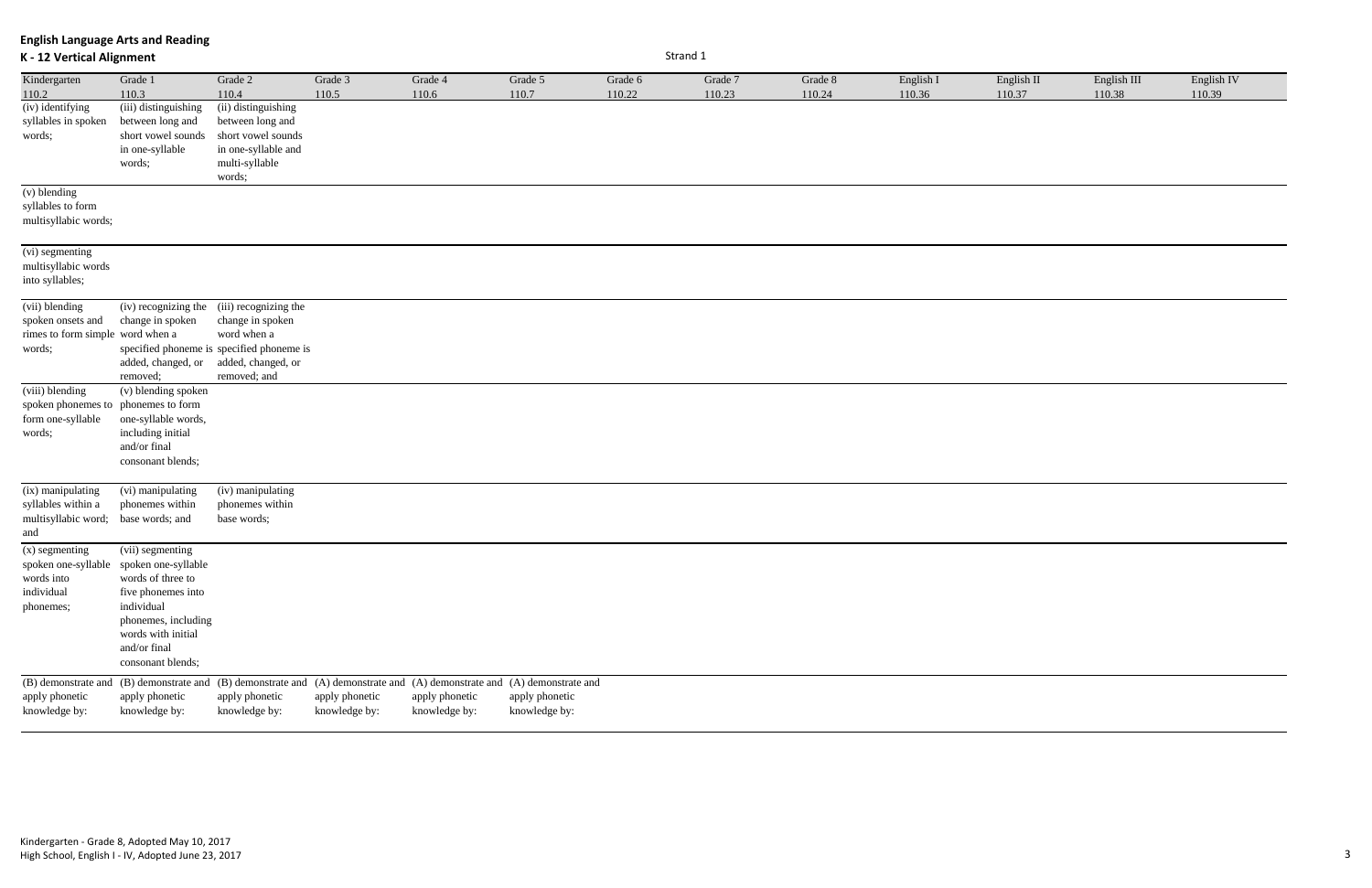| Kindergarten<br>110.2                                                                                                                                           | Grade 1<br>110.3                                                                                                                                                                  | Grade 2<br>110.4                                                                                                                                                                                                            | Grade 3<br>110.5                                                                                                                                                                                     | Grade 4<br>110.6                                                                                                                                                                                                             | Grade 5<br>110.7                                                                                                                                                                                                             | Grade 6<br>110.22 | Grade 7<br>110.23 | Grade 8<br>110.24 | English I<br>110.36 | English II<br>110.37 | English III<br>110.38 | English IV<br>110.39 |
|-----------------------------------------------------------------------------------------------------------------------------------------------------------------|-----------------------------------------------------------------------------------------------------------------------------------------------------------------------------------|-----------------------------------------------------------------------------------------------------------------------------------------------------------------------------------------------------------------------------|------------------------------------------------------------------------------------------------------------------------------------------------------------------------------------------------------|------------------------------------------------------------------------------------------------------------------------------------------------------------------------------------------------------------------------------|------------------------------------------------------------------------------------------------------------------------------------------------------------------------------------------------------------------------------|-------------------|-------------------|-------------------|---------------------|----------------------|-----------------------|----------------------|
| (i) identifying and<br>matching the<br>letters represent;                                                                                                       | (i) decoding words<br>in isolation and in<br>common sounds that context by applying variant vowels,<br>common letter sound trigraphs, and<br>correspondences;                     | (i) decoding words<br>with short, long, or<br>blends;                                                                                                                                                                       | (i) decoding<br>multisyllabic words with specific<br>with multiple sound- orthographic<br>spelling patterns<br>such as eigh, ough,<br>and en;                                                        | (i) decoding words<br>patterns and rules,<br>including regular<br>and irregular plurals; and /k/ to /sh/ such                                                                                                                | (i) decoding words<br>with consonant<br>changes, including<br>/ $t/$ to /sh/ such as in<br>select and selection<br>as music and<br>musician;                                                                                 |                   |                   |                   |                     |                      |                       |                      |
| (ii) using letter-<br>sound relationships<br>to decode, including consonant blends,<br>VC, CVC, CCVC,<br>and CVCC words;                                        | (ii) decoding words (ii) decoding words<br>with initial and final with silent letters<br>digraphs, and<br>trigraphs;                                                              | such as knife and<br>gnat;                                                                                                                                                                                                  |                                                                                                                                                                                                      |                                                                                                                                                                                                                              |                                                                                                                                                                                                                              |                   |                   |                   |                     |                      |                       |                      |
| new words are<br>created when letters syllables; open<br>are changed, added, syllables; VCe<br>or deleted such as it - syllables; vowel<br>pit - tip - tap; and | (iii) recognizing that (iii) decoding words (iii) decoding<br>with closed<br>teams, including<br>vowel digraphs and<br>diphthongs; and r-<br>controlled syllables; diphthongs; r- | multisyllabic words<br>with closed<br>syllables; open<br>syllables; VCe<br>syllables; vowel<br>teams, including<br>digraphs and<br>controlled syllables; controlled syllables;<br>and final stable<br>syllables;            | (ii) decoding<br>multisyllabic words<br>with closed<br>syllables; open<br>syllables; VCe<br>syllables; vowel<br>teams, including<br>digraphs and<br>diphthongs; r-<br>and final stable<br>syllables; | (ii) decoding<br>multisyllabic words<br>with closed<br>syllables; open<br>syllables; VCe<br>syllables; vowel<br>teams, including<br>digraphs and<br>diphthongs; r-<br>controlled syllables<br>and final stable<br>syllables; | (ii) decoding<br>multisyllabic words<br>with closed<br>syllables; open<br>syllables; VCe<br>syllable; vowel<br>teams, including<br>digraphs and<br>diphthongs; r-<br>controlled syllables;<br>and final stable<br>syllables; |                   |                   |                   |                     |                      |                       |                      |
|                                                                                                                                                                 | (iv) using knowledge (iv) decoding<br>of base words to<br>decode common<br>compound words<br>and contractions;                                                                    | compound words,<br>contractions, and<br>common<br>abbreviations;                                                                                                                                                            | (iii) decoding<br>compound words,<br>contractions, and<br>abbreviations;                                                                                                                             |                                                                                                                                                                                                                              |                                                                                                                                                                                                                              |                   |                   |                   |                     |                      |                       |                      |
|                                                                                                                                                                 |                                                                                                                                                                                   | using knowledge of<br>syllable division<br>patterns such as<br>VCCV, VCV, and VCCV, VCV, and<br>VCCCV;                                                                                                                      | using knowledge of using advanced<br>syllable division<br>patterns such as<br>VCCCV with accent<br>shifts;                                                                                           | (v) decoding words (iv) decoding words (iii) decoding words (iii) decoding words<br>knowledge of<br>syllable division<br>patterns such as VV; patterns;                                                                      | using advanced<br>knowledge of<br>syllable division                                                                                                                                                                          |                   |                   |                   |                     |                      |                       |                      |
|                                                                                                                                                                 | (v) decoding words<br>with inflectional<br>endings, including -<br>ed, -s, and -es; and                                                                                           | (vi) decoding words (v) decoding words (iv) decoding words (iv) decoding words<br>with prefixes,<br>including un-, re-,<br>and dis-, and<br>inflectional endings,<br>including -s, -es, -ed,<br>-ing, -er, and -est;<br>and | using knowledge of using knowledge of<br>prefixes;                                                                                                                                                   | prefixes;                                                                                                                                                                                                                    | using advanced<br>knowledge of the<br>influence of prefixes<br>and suffixes on base<br>words; and                                                                                                                            |                   |                   |                   |                     |                      |                       |                      |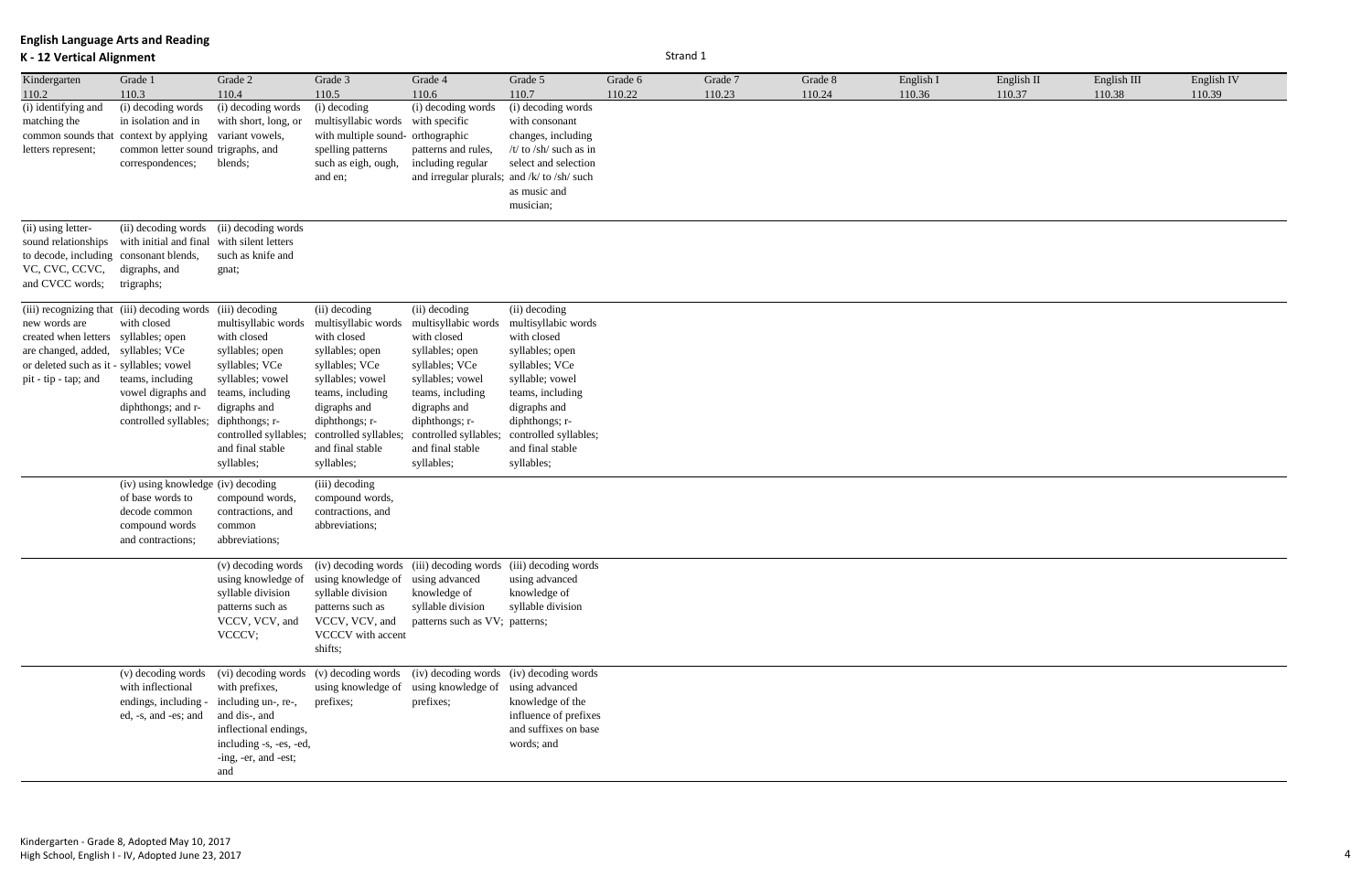| Kindergarten<br>110.2                                                                                 | Grade 1<br>110.3                                                                                                                     | Grade 2<br>110.4                                                                                                                                                                                                                                  | Grade 3<br>110.5                                                                                                                                                                                                                                                                     | Grade 4<br>110.6                                                                                                                                                                                                            | Grade 5<br>110.7                                                                                                                                                                                                             | Grade 6<br>110.22 | Grade 7<br>110.23 | Grade 8<br>110.24 | English I<br>110.36 | English II<br>110.37 | English III<br>110.38 | English IV<br>110.39 |
|-------------------------------------------------------------------------------------------------------|--------------------------------------------------------------------------------------------------------------------------------------|---------------------------------------------------------------------------------------------------------------------------------------------------------------------------------------------------------------------------------------------------|--------------------------------------------------------------------------------------------------------------------------------------------------------------------------------------------------------------------------------------------------------------------------------------|-----------------------------------------------------------------------------------------------------------------------------------------------------------------------------------------------------------------------------|------------------------------------------------------------------------------------------------------------------------------------------------------------------------------------------------------------------------------|-------------------|-------------------|-------------------|---------------------|----------------------|-----------------------|----------------------|
|                                                                                                       |                                                                                                                                      |                                                                                                                                                                                                                                                   | (vi) decoding words (v) decoding words<br>using knowledge of using knowledge of<br>suffixes, including<br>how they can change how they can change<br>base words such as base words such as<br>dropping e, changing dropping e, changing<br>y to i, and doubling<br>final consonants; | suffixes, including<br>y to i, and doubling<br>final consonants;                                                                                                                                                            |                                                                                                                                                                                                                              |                   |                   |                   |                     |                      |                       |                      |
| (iv) identifying and<br>reading at least 25<br>high-frequency<br>words from a<br>research-based list; | (vi) identifying and<br>reading at least 100<br>high-frequency<br>words from a<br>research-based list;                               | (vii) identifying and<br>reading high-<br>frequency words<br>from a research-<br>based list;                                                                                                                                                      | (vii) identifying and<br>reading high-<br>frequency words<br>from a research-<br>based list;                                                                                                                                                                                         | $\overline{(vi)}$ identifying and<br>reading high-<br>frequency words<br>from a research-<br>based list;                                                                                                                    | (v) identifying and<br>reading high-<br>frequency words<br>from a research-<br>based list;                                                                                                                                   |                   |                   |                   |                     |                      |                       |                      |
| (C) demonstrate and<br>apply spelling<br>knowledge by:                                                | (C) demonstrate and<br>apply spelling<br>knowledge by:                                                                               | (C) demonstrate and<br>apply spelling<br>knowledge by:                                                                                                                                                                                            | (B) demonstrate and<br>apply spelling<br>knowledge by:                                                                                                                                                                                                                               | (B) demonstrate and<br>apply spelling<br>knowledge by:                                                                                                                                                                      | (B) demonstrate and<br>apply spelling<br>knowledge by:                                                                                                                                                                       |                   |                   |                   |                     |                      |                       |                      |
| (i) spelling words<br>with VC, CVC, and<br>CCVC;                                                      | (i) spelling words<br>with closed<br>syllables, open<br>syllables, VCe<br>syllables, vowel<br>teams, and r-<br>controlled syllables; | (i) spelling one-<br>syllable and<br>multisyllabic words<br>with closed<br>syllables; open<br>syllables; VCe<br>syllables; vowel<br>teams, including<br>digraphs and<br>diphthongs; r-<br>controlled syllables;<br>and final stable<br>syllables; | (i) spelling<br>multisyllabic words<br>with closed<br>syllables; open<br>syllables; VCe<br>syllables; vowel<br>teams, including<br>digraphs and<br>diphthongs; r-<br>controlled syllables<br>and final stable<br>syllables;                                                          | (i) spelling<br>multisyllabic words<br>with closed<br>syllables; open<br>syllables; VCe<br>syllables; vowel<br>teams, including<br>digraphs and<br>diphthongs; r-<br>controlled syllables<br>and final stable<br>syllables; | (i) spelling<br>multisyllabic words<br>with closed<br>syllables; open<br>syllables; VCe<br>syllables; vowel<br>teams, including<br>digraphs and<br>diphthongs; r-<br>controlled syllables;<br>and final stable<br>syllables; |                   |                   |                   |                     |                      |                       |                      |
|                                                                                                       | (ii) spelling words<br>with initial and final<br>consonant blends,<br>digraphs, and<br>trigraphs;                                    | (ii) spelling words<br>with silent letters<br>such as knife and<br>gnat;                                                                                                                                                                          | (ii) spelling<br>homophones;                                                                                                                                                                                                                                                         | (ii) spelling<br>homophones;                                                                                                                                                                                                | (ii) spelling words<br>with consonant<br>changes, including<br>/t/ to /sh/ such as in<br>select and selection<br>and $/k/$ to $/\text{sh}/\text{ such}$<br>as music and<br>musician;                                         |                   |                   |                   |                     |                      |                       |                      |
|                                                                                                       |                                                                                                                                      | (iii) spelling<br>compound words,<br>contractions, and<br>common<br>abbreviations;                                                                                                                                                                | (iii) spelling<br>compound words,<br>contractions, and<br>abbreviations;                                                                                                                                                                                                             |                                                                                                                                                                                                                             |                                                                                                                                                                                                                              |                   |                   |                   |                     |                      |                       |                      |
| (ii) spelling words<br>patterns; and                                                                  | (iii) spelling words<br>patterns; and                                                                                                | (iv) spelling<br>using sound-spelling using sound-spelling multisyllabic words multisyllabic words<br>spelling patterns;                                                                                                                          | (iv) spelling<br>with multiple sound- with multiple sound- with multiple sound-<br>spelling patterns;                                                                                                                                                                                | (iii) spelling<br>multisyllabic words<br>spelling patterns;                                                                                                                                                                 | (iii) spelling<br>multisyllabic words<br>with multiple sound-<br>spelling patterns;                                                                                                                                          |                   |                   |                   |                     |                      |                       |                      |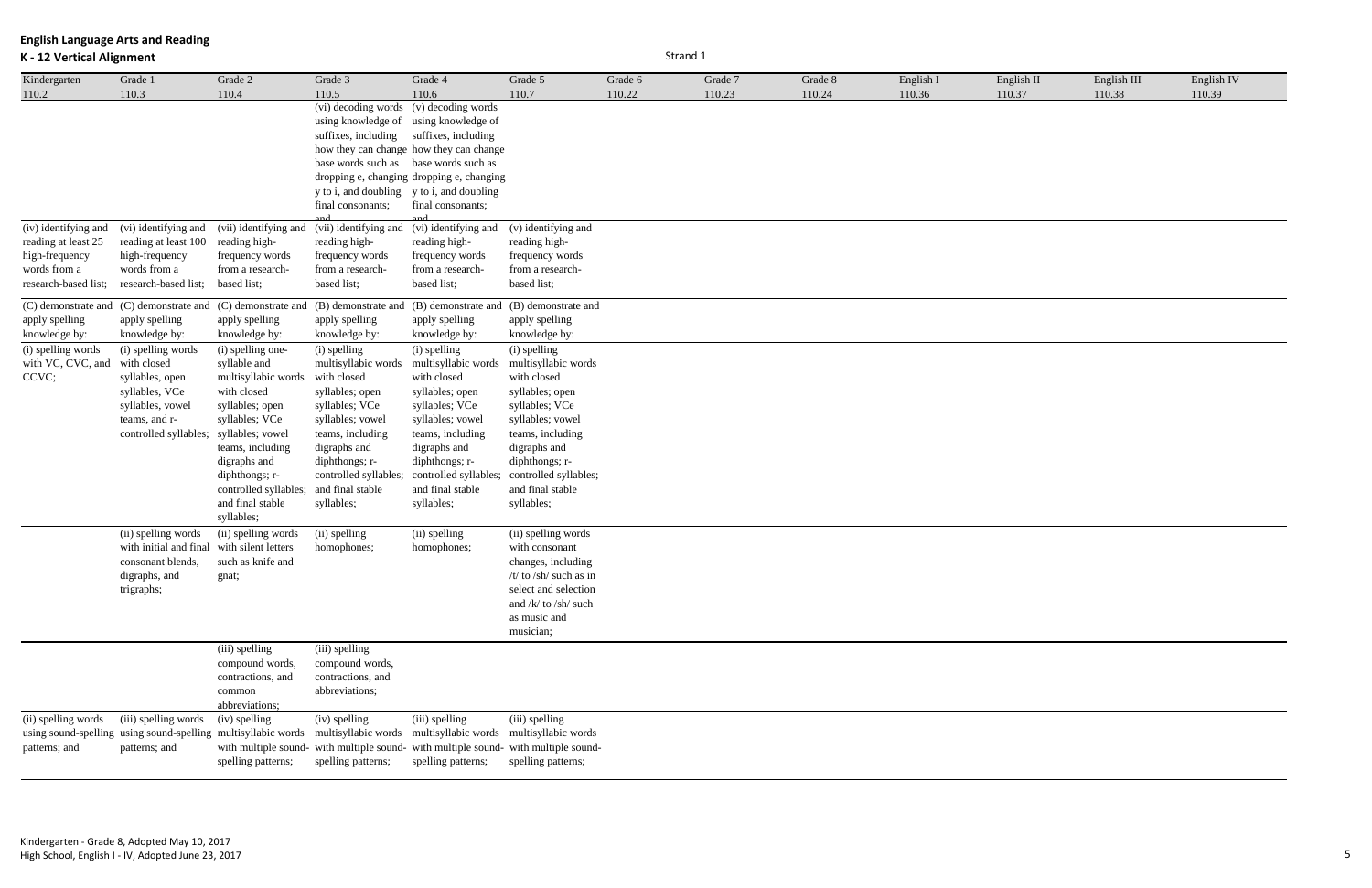| Kindergarten<br>110.2                                                                                                                                                   | Grade 1<br>110.3                                                                                                      | Grade 2<br>110.4                                                                                                                                             | Grade 3<br>110.5                                                                                              | Grade 4<br>110.6                                                                                                                                                                                                                    | Grade 5<br>110.7                                                                                                                                                                                                       | Grade 6<br>110.22 | Grade 7<br>110.23 | Grade 8<br>110.24 | English I<br>110.36 | English II<br>110.37 | English III<br>110.38 | English IV<br>110.39 |
|-------------------------------------------------------------------------------------------------------------------------------------------------------------------------|-----------------------------------------------------------------------------------------------------------------------|--------------------------------------------------------------------------------------------------------------------------------------------------------------|---------------------------------------------------------------------------------------------------------------|-------------------------------------------------------------------------------------------------------------------------------------------------------------------------------------------------------------------------------------|------------------------------------------------------------------------------------------------------------------------------------------------------------------------------------------------------------------------|-------------------|-------------------|-------------------|---------------------|----------------------|-----------------------|----------------------|
|                                                                                                                                                                         |                                                                                                                       | (v) spelling words<br>using knowledge of<br>syllable division<br>patterns, including<br>words with double<br>consonants in the<br>middle of the word;<br>and | (v) spelling words<br>using knowledge of<br>syllable division<br>patterns such as<br>VCCV, VCV, and<br>VCCCV; | (iv) spelling words<br>using advanced<br>knowledge of<br>syllable division<br>patterns;                                                                                                                                             | (iv) spelling words<br>using advanced<br>knowledge of<br>syllable division<br>patterns;                                                                                                                                |                   |                   |                   |                     |                      |                       |                      |
| (iii) spelling high-<br>frequency words<br>from a research-<br>based list;                                                                                              | (iv) spelling high-<br>frequency words<br>from a research-<br>based list;                                             | (vi) spelling words<br>with prefixes,<br>including un-, re-,<br>and dis-, and<br>inflectional endings,<br>including -s, -es, -ed,<br>-ing, -er, and -est;    | (vi) spelling words<br>using knowledge of<br>prefixes; and                                                    | (v) spelling words<br>using knowledge of<br>prefixes; and                                                                                                                                                                           | (v) spelling words<br>using knowledge of<br>prefixes; and                                                                                                                                                              |                   |                   |                   |                     |                      |                       |                      |
|                                                                                                                                                                         |                                                                                                                       |                                                                                                                                                              | (vii) spelling words (vi) spelling words<br>final consonants;                                                 | using knowledge of using knowledge of<br>suffixes, including suffixes, including<br>base words such as base words such as base words such as<br>y to i, and doubling y to i, and doubling y to i, and doubling<br>final consonants; | (vi) spelling words<br>using knowledge of<br>suffixes, including<br>how they can change how they can change how they can change<br>dropping e, changing dropping e, changing dropping e, changing<br>final consonants; |                   |                   |                   |                     |                      |                       |                      |
| (D) demonstrate<br>print awareness by:                                                                                                                                  | (D) demonstrate<br>print awareness by<br>identifying the<br>information that<br>different parts of a<br>book provide; |                                                                                                                                                              |                                                                                                               | and                                                                                                                                                                                                                                 | and                                                                                                                                                                                                                    |                   |                   |                   |                     |                      |                       |                      |
| (i) identifying the<br>front cover, back<br>cover, and title page<br>of a book;                                                                                         |                                                                                                                       |                                                                                                                                                              |                                                                                                               |                                                                                                                                                                                                                                     |                                                                                                                                                                                                                        |                   |                   |                   |                     |                      |                       |                      |
| (ii) holding a book<br>right side up, turning<br>pages correctly, and<br>knowing that reading<br>moves from top to<br>bottom and left to<br>right with return<br>sweep; |                                                                                                                       |                                                                                                                                                              |                                                                                                               |                                                                                                                                                                                                                                     |                                                                                                                                                                                                                        |                   |                   |                   |                     |                      |                       |                      |
| (iii) recognizing that<br>sentences are<br>comprised of words<br>separated by spaces<br>and recognizing<br>word boundaries;                                             |                                                                                                                       |                                                                                                                                                              |                                                                                                               |                                                                                                                                                                                                                                     |                                                                                                                                                                                                                        |                   |                   |                   |                     |                      |                       |                      |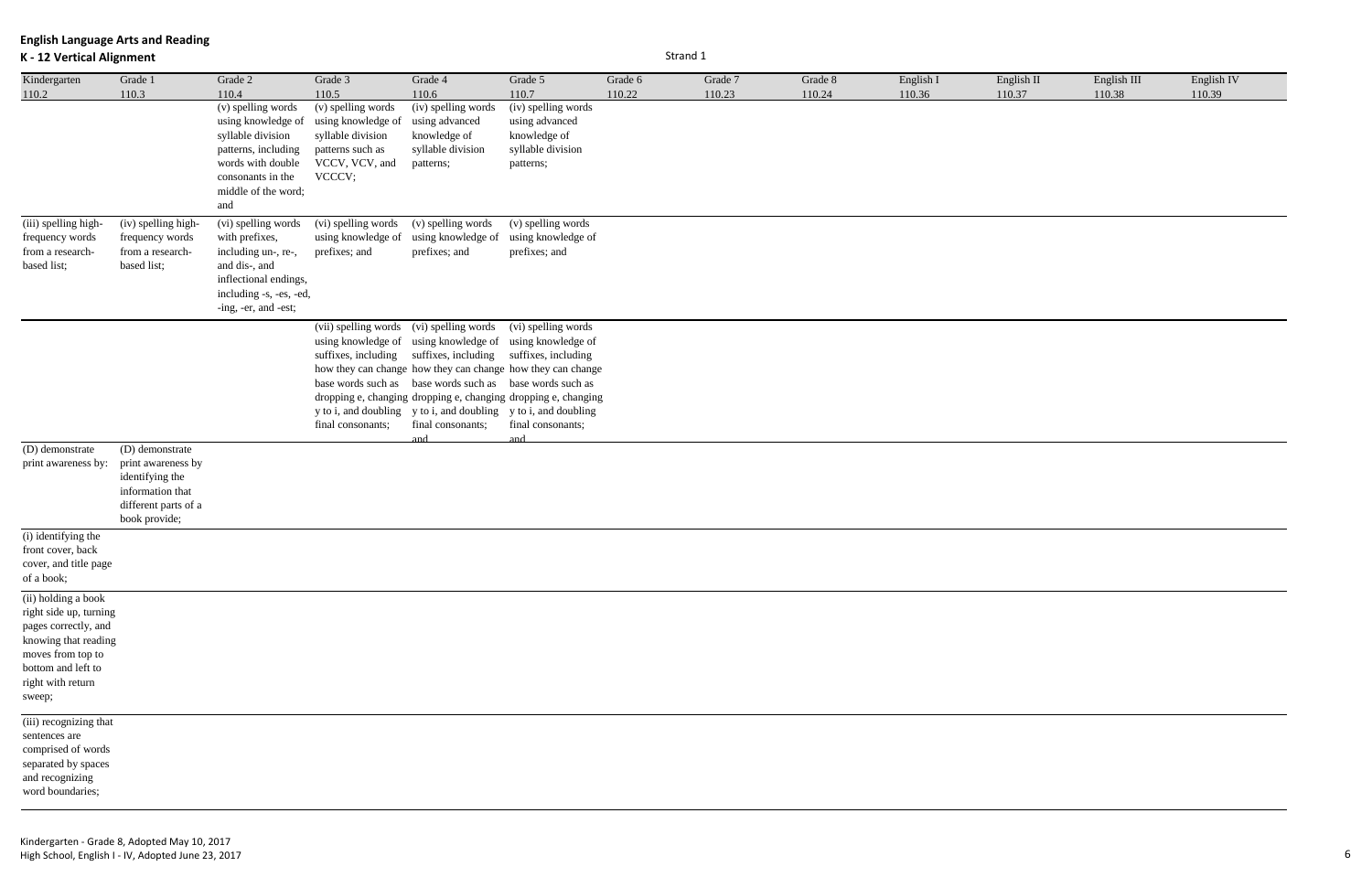| glish II | English III | English IV |  |
|----------|-------------|------------|--|
| ).37     | 110.38      | 110.39     |  |
|          |             |            |  |

| ັ<br>ັບ ບ<br>K - 12 Vertical Alignment |         | .       |         |         |         |         | Strand 1 |         |           |            |             |            |
|----------------------------------------|---------|---------|---------|---------|---------|---------|----------|---------|-----------|------------|-------------|------------|
| Kindergarten                           | Grade 1 | Grade 2 | Grade 3 | Grade 4 | Grade 5 | Grade 6 | Grade 7  | Grade 8 | English I | English II | English III | English IV |
| 110.2                                  | 110.3   | 110.4   | 110.5   | 110.6   | 110.7   | 110.22  | 110.23   | 110.24  | 110.36    | 110.37     | 110.38      | 110.39     |
| (iv) recognizing the                   |         |         |         |         |         |         |          |         |           |            |             |            |
| difference between a                   |         |         |         |         |         |         |          |         |           |            |             |            |
| letter and a printed                   |         |         |         |         |         |         |          |         |           |            |             |            |

word; and

(v) identifying all uppercase and

lowercase letters;

| and                |                     |                     |                                                                    |
|--------------------|---------------------|---------------------|--------------------------------------------------------------------|
|                    | (E) alphabetize a   | (D) alphabetize a   | (C) alphabetize a                                                  |
|                    | series of words to  | series of words and | series of words to                                                 |
|                    | the first or second | use a dictionary or | the third letter; and                                              |
|                    | letter and use a    | glossary to find    |                                                                    |
|                    | dictionary to find  | words; and          |                                                                    |
|                    | words: and          |                     |                                                                    |
| (E) develop        | (F) develop         | (E) develop         | (C) write legibly in<br>(C) write legibly in<br>(D) write complete |
| handwriting by     | handwriting by      | handwriting by      | words, thoughts, and cursive to complete cursive.                  |
| accurately forming | printing words,     | accurately forming  | answers legibly in<br>assignments.                                 |
| all uppercase and  | sentences, and      | all cursive letters | cursive leaving                                                    |
| lowercase letters  | answers legibly     | using appropriate   | appropriate spaces                                                 |
| using appropriate  | leaving appropriate | strokes when        | between words.                                                     |
| directionality.    | spaces between      | connecting letters. |                                                                    |
|                    | words.              |                     |                                                                    |

|                       |                                             | Developing and sustaining foundational language skills: listening, speaking, reading, writing, and thinking--vocabulary. The student uses newly acquired vocabulary expressively. The student is expected to: |                      |                      |                      |                      |                                      |                      |                       |                                                       |                                                              |                                           |
|-----------------------|---------------------------------------------|---------------------------------------------------------------------------------------------------------------------------------------------------------------------------------------------------------------|----------------------|----------------------|----------------------|----------------------|--------------------------------------|----------------------|-----------------------|-------------------------------------------------------|--------------------------------------------------------------|-------------------------------------------|
| Kindergarten          | Grade 1                                     | Grade 2                                                                                                                                                                                                       | Grade 3              | Grade 4              | Grade 5              | Grade 6              | Grade 7                              | Grade 8              | English I             | English II                                            | English III                                                  | English IV                                |
| 110.2                 | 110.3                                       | 110.4                                                                                                                                                                                                         | 110.5                | 110.6                | 110.7                | 110.22               | 110.23                               | 110.24               | 110.36                | 110.37                                                | 110.38                                                       | 110.39                                    |
| (3)                   | (3)                                         | (3)                                                                                                                                                                                                           | (3)                  | (3)                  | (3)                  | (2)                  | (2)                                  | (2)                  | (2)                   | (2)                                                   | (2)                                                          | (2)                                       |
| (A) use a resource    | (A) use a resource                          | $(A)$ use print or                                                                                                                                                                                            | $(A)$ use print or   | $(A)$ use print or   | $(A)$ use print or   | $(A)$ use print or   | $(A)$ use print or                   | $(A)$ use print or   | $(A)$ use print or    | $(A)$ use print or                                    | $(A)$ use print or                                           | $(A)$ use print or                        |
| such as a picture     | such as a picture                           | digital resources to                                                                                                                                                                                          | digital resources to | digital resources to | digital resources to | digital resources to | digital resources to                 | digital resources to | digital resources     | digital resources                                     | digital resources to                                         | digital resources to                      |
| dictionary or digital | dictionary or digital                       | determine meaning                                                                                                                                                                                             | determine meaning.   | determine meaning.   | determine meaning.   | determine the        | determine the                        | determine the        | such as glossaries or | such as glossaries or                                 | clarify and validate                                         | clarify and validate                      |
| resource to find      | resource to find                            | and pronunciation of syllabication, and                                                                                                                                                                       |                      | syllabication, and   | syllabication,       | meaning,             | meaning,                             | meaning,             | technical             | technical                                             | understanding of                                             | understanding of                          |
| words;                | words;                                      | unknown words:                                                                                                                                                                                                | pronunciation;       | pronunciation;       | pronunciation, and   | syllabication,       | syllabication,                       | syllabication,       | dictionaries to       | dictionaries to                                       |                                                              | multiple meanings of multiple meanings of |
|                       |                                             |                                                                                                                                                                                                               |                      |                      | word origin;         | pronunciation, word  | pronunciation, word                  | pronunciation, wore  | clarify and validate  | clarify and validate                                  | advanced                                                     | advanced                                  |
|                       |                                             |                                                                                                                                                                                                               |                      |                      |                      | origin, and part of  | origin, and part of                  | origin, and part of  |                       | understanding of the understanding of the vocabulary; |                                                              | vocabulary;                               |
|                       |                                             |                                                                                                                                                                                                               |                      |                      |                      | speech;              | speech;                              | speech;              | precise and           | precise and                                           |                                                              |                                           |
|                       |                                             |                                                                                                                                                                                                               |                      |                      |                      |                      |                                      |                      | appropriate meaning   | appropriate meaning                                   |                                                              |                                           |
|                       |                                             |                                                                                                                                                                                                               |                      |                      |                      |                      |                                      |                      | of technical or       | of technical or                                       |                                                              |                                           |
|                       |                                             |                                                                                                                                                                                                               |                      |                      |                      |                      |                                      |                      | discipline-based      | discipline-based                                      |                                                              |                                           |
|                       |                                             |                                                                                                                                                                                                               |                      |                      |                      |                      |                                      |                      | vocabulary;           | vocabulary;                                           |                                                              |                                           |
|                       | (B) use illustrations (B) use illustrations | (B) use context                                                                                                                                                                                               | (B) use context      | (B) use context      | (B) use context      | (B) use context such | (B) use context such (B) use context |                      | (B) analyze context   | (B) analyze context                                   | (B) analyze context                                          | (B) analyze context                       |
| and texts the student | and texts the student                       | within and beyond a                                                                                                                                                                                           | within and beyond    | within and beyond a  | within and beyond a  | as definition,       | as contrast or cause                 | within or beyond a   | to distinguish        |                                                       | to distinguish among to draw conclusions to draw conclusions |                                           |
| is able to read or    | is able to read or                          | sentence to                                                                                                                                                                                                   | sentence to          | sentence to          | sentence to          | analogy, and         | and effect to clarify                | paragraph to clarify | between the           | denotative,                                           | about nuanced                                                | about nuanced                             |
| hear to learn or      | hear to learn or                            | determine the                                                                                                                                                                                                 | determine the        | determine the        | determine the        | examples to clarify  | the meaning of                       | the meaning of       | denotative and        | connotative, and                                      | meanings such as in                                          | meanings such as in                       |
| clarify word          | clarify word                                | meaning of                                                                                                                                                                                                    | meaning of           | relevant meaning of  | relevant meaning of  | the meaning of       | words; and                           | unfamiliar or        | connotative           | figurative meanings                                   | imagery; and                                                 | imagery; and                              |
| meanings; and         | meanings;                                   | unfamiliar words;                                                                                                                                                                                             | unfamiliar words     | unfamiliar words or  | unfamiliar words or  | words: and           |                                      | ambiguous words;     | meanings of words;    | of words; and                                         |                                                              |                                           |
|                       |                                             |                                                                                                                                                                                                               | and multiple-        | multiple-meaning     | multiple-meaning     |                      |                                      | and                  | and                   |                                                       |                                                              |                                           |
|                       |                                             |                                                                                                                                                                                                               | meaning words;       | words:               | words:               |                      |                                      |                      |                       |                                                       |                                                              |                                           |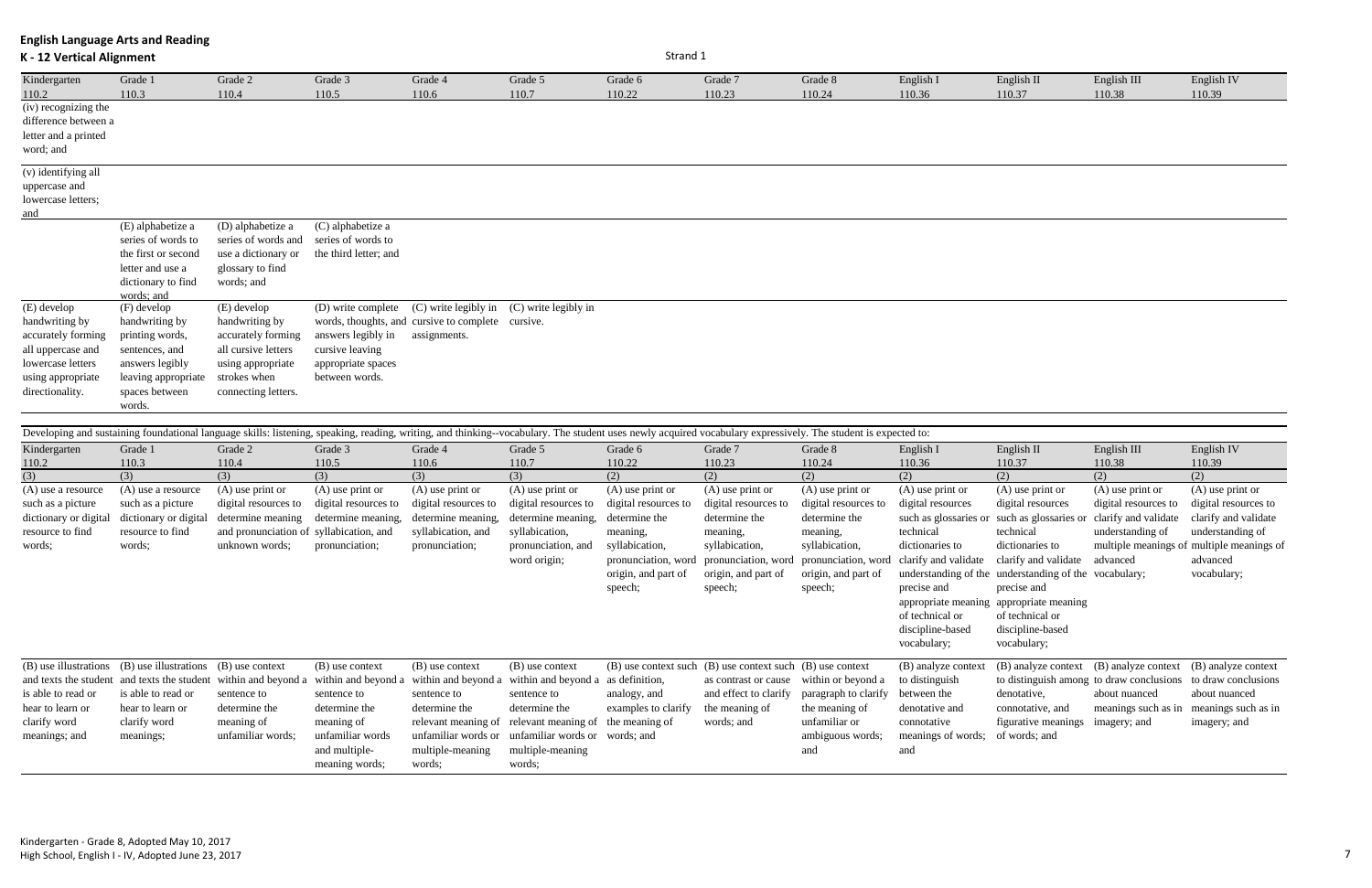| Kindergarten         | Grade 1                                                                                                                                                                                                                        | Grade 2                                               | Grade 3                                    | Grade 4                      | Grade 5                                 | Grade 6              | Grade 7                                                        | Grade 8                                 | English I                              | English II                                                   | English III          | English IV           |
|----------------------|--------------------------------------------------------------------------------------------------------------------------------------------------------------------------------------------------------------------------------|-------------------------------------------------------|--------------------------------------------|------------------------------|-----------------------------------------|----------------------|----------------------------------------------------------------|-----------------------------------------|----------------------------------------|--------------------------------------------------------------|----------------------|----------------------|
| 110.2                | 110.3                                                                                                                                                                                                                          | 110.4                                                 | 110.5                                      | 110.6                        | 110.7                                   | 110.22               | 110.23                                                         | 110.24                                  | 110.36                                 | 110.37                                                       | 110.38               | 110.39               |
|                      | (C) identify the                                                                                                                                                                                                               | (C) identify the                                      | (C) identify the                           | (C) determine the            | (C) identify the                        | $(C)$ determine the  | (C) determine the                                              | (C) determine the                       | (C) determine the                      | $(C)$ determine the                                          | (C) determine the    | (C) determine the    |
|                      | meaning of words                                                                                                                                                                                                               | meaning of and use                                    | meaning of and use                         | meaning of and use           | meaning of and use                      | meaning and usage    | meaning and usage                                              | meaning and usage                       | meaning of foreign                     | meaning of foreign                                           | meaning of foreign   | meaning of foreign   |
|                      | with the affixes -s,                                                                                                                                                                                                           | words with affixes                                    | words with affixes                         | words with affixes           | words with affixes                      | of grade-level       | of grade-level                                                 | of grade-level                          | words or phrases                       | words or phrases                                             | words or phrases     | words or phrases     |
|                      | ed, and -ing; and                                                                                                                                                                                                              | un-, re-, $-ly$ , $-er$ , and $- such as im-(into)$ , |                                            | such as mis-, sub-, -        | such as trans-, super- academic English |                      | academic English                                               | academic English                        | used frequently in                     | used frequently in                                           | used frequently in   | used frequently in   |
|                      |                                                                                                                                                                                                                                |                                                       | est (comparative and non-, dis-, in- (not, | ment, and -ity/ty and        | , -ive, and -logy and                   | words derived from   | words derived from                                             | words derived from                      |                                        | English such as bona English such as pas                     | English such as ad   | English such as ad   |
|                      |                                                                                                                                                                                                                                | superlative), and -                                   | non), pre-, -ness, -y, roots such as auto, |                              | roots such as geo                       | Greek and Latin      | Greek and Latin                                                | Greek and Latin                         | fide, caveat, carte                    | de deux, status quo,                                         | hoc, faux pas, non   | nauseum, in loco     |
|                      |                                                                                                                                                                                                                                | ion/tion/sion; and                                    | and -ful; and                              | graph, and meter;            | and photo; and                          | roots such as        | roots such as omni,                                            | roots such as ast,                      | blanche, tête-à-tête,                  | déjà vu, avant-garde, sequitur, and modus parentis, laissez- |                      |                      |
|                      |                                                                                                                                                                                                                                |                                                       |                                            | and                          |                                         | mis/mit, bene, man,  | log/logue, gen,                                                | qui, path,                              | bon appétit, and quid and coup d'état. |                                                              | operandi.            | faire, and caveat    |
|                      |                                                                                                                                                                                                                                |                                                       |                                            |                              |                                         |                      | vac, scrib/script, and vid/vis, phil, luc, and mand/mend, and  |                                         | pro quo.                               |                                                              |                      | emptor.              |
|                      |                                                                                                                                                                                                                                |                                                       |                                            |                              |                                         | jur/jus.             | sens/sent.                                                     | duc.                                    |                                        |                                                              |                      |                      |
|                      | (C) identify and use (D) identify and use                                                                                                                                                                                      | (D) identify, use,                                    | (D) identify, use,                         | (D) identify, use,           | (D) identify, use,                      |                      |                                                                |                                         |                                        |                                                              |                      |                      |
| words that name      | words that name                                                                                                                                                                                                                | and explain the                                       | and explain the                            | and explain the              | and explain the                         |                      |                                                                |                                         |                                        |                                                              |                      |                      |
| actions; directions; | actions, directions,                                                                                                                                                                                                           | meaning of                                            | meaning of                                 | meaning of                   | meaning of adages                       |                      |                                                                |                                         |                                        |                                                              |                      |                      |
|                      | positions; sequences; positions, sequences, antonyms,                                                                                                                                                                          |                                                       | antonyms,                                  | homophones such as and puns. |                                         |                      |                                                                |                                         |                                        |                                                              |                      |                      |
| categories such as   | categories, and                                                                                                                                                                                                                | synonyms, idioms,                                     | synonyms, idioms,                          | reign/rain.                  |                                         |                      |                                                                |                                         |                                        |                                                              |                      |                      |
| colors, shapes, and  | locations.                                                                                                                                                                                                                     | and homographs in                                     | homophones, and                            |                              |                                         |                      |                                                                |                                         |                                        |                                                              |                      |                      |
| textures; and        |                                                                                                                                                                                                                                | context.                                              | homographs in a                            |                              |                                         |                      |                                                                |                                         |                                        |                                                              |                      |                      |
| locations.           |                                                                                                                                                                                                                                |                                                       | text.                                      |                              |                                         |                      |                                                                |                                         |                                        |                                                              |                      |                      |
|                      |                                                                                                                                                                                                                                |                                                       |                                            |                              |                                         |                      |                                                                |                                         |                                        |                                                              |                      |                      |
|                      |                                                                                                                                                                                                                                |                                                       |                                            |                              |                                         |                      |                                                                |                                         |                                        |                                                              |                      |                      |
|                      | Developing and sustaining foundational language skills: listening, speaking, reading, writing, and thinking--fluency. The student reads grade-level text with fluency and comprehension. The student is expected to:           |                                                       |                                            |                              |                                         |                      |                                                                |                                         |                                        |                                                              |                      |                      |
| Kindergarten         | Grade 1                                                                                                                                                                                                                        | Grade 2                                               | Grade 3                                    | Grade 4                      | Grade 5                                 | Grade 6              | Grade 7                                                        | Grade 8                                 | English I                              | English II                                                   | English III          | English IV           |
| 110.2                | 110.3                                                                                                                                                                                                                          | 110.4                                                 | 110.5                                      | 110.6                        | 110.7                                   | 110.22               | 110.23                                                         | 110.24                                  | 110.36                                 | 110.37                                                       | 110.38               | 110.39               |
|                      | (4)                                                                                                                                                                                                                            | (4)                                                   | (4)                                        | (4)                          | (4)                                     | (3)                  | (3)                                                            | (3)                                     |                                        |                                                              |                      |                      |
|                      | (A) use appropriate                                                                                                                                                                                                            | (A) use appropriate                                   | (A) use appropriate                        | (A) use appropriate          | (A) use appropriate                     | (A) adjust fluency   | (A) adjust fluency                                             | (A) adjust fluency                      |                                        |                                                              |                      |                      |
|                      | fluency (rate,                                                                                                                                                                                                                 | fluency (rate,                                        | fluency (rate,                             | fluency (rate,               | fluency (rate,                          | when reading grade-  |                                                                | when reading grade- when reading grade- |                                        |                                                              |                      |                      |
|                      | accuracy, and                                                                                                                                                                                                                  | accuracy, and                                         | accuracy, and                              | accuracy, and                | accuracy, and                           | level text based on  | level text based on                                            | level text based on                     |                                        |                                                              |                      |                      |
|                      | prosody) when                                                                                                                                                                                                                  | prosody) when                                         | prosody) when                              | prosody) when                | prosody) when                           |                      | the reading purpose. the reading purpose. the reading purpose. |                                         |                                        |                                                              |                      |                      |
|                      | reading grade-level                                                                                                                                                                                                            | reading grade-level                                   | reading grade-level                        | reading grade-level          | reading grade-level                     |                      |                                                                |                                         |                                        |                                                              |                      |                      |
|                      | text.                                                                                                                                                                                                                          | text.                                                 | text.                                      | text.                        | text.                                   |                      |                                                                |                                         |                                        |                                                              |                      |                      |
|                      |                                                                                                                                                                                                                                |                                                       |                                            |                              |                                         |                      |                                                                |                                         |                                        |                                                              |                      |                      |
|                      | Developing and sustaining foundational language skills: listening, speaking, reading, writing, and thinking-self-sustained reading. The student reads grade-level text with fluency and comprehension. The student is expected |                                                       |                                            |                              |                                         |                      |                                                                |                                         |                                        |                                                              |                      |                      |
| Kindergarten         | Grade 1                                                                                                                                                                                                                        | Grade 2                                               | Grade 3                                    | Grade 4                      | Grade 5                                 | Grade 6              | Grade 7                                                        | Grade 8                                 | English I                              | English II                                                   | English III          | English IV           |
| 110.2                | 110.3                                                                                                                                                                                                                          | 110.4                                                 | 110.5                                      | 110.6                        | 110.7                                   | 110.22               | 110.23                                                         | 110.24                                  | 110.36                                 | 110.37                                                       | 110.38               | 110.39               |
| (4)                  | (5)                                                                                                                                                                                                                            | (5)                                                   | (5)                                        | (5)                          | (5)                                     | (4)                  | (4)                                                            | (4)                                     | (3)                                    | (3)                                                          | (3)                  | (3)                  |
| (A) self-select text | (A) self-select text                                                                                                                                                                                                           | (A) self-select text                                  | (A) self-select text                       | (A) self-select text         | (A) self-select text                    | (A) self-select text | (A) self-select text                                           | (A) self-select text                    | (A) self-select text                   | (A) self-select text                                         | (A) self-select text | (A) self-select text |
| and interact         | and interact                                                                                                                                                                                                                   | and read                                              | and read                                   | and read                     | and read                                | and read             | and read                                                       | and read                                | and read                               | and read                                                     | and read             | and read             |
| independently with   | independently with                                                                                                                                                                                                             | independently for a                                   | independently for a                        | independently for a          | independently for a                     | independently for a  | independently for a independently for a                        |                                         | independently for a                    | independently for a                                          | independently for a  | independently for a  |
| text for increasing  | text for increasing                                                                                                                                                                                                            | sustained period of                                   | sustained period of                        | sustained period of          | sustained period of                     | sustained period of  | sustained period of sustained period of                        |                                         | sustained period of                    | sustained period of                                          | sustained period of  | sustained period of  |
|                      |                                                                                                                                                                                                                                |                                                       |                                            |                              |                                         |                      |                                                                |                                         |                                        |                                                              |                      |                      |
| periods of time.     | periods of time.                                                                                                                                                                                                               | time.                                                 | time.                                      | time.                        | time.                                   | time.                | time.                                                          | time.                                   | time.                                  | time.                                                        | time.                | time.                |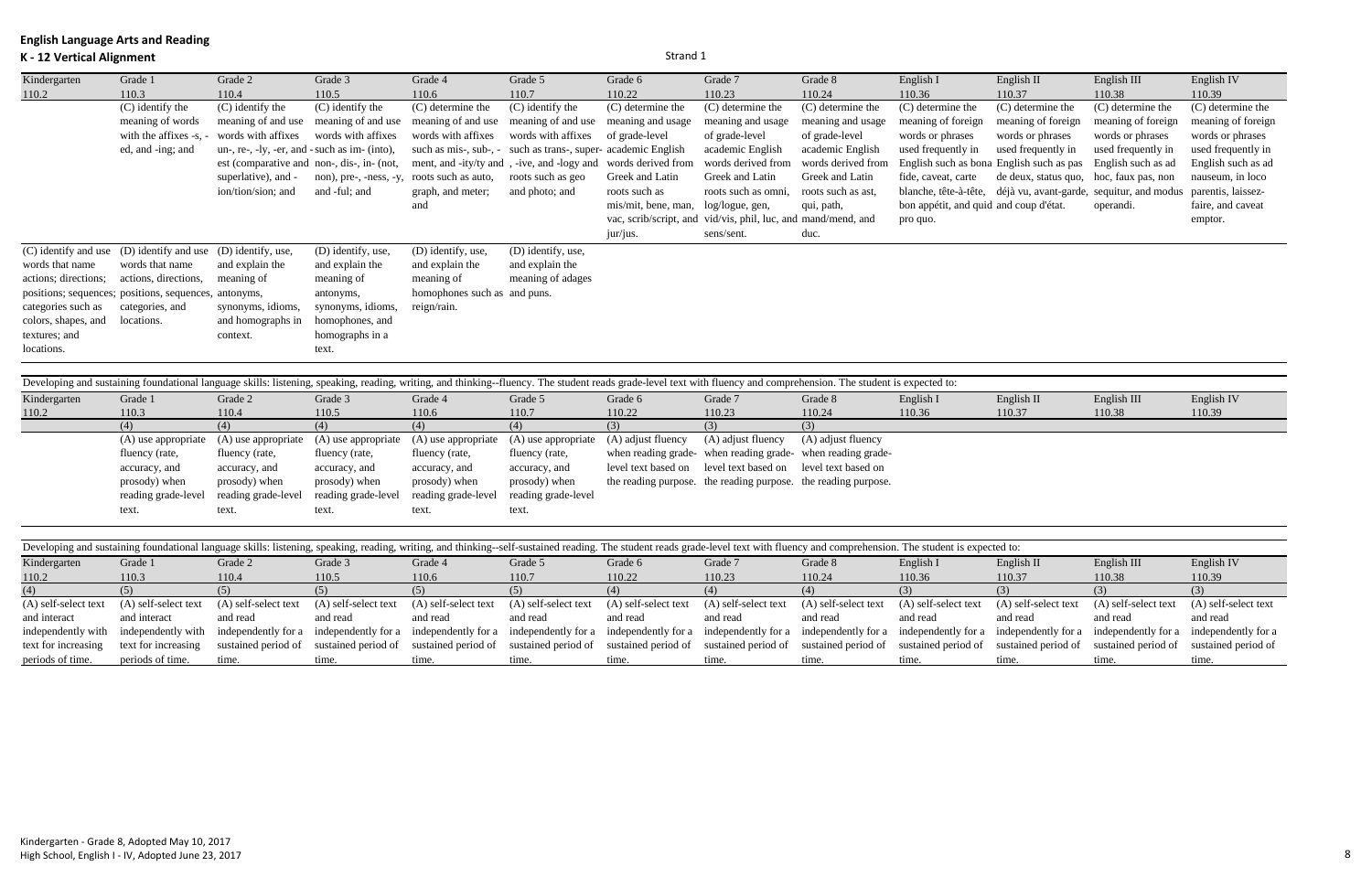|                       |                                                                   |                       |                       | Comprehension skills: listening, speaking, reading, writing, and thinking using multiple texts. The student uses metacognitive skills to both develop and deepen comprehension of increasingly complex texts. The student is e |                       |                                           |                                             |                        |                                       |                                                                                     |                                              |                                                                                                                                                                                                                                |
|-----------------------|-------------------------------------------------------------------|-----------------------|-----------------------|--------------------------------------------------------------------------------------------------------------------------------------------------------------------------------------------------------------------------------|-----------------------|-------------------------------------------|---------------------------------------------|------------------------|---------------------------------------|-------------------------------------------------------------------------------------|----------------------------------------------|--------------------------------------------------------------------------------------------------------------------------------------------------------------------------------------------------------------------------------|
| Kindergarten          | Grade 1                                                           | Grade 2               | Grade 3               | Grade 4                                                                                                                                                                                                                        | Grade 5               | Grade 6                                   | Grade 7                                     | Grade 8                | English I                             | English II                                                                          | English III                                  | English <sub>IV</sub>                                                                                                                                                                                                          |
| 110.2                 | 110.3                                                             | 110.4                 | 110.5                 | 110.6                                                                                                                                                                                                                          | 110.7                 | 110.22                                    | 110.23                                      | 110.24                 | 110.36                                | 110.37                                                                              | 110.38                                       | 110.39                                                                                                                                                                                                                         |
| (5)                   | (6)                                                               | (6)                   | (6)                   | (6)                                                                                                                                                                                                                            | (6)                   | (5)                                       | (5)                                         | (5)                    | (4)                                   | (4)                                                                                 | (4)                                          | (4)                                                                                                                                                                                                                            |
|                       |                                                                   |                       |                       | (A) establish purpose (A) establish purpose (A) establish purpose (A) establish purpose (A) establish purpose (A) establish purpose (A) establish purpose (A) establish purpose (A) establish purpose (A) establish purpose (A |                       |                                           |                                             |                        |                                       |                                                                                     |                                              |                                                                                                                                                                                                                                |
| for reading assigned  | for reading assigned                                              | for reading assigned  | for reading assigned  | for reading assigned                                                                                                                                                                                                           | for reading assigned  | for reading assigned                      | for reading assigned                        | for reading assigned   | for reading assigned                  | for reading assigned                                                                | for reading assigned                         | for reading assigned                                                                                                                                                                                                           |
| and self-selected     | and self-selected                                                 | and self-selected     | and self-selected     | and self-selected                                                                                                                                                                                                              | and self-selected     | and self-selected text; and self-selected |                                             | and self-selected      | and self-selected                     | and self-selected                                                                   | and self-selected                            | and self-selected                                                                                                                                                                                                              |
| texts with adult      | texts with adult                                                  | texts:                | texts;                | texts;                                                                                                                                                                                                                         | texts;                |                                           | texts;                                      | texts;                 | texts;                                | texts;                                                                              | texts;                                       | texts;                                                                                                                                                                                                                         |
| assistance;           | assistance;                                                       |                       |                       |                                                                                                                                                                                                                                |                       |                                           |                                             |                        |                                       |                                                                                     |                                              |                                                                                                                                                                                                                                |
| (B) generate          | (B) generate                                                      | (B) generate          | (B) generate          | (B) generate                                                                                                                                                                                                                   | (B) generate          | (B) generate                              | (B) generate                                | (B) generate           | (B) generate                          | (B) generate                                                                        | (B) generate                                 | (B) generate                                                                                                                                                                                                                   |
| questions about text  | questions about text                                              | questions about text  | questions about text  | questions about text                                                                                                                                                                                                           | questions about text  | questions about text                      | questions about text                        | questions about text   | questions about text                  | questions about text                                                                | questions about text                         | questions about text                                                                                                                                                                                                           |
| before, during, and   | before, during, and                                               | before, during, and   | before, during, and   | before, during, and                                                                                                                                                                                                            | before, during, and   | before, during, and                       | before, during, and                         | before, during, and    | before, during, and                   | before, during, and                                                                 | before, during, and                          | before, during, and                                                                                                                                                                                                            |
| after reading to      | after reading to                                                  | after reading to      | after reading to      | after reading to                                                                                                                                                                                                               | after reading to      | after reading to                          | after reading to                            | after reading to       | after reading to                      | after reading to                                                                    | after reading to                             | after reading to                                                                                                                                                                                                               |
|                       |                                                                   |                       |                       |                                                                                                                                                                                                                                |                       |                                           |                                             |                        |                                       |                                                                                     |                                              | deepen understanding deepen understanding deepen understanding deepen understanding deepen understanding deepen understanding deepen understanding deepen understanding deepen understanding deepen understanding deepen under |
|                       |                                                                   |                       |                       | and gain information and gain information and gain information; and gain information; and gain information; and gain information; and gain information; and gain information; and gain information; and gain information; and  |                       |                                           |                                             |                        |                                       |                                                                                     |                                              |                                                                                                                                                                                                                                |
|                       | with adult assistance; with adult assistance;                     |                       |                       |                                                                                                                                                                                                                                |                       |                                           |                                             |                        |                                       |                                                                                     |                                              |                                                                                                                                                                                                                                |
| (C) make and          | $(C)$ make, correct, or                                           | (C) make, correct, or | (C) make, correct, or | (C) make, correct, or                                                                                                                                                                                                          | (C) make, correct, or | (C) make, correct, or                     | (C) make, correct, or                       | (C) make, correct, or  |                                       | (C) make and correct (C) make and correct (C) make and correct (C) make and correct |                                              |                                                                                                                                                                                                                                |
| confirm predictions   | confirm predictions                                               | confirm predictions   | confirm predictions   | confirm predictions                                                                                                                                                                                                            | confirm predictions   | confirm predictions                       | confirm predictions                         | confirm predictions    | or confirm                            | or confirm                                                                          | or confirm                                   | or confirm                                                                                                                                                                                                                     |
| using text features   | using text features,                                              | using text features,  | using text features,  | using text features,                                                                                                                                                                                                           | using text features,  | using text features,                      | using text features,                        | using text features.   | predictions using text                | predictions using text                                                              |                                              | predictions using text predictions using text                                                                                                                                                                                  |
| and structures with   | characteristics of                                                | characteristics of    | characteristics of    | characteristics of                                                                                                                                                                                                             | characteristics of    | characteristics of                        | characteristics of                          | characteristics of     | features.                             | features.                                                                           | features.                                    | features.                                                                                                                                                                                                                      |
| adult assistance;     | genre, and structures                                             |                       |                       | genre, and structures; genre, and structures; genre, and structures; genre, and structures; genre, and structures; genre, and structures;                                                                                      |                       |                                           |                                             | genre, and structures; | characteristics of                    | characteristics of                                                                  | characteristics of                           | characteristics of                                                                                                                                                                                                             |
|                       | with adult assistance                                             |                       |                       |                                                                                                                                                                                                                                |                       |                                           |                                             |                        | genre, and structures;                | genre, and structures;                                                              | genre, and structures; genre, and structures |                                                                                                                                                                                                                                |
| (D) create mental     | (D) create mental                                                 | (D) create mental     | (D) create mental     | (D) create mental                                                                                                                                                                                                              | (D) create mental     | (D) create mental                         | (D) create mental                           | (D) create mental      | (D) create mental                     | (D) create mental                                                                   | (D) create mental                            | (D) create mental                                                                                                                                                                                                              |
| images to deepen      | images to deepen                                                  | images to deepen      | images to deepen      | images to deepen                                                                                                                                                                                                               | images to deepen      | images to deepen                          | images to deepen                            | images to deepen       | images to deepen                      | images to deepen                                                                    | images to deepen                             | images to deepen                                                                                                                                                                                                               |
| understanding with    | understanding with                                                | understanding;        | understanding;        | understanding;                                                                                                                                                                                                                 | understanding;        | understanding;                            | understanding;                              | understanding;         | understanding;                        | understanding:                                                                      | understanding;                               | understanding;                                                                                                                                                                                                                 |
| adult assistance;     | adult assistance;                                                 |                       |                       |                                                                                                                                                                                                                                |                       |                                           |                                             |                        |                                       |                                                                                     |                                              |                                                                                                                                                                                                                                |
|                       |                                                                   |                       |                       |                                                                                                                                                                                                                                |                       |                                           |                                             |                        |                                       |                                                                                     |                                              | (E) make connections (E) make connections (E) make connections (E) make connections (E) make connections (E) make connections (E) make connections (E) make connections (E) make connections (E) make connections (E) make con |
| to personal           | to personal                                                       | to personal           | to personal           | to personal                                                                                                                                                                                                                    | to personal           | to personal                               | to personal                                 | to personal            | to personal                           | to personal                                                                         | to personal                                  | to personal                                                                                                                                                                                                                    |
| experiences, ideas in | experiences, ideas in                                             | experiences, ideas in | experiences, ideas in | experiences, ideas in                                                                                                                                                                                                          | experiences, ideas in | experiences, ideas in                     | experiences, ideas in                       | experiences, ideas in  | experiences, ideas in                 | experiences, ideas in                                                               | experiences, ideas in                        | experiences, ideas in                                                                                                                                                                                                          |
| other texts, and      | other texts, and                                                  | other texts, and      | other texts, and      | other texts, and                                                                                                                                                                                                               | other texts, and      | other texts, and                          | other texts, and                            | other texts, and       | other texts, and                      | other texts, and                                                                    | other texts, and                             | other texts, and                                                                                                                                                                                                               |
| society with adult    | society with adult                                                | society;              | society;              | society;                                                                                                                                                                                                                       | society;              | society;                                  | society;                                    | society;               | society;                              | society;                                                                            | society;                                     | society;                                                                                                                                                                                                                       |
| assistance;           | assistance;                                                       |                       |                       |                                                                                                                                                                                                                                |                       |                                           |                                             |                        |                                       |                                                                                     |                                              |                                                                                                                                                                                                                                |
| (F) make inferences   | (F) make inferences                                               | (F) make inferences   | (F) make inferences   | (F) make inferences                                                                                                                                                                                                            | (F) make inferences   | (F) make inferences                       | (F) make inferences                         | (F) make inferences    | (F) make inferences                   | (F) make inferences                                                                 | (F) make inferences                          | (F) make inferences                                                                                                                                                                                                            |
| and use evidence to   | and use evidence to                                               | and use evidence to   | and use evidence to   | and use evidence to                                                                                                                                                                                                            | and use evidence to   | and use evidence to                       | and use evidence to                         | and use evidence to    | and use evidence to                   | and use evidence to                                                                 | and use evidence to                          | and use evidence to                                                                                                                                                                                                            |
| support               | support                                                           | support               | support               | support                                                                                                                                                                                                                        | support               | support                                   | support                                     | support                | support                               | support                                                                             | support                                      | support                                                                                                                                                                                                                        |
| understanding with    | understanding with                                                | understanding;        | understanding;        | understanding;                                                                                                                                                                                                                 | understanding;        | understanding;                            | understanding;                              | understanding;         | understanding;                        | understanding;                                                                      | understanding;                               | understanding;                                                                                                                                                                                                                 |
| adult assistance;     | adult assistance;                                                 |                       |                       |                                                                                                                                                                                                                                |                       |                                           |                                             |                        |                                       |                                                                                     |                                              |                                                                                                                                                                                                                                |
| (G) evaluate details  | (G) evaluate details                                              | (G) evaluate details  | (G) evaluate details  | (G) evaluate details                                                                                                                                                                                                           | (G) evaluate details  | (G) evaluate details                      | (G) evaluate details                        | (G) evaluate details   | (G) evaluate details                  | (G) evaluate details                                                                | (G) evaluate details                         | (G) evaluate details                                                                                                                                                                                                           |
|                       |                                                                   |                       |                       | to determine what is to determine what is read to determine key read to determine key read to determine key read to determine key read to determine key read to determine key read to determine key read to determine key read |                       |                                           |                                             |                        |                                       |                                                                                     |                                              | read to analyze key                                                                                                                                                                                                            |
|                       | most important with most important with ideas;                    |                       | ideas;                | ideas;                                                                                                                                                                                                                         | ideas;                | ideas;                                    | ideas;                                      | ideas;                 | ideas;                                | ideas;                                                                              | key ideas;                                   | ideas;                                                                                                                                                                                                                         |
| adult assistance;     | adult assistance;                                                 |                       |                       |                                                                                                                                                                                                                                |                       |                                           |                                             |                        |                                       |                                                                                     |                                              |                                                                                                                                                                                                                                |
| (H) synthesize        | (H) synthesize                                                    | (H) synthesize        | (H) synthesize        | (H) synthesize                                                                                                                                                                                                                 | (H) synthesize        | (H) synthesize                            | (H) synthesize                              | (H) synthesize         | (H) synthesize                        | (H) synthesize                                                                      | (H) synthesize                               | (H) synthesize                                                                                                                                                                                                                 |
|                       | information to create information to create information to create |                       |                       | information to create information to create information to create information to create                                                                                                                                        |                       |                                           | information to create information to create |                        | information from two information from |                                                                                     | information from a                           | information from a                                                                                                                                                                                                             |
| new understanding     | new understanding                                                 | new understanding;    | new understanding;    | new understanding;                                                                                                                                                                                                             | new understanding;    | new understanding;                        | new understanding;                          | new understanding;     | texts to create new                   | multiple texts to                                                                   | variety of text types                        | variety of text types                                                                                                                                                                                                          |
|                       | with adult assistance; with adult assistance; and                 |                       | and                   | and                                                                                                                                                                                                                            | and                   | and                                       | and                                         | and                    | understanding; and                    | create new                                                                          | to create new                                | to create new                                                                                                                                                                                                                  |
| and                   | and                                                               |                       |                       |                                                                                                                                                                                                                                |                       |                                           |                                             |                        |                                       | understanding; and                                                                  | understanding; and                           | understanding; and                                                                                                                                                                                                             |
|                       |                                                                   |                       |                       |                                                                                                                                                                                                                                |                       |                                           |                                             |                        |                                       |                                                                                     |                                              |                                                                                                                                                                                                                                |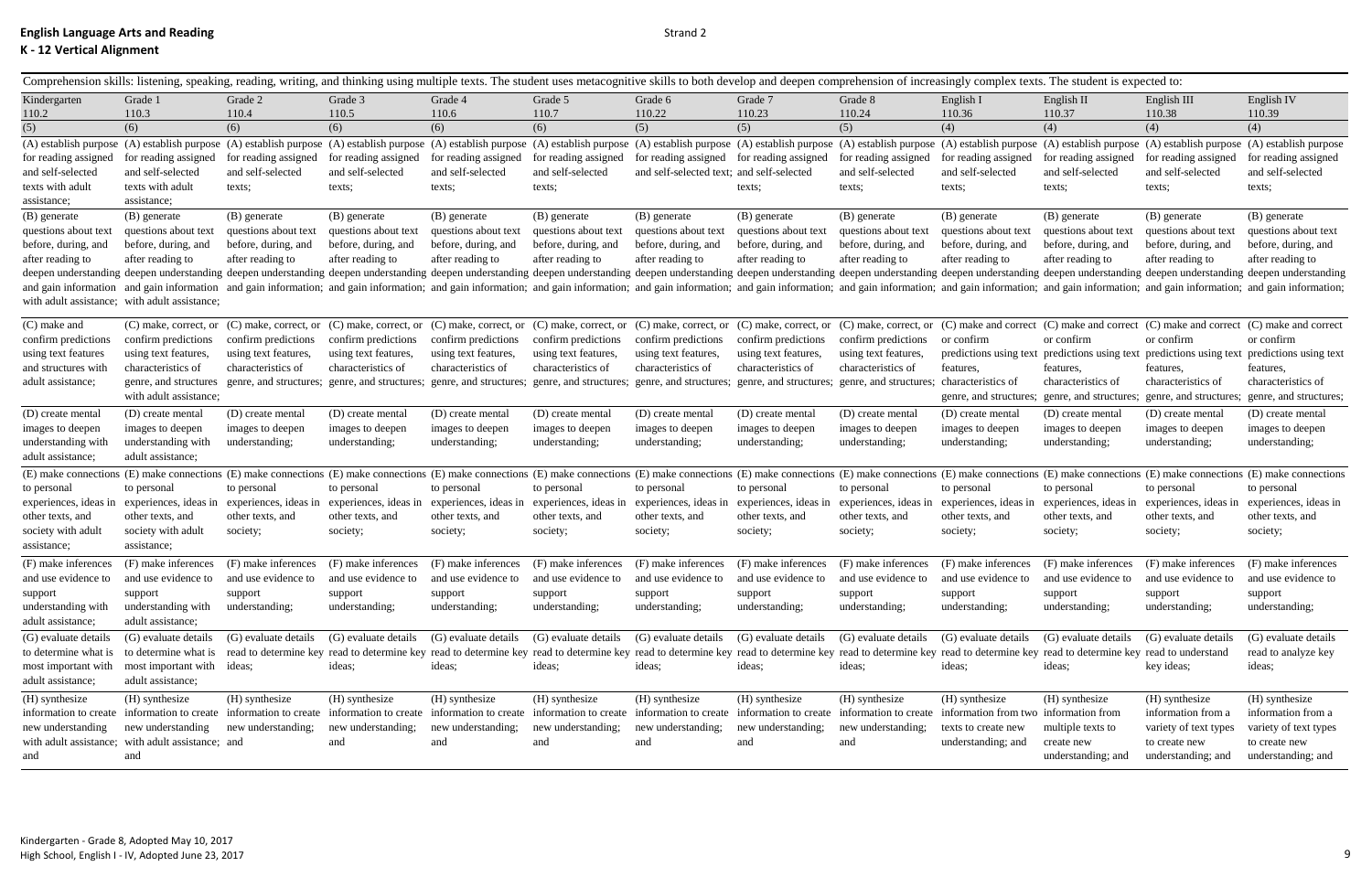| Kindergarten         | Grade 1              | Grade 2                                                                       | Grade 3             | Grade 4             | Grade 5             | Grade 6             | Grade 7             | Grade 8                                                                                                                                                                              | English I           | English II          | English III                               | English IV                                    |
|----------------------|----------------------|-------------------------------------------------------------------------------|---------------------|---------------------|---------------------|---------------------|---------------------|--------------------------------------------------------------------------------------------------------------------------------------------------------------------------------------|---------------------|---------------------|-------------------------------------------|-----------------------------------------------|
| 110.2                | 110.3                | 110.4                                                                         | 110.5               | 110.6               | 110.7               | 110.22              | 110.23              | 110.24                                                                                                                                                                               | 110.36              | 110.37              | 110.38                                    | 110.39                                        |
| (I) monitor          | (I) monitor          | (I) monitor                                                                   | (I) monitor         | (I) monitor         | (I) monitor         | (I) monitor         | (I) monitor         | (I) monitor                                                                                                                                                                          | (I) monitor         | (I) monitor         | (I) monitor                               | (I) monitor                                   |
| comprehension and    | comprehension and    | comprehension and                                                             | comprehension and   | comprehension and   | comprehension and   | comprehension and   | comprehension and   | comprehension and                                                                                                                                                                    | comprehension and   | comprehension and   | comprehension and                         | comprehension and                             |
| make adjustments     | make adjustments     | make adjustments                                                              | make adjustments    | make adjustments    | make adjustments    | make adjustments    | make adjustments    | make adjustments                                                                                                                                                                     | make adjustments    | make adjustments    | make adjustments                          | make adjustments                              |
| such as re-reading.  | such as re-reading.  | such as re-reading.                                                           | such as re-reading. | such as re-reading. | such as re-reading. | such as re-reading. | such as re-reading. | such as re-reading.                                                                                                                                                                  | such as re-reading. | such as re-reading. | such as re-reading.                       | such as re-reading.                           |
| using background     | using background     | using background                                                              | using background    | using background    | using background    | using background    | using background    | using background                                                                                                                                                                     | using background    | using background    | using background                          | using background                              |
|                      |                      | knowledge, checking knowledge, checking knowledge, checking knowledge, asking |                     | knowledge, asking   | knowledge, asking   | knowledge, asking   | knowledge, asking   | knowledge, asking                                                                                                                                                                    | knowledge, asking   | knowledge, asking   | knowledge, asking                         | knowledge, asking                             |
| for visual cues, and | for visual cues, and | for visual cues, and                                                          | questions, and      | questions, and      | questions, and      | questions, and      | questions, and      | questions, and                                                                                                                                                                       | questions, and      | questions, and      |                                           | questions, annotating, questions, annotating, |
| asking questions     | asking questions     | asking questions                                                              | annotating when     | annotating when     | annotating when     | annotating when     | annotating when     | annotating when                                                                                                                                                                      | annotating when     | annotating when     | and using outside                         | and using outside                             |
| when understanding   | when understanding   | when understanding                                                            |                     |                     |                     |                     |                     | understanding breaks understanding breaks understanding breaks understanding breaks understanding breaks understanding breaks understanding breaks understanding breaks sources when |                     |                     |                                           | sources when                                  |
| breaks down with     | breaks down.         | breaks down.                                                                  | down.               | down.               | down.               | down.               | down.               | down.                                                                                                                                                                                | down.               | down.               | understanding breaks understanding breaks |                                               |
| adult assistance.    |                      |                                                                               |                     |                     |                     |                     |                     |                                                                                                                                                                                      |                     |                     | down.                                     | down.                                         |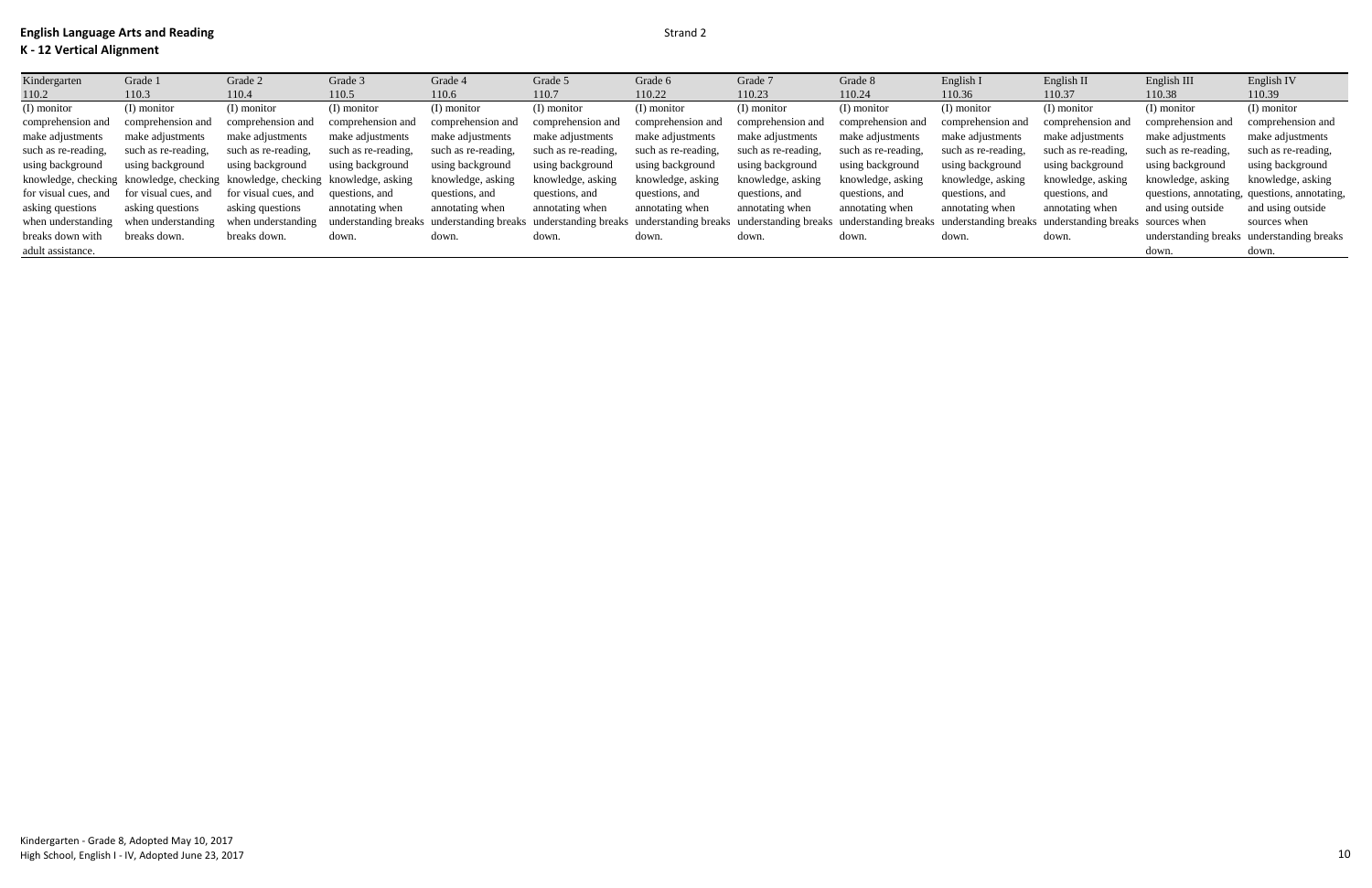|                       | Response skills: listening, speaking, reading, writing, and thinking using multiple texts. The student responds to an increasingly challenging variety of sources that are read, heard, or viewed. The student is expected to: |                            |                                            |                                                                                        |                                            |                                            |                                            |                                            |                                            |                                                                                     |                                            |                                                                                                                                                                                                                                |
|-----------------------|--------------------------------------------------------------------------------------------------------------------------------------------------------------------------------------------------------------------------------|----------------------------|--------------------------------------------|----------------------------------------------------------------------------------------|--------------------------------------------|--------------------------------------------|--------------------------------------------|--------------------------------------------|--------------------------------------------|-------------------------------------------------------------------------------------|--------------------------------------------|--------------------------------------------------------------------------------------------------------------------------------------------------------------------------------------------------------------------------------|
| Kindergarten          | Grade 1                                                                                                                                                                                                                        | Grade 2                    | Grade 3                                    | Grade 4                                                                                | Grade 5                                    | Grade 6                                    | Grade 7                                    | Grade 8                                    | English I                                  | English II                                                                          | English III                                | English IV                                                                                                                                                                                                                     |
| 110.2                 | 110.3                                                                                                                                                                                                                          | 110.4                      | 110.5                                      | 110.6                                                                                  | 110.7                                      | 110.22                                     | 110.23                                     | 110.24                                     | 110.36                                     | 110.37                                                                              | 110.38                                     | 110.39                                                                                                                                                                                                                         |
| (6)                   | (7)                                                                                                                                                                                                                            | (7)                        | (7)                                        | (7)                                                                                    | (7)                                        | (6)                                        | (6)                                        | (6)                                        | (5)                                        | (5)                                                                                 | (5)                                        | (5)                                                                                                                                                                                                                            |
| (A) describe          | (A) describe                                                                                                                                                                                                                   | (A) describe               | (A) describe                               | (A) describe                                                                           | (A) describe                               | (A) describe                               | (A) describe                               | (A) describe                               | (A) describe                               | (A) describe                                                                        | (A) describe                               | (A) describe                                                                                                                                                                                                                   |
|                       |                                                                                                                                                                                                                                |                            |                                            |                                                                                        |                                            |                                            |                                            |                                            |                                            |                                                                                     |                                            | personal connections personal connections personal connections personal connections personal connections personal connections personal connections personal connections personal connections personal connections personal con |
| to a variety of       | to a variety of                                                                                                                                                                                                                | to a variety of            | to a variety of                            | to a variety of                                                                        | to a variety of                            | to a variety of                            | to a variety of                            | to a variety of                            | to a variety of                            | to a variety of                                                                     | to a variety of                            | to a variety of                                                                                                                                                                                                                |
| sources;              | sources;                                                                                                                                                                                                                       | sources;                   | sources, including<br>self-selected texts; | sources, including<br>self-selected texts;                                             | sources, including<br>self-selected texts; | sources, including<br>self-selected texts; | sources, including<br>self-selected texts; | sources, including<br>self-selected texts; | sources, including<br>self-selected texts; | sources, including<br>self-selected texts;                                          | sources, including<br>self-selected texts; | sources, including<br>self-selected texts;                                                                                                                                                                                     |
|                       |                                                                                                                                                                                                                                |                            |                                            |                                                                                        |                                            |                                            |                                            |                                            |                                            |                                                                                     |                                            |                                                                                                                                                                                                                                |
| (B) provide an oral,  | (B) write brief                                                                                                                                                                                                                | (B) write brief            | (B) write a response (B) write responses   |                                                                                        | (B) write responses                        | (B) write responses                        | (B) write responses                        | (B) write responses                        | (B) write responses                        | (B) write responses                                                                 | (B) write responses                        | (B) write responses                                                                                                                                                                                                            |
| pictorial, or written | comments on literary comments on literary to a literary or                                                                                                                                                                     |                            |                                            | that demonstrate                                                                       | that demonstrate                           | that demonstrate                           | that demonstrate                           | that demonstrate                           | that demonstrate                           | that demonstrate                                                                    | that demonstrate                           | that demonstrate                                                                                                                                                                                                               |
| response to a text;   | or informational                                                                                                                                                                                                               | or informational           | informational text                         | understanding of                                                                       | understanding of                           | understanding of                           | understanding of                           | understanding of                           | understanding of                           | understanding of                                                                    | analysis of texts,                         | analysis of texts,                                                                                                                                                                                                             |
|                       | texts;                                                                                                                                                                                                                         | texts that                 | that demonstrates an texts, including      |                                                                                        | texts, including                           | texts, including                           | texts, including                           | texts, including                           | texts, including                           | texts, including                                                                    |                                            | including comparing including comparing                                                                                                                                                                                        |
|                       |                                                                                                                                                                                                                                | demonstrate an             | understanding of a                         | comparing and                                                                          | comparing and                              | comparing sources                          | comparing sources                          | comparing sources                          | comparing texts                            | comparing texts                                                                     | texts within and                           | texts within and                                                                                                                                                                                                               |
|                       |                                                                                                                                                                                                                                | understanding of the text; |                                            | contrasting ideas                                                                      | contrasting ideas                          | within and across                          | within and across                          | within and across                          | within and across                          | within and across                                                                   | across genres;                             | across genres;                                                                                                                                                                                                                 |
|                       |                                                                                                                                                                                                                                | text;                      |                                            | across a variety of                                                                    | across a variety of                        | genres;                                    | genres;                                    | genres;                                    | genres;                                    | genres;                                                                             |                                            |                                                                                                                                                                                                                                |
|                       |                                                                                                                                                                                                                                |                            |                                            | sources;                                                                               | sources;                                   |                                            |                                            |                                            |                                            |                                                                                     |                                            |                                                                                                                                                                                                                                |
|                       |                                                                                                                                                                                                                                |                            |                                            |                                                                                        |                                            |                                            |                                            |                                            |                                            |                                                                                     |                                            | (C) use text evidence (C) use text evidence (C) use text evidence (C) use text evidence (C) use text evidence (C) use text evidence (C) use text evidence (C) use text evidence (C) use text evidence (C) use text evidence (C |
| to support an         | to support an                                                                                                                                                                                                                  | to support an              | to support an                              | to support an                                                                          | to support an                              | to support an                              | to support an                              | to support an                              | and original                               | and original                                                                        | and original                               | and original                                                                                                                                                                                                                   |
| appropriate           | appropriate                                                                                                                                                                                                                    | appropriate                | appropriate                                | appropriate                                                                            | appropriate                                | appropriate                                | appropriate                                | appropriate                                | commentary to                              | commentary to                                                                       | commentary to                              | commentary to                                                                                                                                                                                                                  |
| response;             | response;                                                                                                                                                                                                                      | response;                  | response;                                  | response;                                                                              | response;                                  | response;                                  | response;                                  | response;                                  | support a                                  | support an                                                                          | support an analytic                        | support an                                                                                                                                                                                                                     |
|                       |                                                                                                                                                                                                                                |                            |                                            |                                                                                        |                                            |                                            |                                            |                                            | comprehensive                              | interpretive                                                                        | response;                                  | evaluative response;                                                                                                                                                                                                           |
|                       |                                                                                                                                                                                                                                |                            |                                            |                                                                                        |                                            |                                            |                                            |                                            | response;                                  | response;                                                                           |                                            |                                                                                                                                                                                                                                |
| (D) retell texts in   | (D) retell texts in                                                                                                                                                                                                            | (D) retell and             | (D) retell and                             | (D) retell,                                                                            | (D) retell,                                | (D) paraphrase and                         | (D) paraphrase and                         | (D) paraphrase and                         | (D) paraphrase and                         | (D) paraphrase and                                                                  | (D) paraphrase and                         | (D) paraphrase and                                                                                                                                                                                                             |
| ways that maintain    | ways that maintain                                                                                                                                                                                                             | paraphrase texts in        | paraphrase texts in                        | paraphrase, or                                                                         | paraphrase, or                             | summarize texts in                         | summarize texts in                         | summarize texts in                         | summarize texts in                         | summarize texts in                                                                  | summarize texts in                         | summarize texts in                                                                                                                                                                                                             |
| meaning;              | meaning;                                                                                                                                                                                                                       | ways that maintain         | ways that maintain                         | summarize texts in                                                                     | summarize texts in                         | ways that maintain                         | ways that maintain                         | ways that maintain                         | ways that maintain                         | ways that maintain                                                                  | ways that maintain                         | ways that maintain                                                                                                                                                                                                             |
|                       |                                                                                                                                                                                                                                | meaning and logical        | meaning and logical                        | ways that maintain                                                                     | ways that maintain                         | meaning and logical                        | meaning and logical                        | meaning and logical                        | meaning and logical                        | meaning and logical                                                                 | meaning and logical                        | meaning and logical                                                                                                                                                                                                            |
|                       |                                                                                                                                                                                                                                | order;                     | order;                                     | meaning and logical                                                                    | meaning and logical                        | order;                                     | order;                                     | order;                                     | order;                                     | order;                                                                              | order;                                     | order;                                                                                                                                                                                                                         |
|                       |                                                                                                                                                                                                                                |                            |                                            | order;                                                                                 | order;                                     |                                            |                                            |                                            |                                            |                                                                                     |                                            |                                                                                                                                                                                                                                |
| (E) interact with     | (E) interact with                                                                                                                                                                                                              | (E) interact with          | (E) interact with                          | (E) interact with                                                                      | (E) interact with                          | (E) interact with                          | (E) interact with                          | (E) interact with                          | (E) interact with                          | (E) interact with                                                                   | (E) interact with                          | (E) interact with                                                                                                                                                                                                              |
| sources in            | sources in                                                                                                                                                                                                                     | sources in                 | sources in                                 | sources in                                                                             | sources in                                 | sources in                                 | sources in                                 | sources in                                 | sources in                                 | sources in                                                                          | sources in                                 | sources in                                                                                                                                                                                                                     |
| meaningful ways       | meaningful ways                                                                                                                                                                                                                | meaningful ways            | meaningful ways                            | meaningful ways                                                                        | meaningful ways                            | meaningful ways                            | meaningful ways                            | meaningful ways                            | meaningful ways                            | meaningful ways                                                                     | meaningful ways                            | meaningful ways                                                                                                                                                                                                                |
| such as illustrating  | such as illustrating                                                                                                                                                                                                           | such as illustrating       | such as notetaking,                        | such as notetaking,                                                                    | such as notetaking,                        | such as notetaking,                        | such as notetaking,                        | such as notetaking,                        | such as notetaking,                        | such as notetaking,                                                                 | such as notetaking,                        | such as notetaking,                                                                                                                                                                                                            |
| or writing; and       | or writing; and                                                                                                                                                                                                                | or writing; and            | annotating,                                | annotating,                                                                            | annotating,                                | annotating,                                | annotating,                                | annotating,                                | annotating,                                | annotating,                                                                         | annotating,<br>freewriting, or             | annotating,                                                                                                                                                                                                                    |
|                       |                                                                                                                                                                                                                                |                            | freewriting, or<br>illustrating;           | freewriting, or<br>illustrating;                                                       | freewriting, or<br>illustrating;           | freewriting, or<br>illustrating;           | freewriting, or<br>illustrating;           | freewriting, or<br>illustrating;           | freewriting, or<br>illustrating;           | freewriting, or<br>illustrating;                                                    | illustrating;                              | freewriting, or<br>illustrating;                                                                                                                                                                                               |
|                       |                                                                                                                                                                                                                                |                            |                                            |                                                                                        |                                            |                                            |                                            |                                            |                                            |                                                                                     |                                            |                                                                                                                                                                                                                                |
| (F) respond using     | (F) respond using                                                                                                                                                                                                              | (F) respond using          | (F) respond using                          | (F) respond using                                                                      | (F) respond using                          | (F) respond using                          | (F) respond using                          | (F) respond using                          | (F) respond using                          | (F) respond using                                                                   | (F) respond using                          | (F) respond using                                                                                                                                                                                                              |
| newly acquired        | newly acquired                                                                                                                                                                                                                 | newly acquired             | newly acquired                             | newly acquired                                                                         | newly acquired                             | newly acquired                             | newly acquired                             | newly acquired                             |                                            | acquired content and acquired content and acquired content and acquired content and |                                            |                                                                                                                                                                                                                                |
| vocabulary as         | vocabulary as                                                                                                                                                                                                                  | vocabulary as              | vocabulary as                              | vocabulary as                                                                          | vocabulary as                              | vocabulary as                              | vocabulary as                              | vocabulary as                              |                                            |                                                                                     |                                            | academic vocabulary academic vocabulary academic vocabulary academic vocabulary                                                                                                                                                |
| appropriate.          | appropriate.                                                                                                                                                                                                                   | appropriate.               | appropriate; and                           | appropriate; and                                                                       | appropriate; and                           | appropriate;                               | appropriate;                               | appropriate;                               | as appropriate;                            | as appropriate;                                                                     | as appropriate;                            | as appropriate;                                                                                                                                                                                                                |
|                       |                                                                                                                                                                                                                                |                            |                                            | $(G)$ discuss specific $(G)$ discuss specific $(G)$ discuss specific $(G)$ discuss and |                                            |                                            | (G) discuss and                            | (G) discuss and                            | (G) discuss and                            | (G) discuss and                                                                     | (G) discuss and                            | (G) discuss and                                                                                                                                                                                                                |
|                       |                                                                                                                                                                                                                                |                            |                                            | ideas in the text that ideas in the text that ideas in the text that                   |                                            | write about the                            | write about the                            | write about the                            | write about the                            | write about the                                                                     | write about the                            | write about the                                                                                                                                                                                                                |
|                       |                                                                                                                                                                                                                                |                            |                                            | are important to the are important to the                                              | are important to the                       | explicit or implicit                       | explicit or implicit                       | explicit or implicit                       | explicit or implicit                       | explicit or implicit                                                                | explicit and implicit                      | explicit and implicit                                                                                                                                                                                                          |
|                       |                                                                                                                                                                                                                                |                            | meaning.                                   | meaning.                                                                               | meaning.                                   | meanings of text;                          | meanings of text;                          | meanings of text;                          | meanings of text;                          | meanings of text;                                                                   | meanings of text;                          | meanings of text;                                                                                                                                                                                                              |
|                       |                                                                                                                                                                                                                                |                            |                                            |                                                                                        |                                            |                                            |                                            |                                            |                                            |                                                                                     |                                            |                                                                                                                                                                                                                                |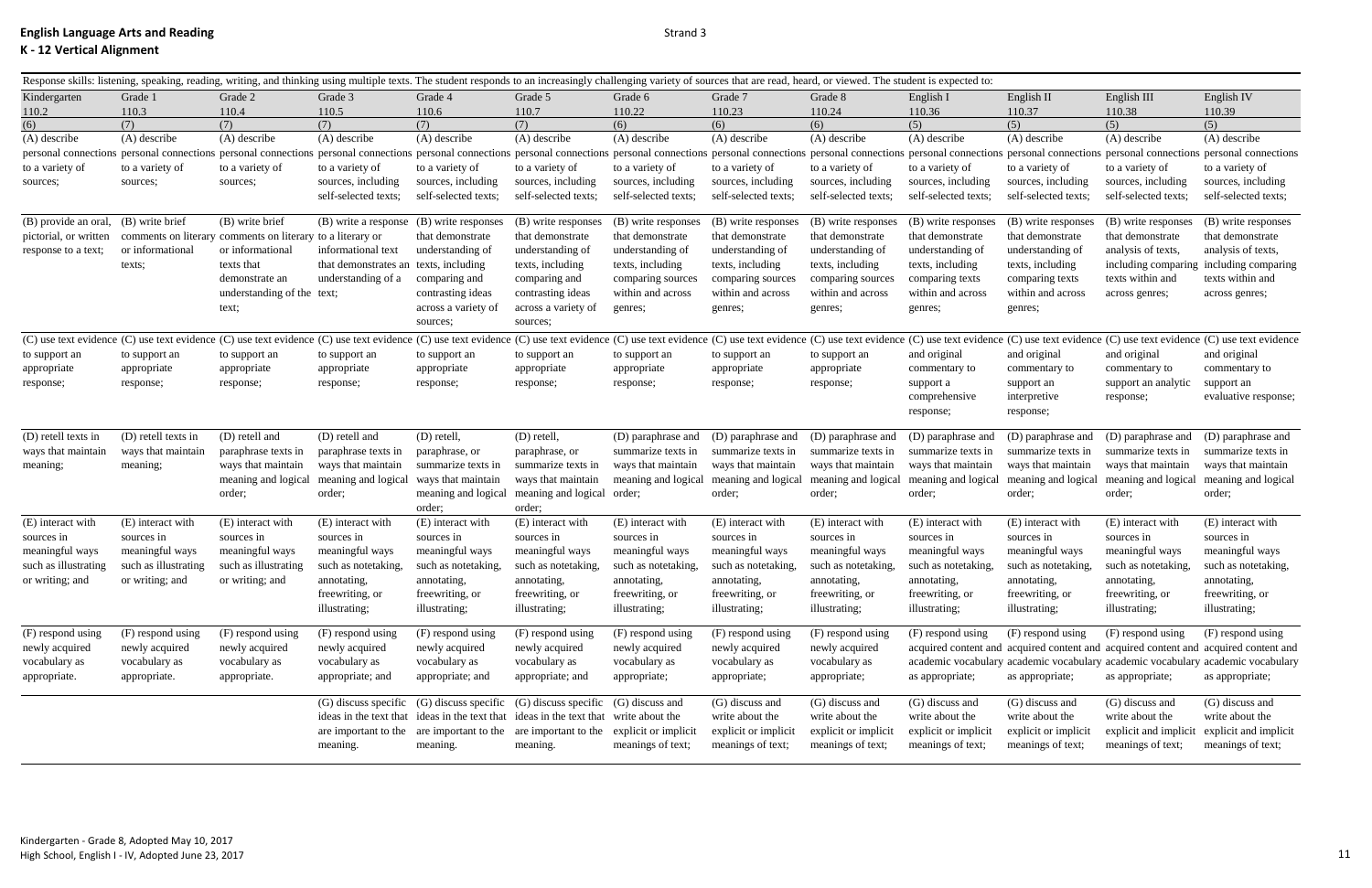### **K - 12 Vertical Alignment**

| Kindergarten | Grade 1 | Grade 2 | Grade 3 | Grade 4 | Grade 5 | Grade 6               | Grade 7               | Grade 8               | English I             | English II            | English III          | English IV                                                                                                    |
|--------------|---------|---------|---------|---------|---------|-----------------------|-----------------------|-----------------------|-----------------------|-----------------------|----------------------|---------------------------------------------------------------------------------------------------------------|
| 110.2        | 110.3   | 110.4   | 110.5   | 110.6   | 110.7   | 110.22                | 110.23                | 110.24                | 110.36                | 110.37                | 110.38               | 110.39                                                                                                        |
|              |         |         |         |         |         | (H) respond orally    | (H) respond orally    | (H) respond orally    | (H) respond orally    | (H) respond orally    | (H) respond orally   | (H) respond orally                                                                                            |
|              |         |         |         |         |         | or in writing with    | or in writing with    | or in writing with    | or in writing with    | or in writing with    | or in writing with   | or in writing with                                                                                            |
|              |         |         |         |         |         | appropriate register, | appropriate register, | appropriate register, | appropriate register, | appropriate register, | appropriate register | appropriate register                                                                                          |
|              |         |         |         |         |         | vocabulary, tone,     | vocabulary, tone,     | vocabulary, tone,     | vocabulary, tone,     | vocabulary, tone,     | and effective        | and purposeful                                                                                                |
|              |         |         |         |         |         | and voice; and        | and voice; and        | and voice;            | and voice;            | and voice;            | vocabulary, tone,    | vocabulary, tone,                                                                                             |
|              |         |         |         |         |         |                       |                       |                       |                       |                       | and voice;           | and voice;                                                                                                    |
|              |         |         |         |         |         | (I) reflect on and    | (I) reflect on and    | (I) reflect on and    | (I) reflect on and    | (I) reflect on and    | (I) reflect on and   | (I) reflect on and                                                                                            |
|              |         |         |         |         |         | adjust responses as   | adjust responses as   | adjust responses as   | adjust responses      | adjust responses      | adjust responses     | adjust responses                                                                                              |
|              |         |         |         |         |         | new evidence is       | new evidence is       | new evidence is       |                       |                       |                      | when valid evidence when valid evidence when valid evidence when valid evidence                               |
|              |         |         |         |         |         | presented.            | presented.            | presented; and        | warrants; and         | warrants; and         | warrants; and        | warrants; and                                                                                                 |
|              |         |         |         |         |         |                       |                       |                       |                       |                       |                      |                                                                                                               |
|              |         |         |         |         |         |                       |                       | (J) defend or         | (J) defend or         | (J) defend or         | (J) defend or        | (J) defend or                                                                                                 |
|              |         |         |         |         |         |                       |                       | challenge the         | challenge the         | challenge the         | challenge the        | challenge the                                                                                                 |
|              |         |         |         |         |         |                       |                       |                       |                       |                       |                      | authors' claims using authors' claims using authors' claims using authors' claims using authors' claims using |
|              |         |         |         |         |         |                       |                       | relevant text         | relevant text         | relevant text         | relevant text        | relevant text                                                                                                 |
|              |         |         |         |         |         |                       |                       | evidence.             | evidence.             | evidence.             | evidence.            | evidence.                                                                                                     |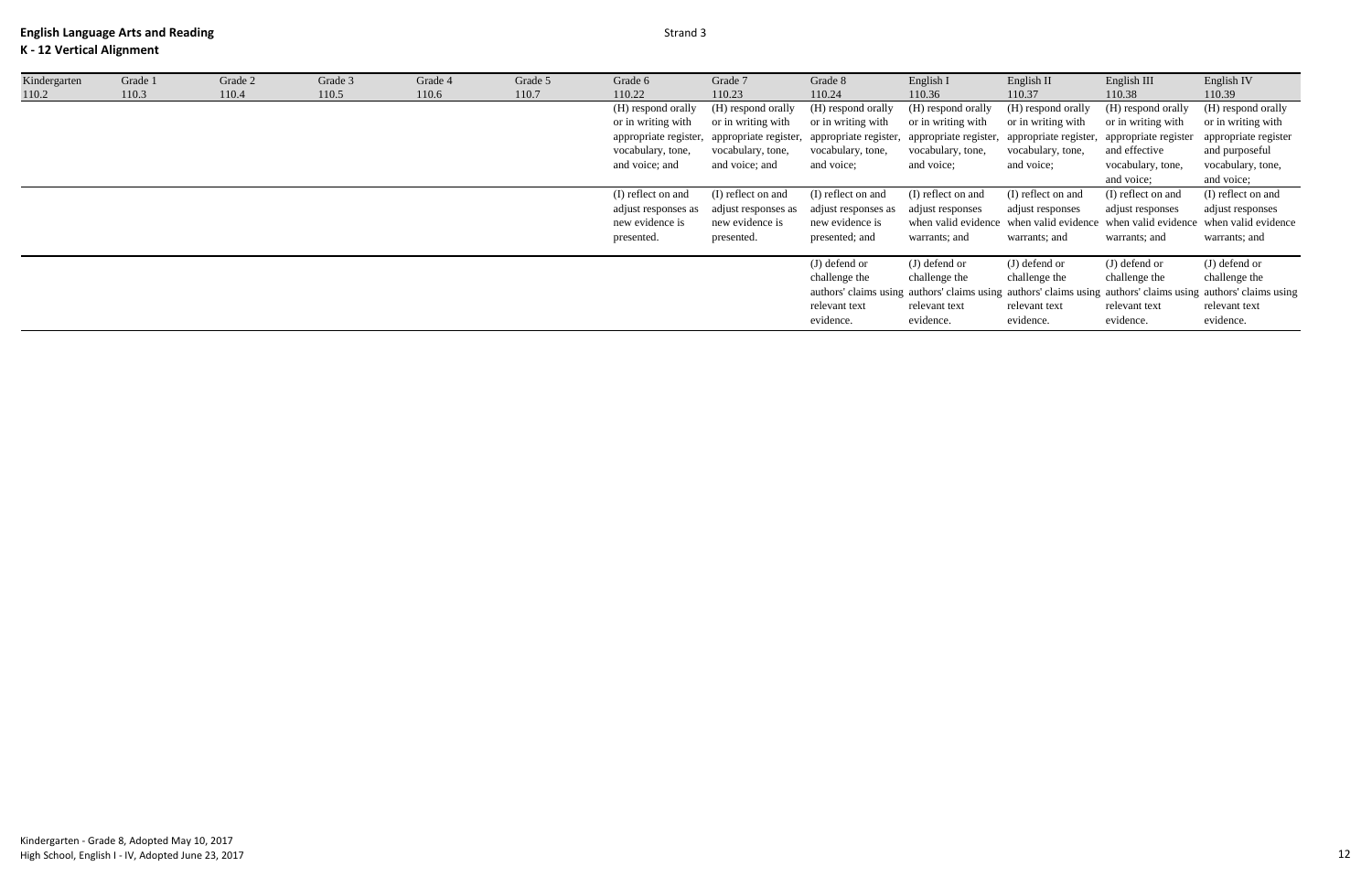Multiple genres: listening, speaking, reading, writing, and thinking using multiple texts--literary elements. The student recognizes and analyzes literary elements within and across increasingly complex traditional, contem

| Kindergarten                               | Grade 1               | Grade 2                                                   | Grade 3                                 | Grade 4               | Grade 5                | Grade 6                            | Grade 7               | Grade 8                                   | English I                                                                                          | English II                                   | English III                                                                                                                                                                                                                    | English IV                                      |
|--------------------------------------------|-----------------------|-----------------------------------------------------------|-----------------------------------------|-----------------------|------------------------|------------------------------------|-----------------------|-------------------------------------------|----------------------------------------------------------------------------------------------------|----------------------------------------------|--------------------------------------------------------------------------------------------------------------------------------------------------------------------------------------------------------------------------------|-------------------------------------------------|
| 110.2                                      | 110.3                 | 110.4                                                     | 110.5                                   | 110.6                 | 110.7                  | 110.22                             | 110.23                | 110.24                                    | 110.36                                                                                             | 110.37                                       | 110.38                                                                                                                                                                                                                         | 110.39                                          |
| (7)                                        | (8)                   | (8)                                                       | (8)                                     | (8)                   | (8)                    | (7)                                | (7)                   | (7)                                       | (6)                                                                                                | (6)                                          | (6)                                                                                                                                                                                                                            | (6)                                             |
| (A) discuss topics                         | (A) discuss topics    | (A) discuss topics                                        | $(A)$ infer the theme                   | (A) infer basic       | (A) infer multiple     | (A) infer multiple                 | (A) infer multiple    | (A) analyze how                           | (A) analyze how                                                                                    | (A) analyze how                              | (A) analyze                                                                                                                                                                                                                    | (A) analyze                                     |
| and determine the                          |                       | and determine theme and determine theme of a work,        |                                         | themes supported by   | themes within a text   | themes within and                  | themes within and     | themes are                                | themes are                                                                                         | themes are                                   | relationships among                                                                                                                                                                                                            | relationships among                             |
| basic theme using                          | using text evidence   | using text evidence                                       | distinguishing theme text evidence;     |                       | using text evidence;   | across texts using                 | across texts using    | developed through                         | developed through                                                                                  | developed through                            | thematic                                                                                                                                                                                                                       | thematic                                        |
| text evidence with                         |                       | with adult assistance; with adult assistance; from topic; |                                         |                       |                        | text evidence;                     | text evidence;        | the interaction of                        | characterization and                                                                               | characterization and                         | development,                                                                                                                                                                                                                   | development,                                    |
| adult assistance;                          |                       |                                                           |                                         |                       |                        |                                    |                       | characters and                            | plot in a variety of                                                                               | plot, including                              | characterization,                                                                                                                                                                                                              | characterization,                               |
|                                            |                       |                                                           |                                         |                       |                        |                                    |                       | events;                                   | literary texts;                                                                                    | comparing similar                            | point of view,                                                                                                                                                                                                                 | point of view,                                  |
|                                            |                       |                                                           |                                         |                       |                        |                                    |                       |                                           |                                                                                                    | themes in a variety of significance of       |                                                                                                                                                                                                                                | significance of                                 |
|                                            |                       |                                                           |                                         |                       |                        |                                    |                       |                                           |                                                                                                    | literary texts                               | setting, and plot in a                                                                                                                                                                                                         | setting, and plot in a                          |
|                                            |                       |                                                           |                                         |                       |                        |                                    |                       |                                           |                                                                                                    | representing different variety of literary   |                                                                                                                                                                                                                                | variety of literary                             |
|                                            |                       |                                                           |                                         |                       |                        |                                    |                       |                                           |                                                                                                    | cultures;                                    | texts;                                                                                                                                                                                                                         | texts;                                          |
| (B) identify and                           | (B) describe the      | (B) describe the                                          | $(B)$ explain the                       | (B) explain the       | (B) analyze the        | (B) analyze how the                | (B) analyze how       | (B) analyze how                           | (B) analyze how                                                                                    | (B) analyze how                              | (B) analyze how                                                                                                                                                                                                                | (B) analyze how                                 |
| describe the main                          | main character $(s)$  | main character's                                          | relationships among interactions of the |                       | relationships of and   | characters' internal               | characters' qualities | characters'                               | authors develop                                                                                    | authors develop                              | characters' behaviors                                                                                                                                                                                                          | characters' behaviors                           |
| character(s);                              | and the reason(s) for | (characters') internal                                    | the major and minor                     | characters and the    | conflicts among the    | and external                       | influence events and  | motivations and                           | complex yet                                                                                        | complex yet                                  | and underlying                                                                                                                                                                                                                 | and underlying                                  |
|                                            | their actions;        | and external traits;                                      | characters;                             | changes they          | characters;            | responses develop                  | resolution of the     | behaviors influence                       | believable characters                                                                              | believable                                   | motivations                                                                                                                                                                                                                    | motivations                                     |
|                                            |                       |                                                           |                                         | undergo;              |                        | the plot;                          | conflict;             | events and resolution in works of fiction |                                                                                                    | characters, including                        | contribute to moral                                                                                                                                                                                                            | contribute to moral                             |
|                                            |                       |                                                           |                                         |                       |                        |                                    |                       | of the conflict;                          | through a range of                                                                                 | archetypes, through                          | dilemmas that                                                                                                                                                                                                                  | dilemmas that                                   |
|                                            |                       |                                                           |                                         |                       |                        |                                    |                       |                                           | literary devices,                                                                                  | historical and                               | influence the plot                                                                                                                                                                                                             | influence the plot                              |
|                                            |                       |                                                           |                                         |                       |                        |                                    |                       |                                           | including character                                                                                | cultural settings and                        | and theme;                                                                                                                                                                                                                     | and theme;                                      |
|                                            |                       |                                                           |                                         |                       |                        |                                    |                       |                                           | foils;                                                                                             | events;                                      |                                                                                                                                                                                                                                |                                                 |
|                                            |                       |                                                           |                                         |                       |                        |                                    |                       |                                           |                                                                                                    |                                              |                                                                                                                                                                                                                                |                                                 |
| $(C)$ describe the                         | (C) describe plot     | (C) describe and                                          | (C) analyze plot                        | (C) analyze plot      | (C) analyze plot       | (C) analyze plot                   | (C) analyze plot      | $(C)$ analyze non-                        | $(C)$ analyze non-                                                                                 | (C) analyze isolated                         | (C) evaluate how                                                                                                                                                                                                               | (C) critique and                                |
| elements of plot                           | elements, including   | understand plot                                           | elements, including                     | elements, including   | elements, including    | elements, including                | elements, including   | linear plot                               | linear plot                                                                                        | scenes and their                             | different literary                                                                                                                                                                                                             | evaluate how                                    |
| development,                               | the main events, the  | elements, including                                       | the sequence of                         | the rising action,    | rising action, climax, | rising action, climax, the use of  |                       | development such as                       | development such as                                                                                | contribution to the                          | elements shape the                                                                                                                                                                                                             | complex plot                                    |
| including the main                         | problem, and the      | the main events, the                                      | events, the conflict.                   | climax, falling       | falling action, and    | falling action,                    | foreshadowing and     | flashbacks,                               | flashbacks,                                                                                        | success of the plot as author's portrayal of |                                                                                                                                                                                                                                | structures such as                              |
| events, the problem, resolution, for texts |                       | conflict, and the                                         | and the resolution:                     | action, and           | resolution; and        | resolution, and non-               | suspense, to advance  | foreshadowing,                            | foreshadowing,                                                                                     | a whole; and                                 | the plot; and                                                                                                                                                                                                                  | subplots contribute                             |
| and the resolution for read aloud and      |                       | resolution, for texts                                     | and                                     | resolution; and       |                        | linear elements such the plot; and |                       |                                           | subplots, and parallel subplots, and parallel                                                      |                                              |                                                                                                                                                                                                                                | to and advance the                              |
| texts read aloud with independently; and   |                       | read aloud and                                            |                                         |                       |                        | as flashback; and                  |                       | plot structures and                       | plot structures and                                                                                |                                              |                                                                                                                                                                                                                                | action; and                                     |
| adult assistance; and                      |                       | independently; and                                        |                                         |                       |                        |                                    |                       | compare it to linear                      | compare it to linear                                                                               |                                              |                                                                                                                                                                                                                                |                                                 |
|                                            |                       |                                                           |                                         |                       |                        |                                    |                       | plot development;                         | plot development;                                                                                  |                                              |                                                                                                                                                                                                                                |                                                 |
|                                            |                       |                                                           |                                         |                       |                        |                                    |                       | and                                       | and                                                                                                |                                              |                                                                                                                                                                                                                                |                                                 |
| (D) describe the                           | (D) describe the      | (D) describe the                                          | (D) explain the                         | (D) explain the       | (D) analyze the        |                                    |                       |                                           | (D) analyze how the (D) analyze how the (D) explain how the (D) analyze how the (D) analyze how    |                                              |                                                                                                                                                                                                                                | (D) analyze how the (D) evaluate how the        |
| setting.                                   | setting.              | importance of the                                         | influence of the                        | influence of the      | influence of the       |                                    |                       |                                           | setting, including setting influences setting influences the setting influences the historical and |                                              |                                                                                                                                                                                                                                | historical, social, and historical, social, and |
|                                            |                       | setting.                                                  | setting on the plot.                    | setting, including    | setting, including     | historical and                     | character and plot    | values and beliefs of theme.              |                                                                                                    | cultural settings                            | economic context of economic context of                                                                                                                                                                                        |                                                 |
|                                            |                       |                                                           |                                         | historical and        | historical and         | cultural settings,                 | development.          | characters.                               |                                                                                                    | influence                                    | setting(s) influences setting(s) influences                                                                                                                                                                                    |                                                 |
|                                            |                       |                                                           |                                         | cultural settings, on | cultural settings, on  | influences character               |                       |                                           |                                                                                                    | characterization,                            | the plot,                                                                                                                                                                                                                      | the plot,                                       |
|                                            |                       |                                                           |                                         | the plot.             | the plot.              | and plot                           |                       |                                           |                                                                                                    | plot, and theme                              |                                                                                                                                                                                                                                | characterization, and characterization, and     |
|                                            |                       |                                                           |                                         |                       |                        | development.                       |                       |                                           |                                                                                                    | across texts.                                | theme.                                                                                                                                                                                                                         | theme.                                          |
|                                            |                       |                                                           |                                         |                       |                        |                                    |                       |                                           |                                                                                                    |                                              | Multiple genres: listening, speaking, reading, writing, and thinking using multiple texts--genres. The student recognizes and analyzes genre-specific characteristics, structures, and purposes within and across increasingly |                                                 |
| student is expected to:                    |                       |                                                           |                                         |                       |                        |                                    |                       |                                           |                                                                                                    |                                              |                                                                                                                                                                                                                                |                                                 |
| (8)                                        | (9)                   | (9)                                                       | (9)                                     | (9)                   | (9)                    | (8)                                | (8)                   | (8)                                       | (7)                                                                                                | (7)                                          | (7)                                                                                                                                                                                                                            | (7)                                             |
|                                            |                       |                                                           |                                         |                       |                        |                                    |                       |                                           |                                                                                                    |                                              |                                                                                                                                                                                                                                |                                                 |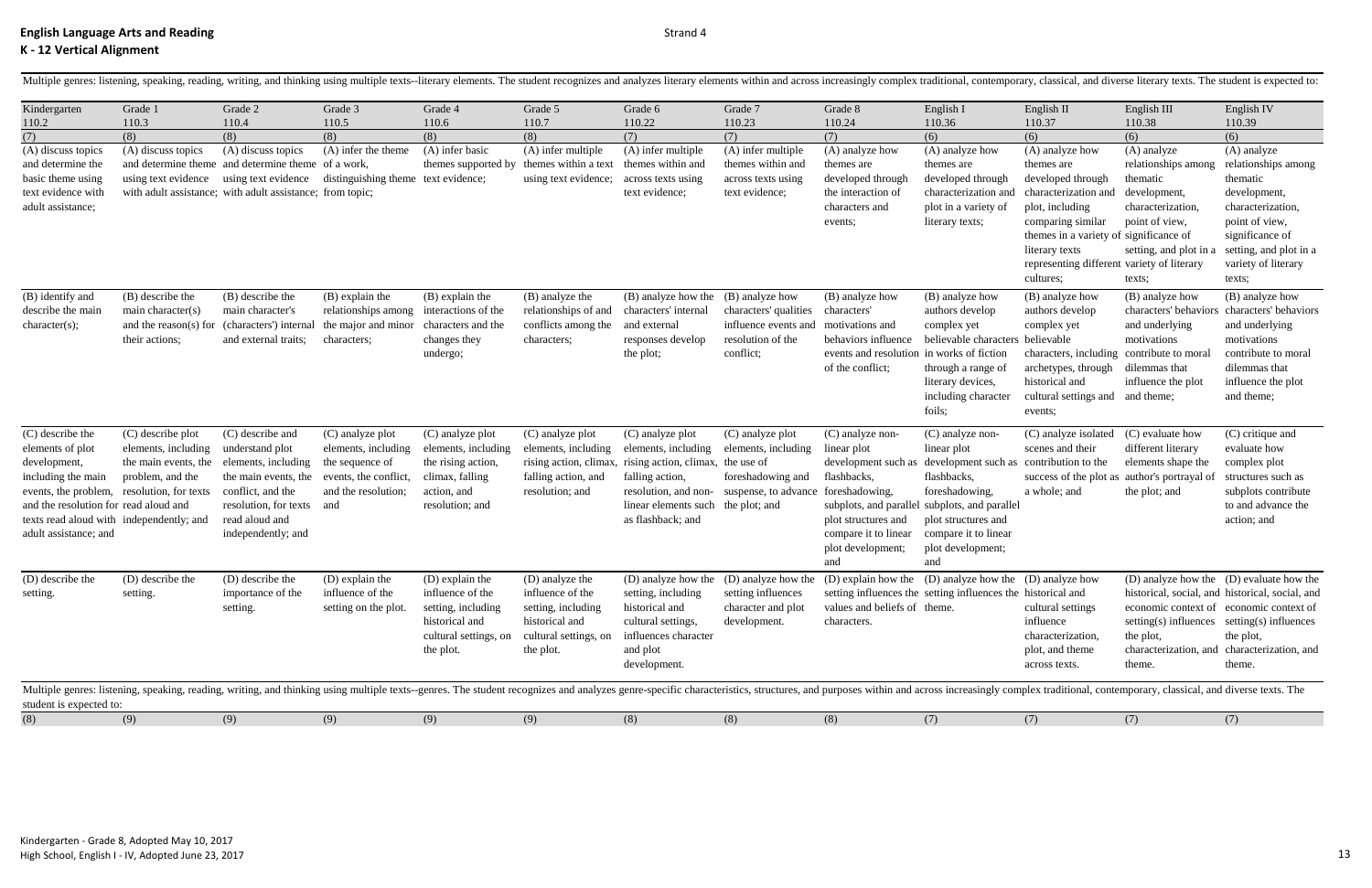| Kindergarten<br>110.2                                                                                                                                                               | Grade 1<br>110.3                                                                                                                                                                    | Grade 2<br>110.4                                                                                                                                                    | Grade 3<br>110.5                                                                                                                                                                    | Grade 4<br>110.6                                                                                                                                                                   | Grade 5<br>110.7                                                                                                                                                                                                            | Grade 6<br>110.22                                                                                                                                               | Grade 7<br>110.23                                                                                                                                                                            | Grade 8<br>110.24                                                                                                                                                                                                                                                                      | English I<br>110.36                                                                                                                 | English II<br>110.37                                                                                                                                                                | English III<br>110.38                                                                                                                                                                    | English IV<br>110.39                                                                                                                                                    |
|-------------------------------------------------------------------------------------------------------------------------------------------------------------------------------------|-------------------------------------------------------------------------------------------------------------------------------------------------------------------------------------|---------------------------------------------------------------------------------------------------------------------------------------------------------------------|-------------------------------------------------------------------------------------------------------------------------------------------------------------------------------------|------------------------------------------------------------------------------------------------------------------------------------------------------------------------------------|-----------------------------------------------------------------------------------------------------------------------------------------------------------------------------------------------------------------------------|-----------------------------------------------------------------------------------------------------------------------------------------------------------------|----------------------------------------------------------------------------------------------------------------------------------------------------------------------------------------------|----------------------------------------------------------------------------------------------------------------------------------------------------------------------------------------------------------------------------------------------------------------------------------------|-------------------------------------------------------------------------------------------------------------------------------------|-------------------------------------------------------------------------------------------------------------------------------------------------------------------------------------|------------------------------------------------------------------------------------------------------------------------------------------------------------------------------------------|-------------------------------------------------------------------------------------------------------------------------------------------------------------------------|
| (A) demonstrate<br>knowledge of<br>distinguishing<br>characteristics of<br>well-known<br>children's literature<br>such as folktales,<br>fables, fairy tales,<br>and nursery rhymes; | (A) demonstrate<br>knowledge of<br>distinguishing<br>characteristics of<br>well-known<br>children's literature<br>such as folktales,<br>fables, fairy tales,<br>and nursery rhymes; | (A) demonstrate<br>knowledge of<br>distinguishing<br>characteristics of<br>well-known<br>children's literature<br>such as folktales.<br>fables, and fairy<br>tales; | (A) demonstrate<br>knowledge of<br>distinguishing<br>characteristics of<br>well-known<br>children's literature<br>such as folktales,<br>fables, fairy tales,<br>legends, and myths; | (A) demonstrate<br>knowledge of<br>distinguishing<br>characteristics of<br>well-known<br>children's literature<br>such as folktales,<br>fables, legends,<br>myths, and tall tales; | (A) demonstrate<br>knowledge of<br>distinguishing<br>characteristics of<br>well-known<br>children's literature<br>such as folktales,<br>fables, legends,<br>myths, and tall tales;                                          | (A) demonstrate<br>knowledge of literary<br>genres such as<br>realistic fiction,<br>adventure stories,<br>historical fiction,<br>mysteries, humor<br>and myths; | (A) demonstrate<br>knowledge of literar<br>genres such as<br>realistic fiction,<br>adventure stories,<br>historical fiction,<br>mysteries, humor.<br>myths, fantasy, and<br>science fiction; | (A) demonstrate<br>knowledge of literary<br>genres such as<br>realistic fiction,<br>adventure stories,<br>historical fiction,<br>mysteries, humor,<br>fantasy, science<br>fiction, and short<br>stories:                                                                               | to American, British, world literature<br>and world literature; across literary                                                     | (A) read and respond (A) read and analyze<br>periods;                                                                                                                               | American literature<br>across literary<br>periods;                                                                                                                                       | (A) read and analyze (A) read and analyze<br><b>British literature</b><br>across literary<br>periods;                                                                   |
| (B) discuss rhyme<br>and rhythm in<br>nursery rhymes and a and alliteration in a<br>variety of poems;                                                                               | (B) discuss rhyme,<br>rhythm, repetition,<br>variety of poems;                                                                                                                      | (B) explain visual<br>patterns and<br>structures in a variety devices, and<br>of poems;                                                                             | (B) explain rhyme<br>scheme, sound<br>structural elements<br>such as stanzas in a<br>variety of poems;                                                                              | (B) explain<br>figurative language<br>such as simile,<br>metaphor, and<br>personification that<br>the poet uses to<br>create images;                                               | (B) explain the use<br>of sound devices and of meter and<br>figurative language<br>and distinguish<br>between the poet and poems across a<br>the speaker in poems variety of poetic<br>across a variety of<br>poetic forms; | structural elements<br>such as line breaks in<br>forms;                                                                                                         | of rhyme scheme,<br>meter, and graphical<br>elements such as<br>punctuation and<br>capitalization in<br>poems across a<br>variety of poetic<br>forms;                                        | $(B)$ analyze the effect $(B)$ analyze the effect $(B)$ analyze the effect $(B)$ analyze the<br>of graphical elements structure, prosody,<br>such as punctuation<br>and line length in<br>poems across a<br>variety of poetic<br>forms such as epic,<br>lyric, and humorous<br>poetry; | and graphic elements rhyme schemes;<br>such as line length<br>and word position in<br>poems across a<br>variety of poetic<br>forms; | (B) analyze the<br>effects of metrics;<br>types of rhymes such<br>as end, internal,<br>slant, and eye; and<br>other conventions in<br>poems across a<br>variety of poetic<br>forms; | (B) analyze<br>relationships among<br>characteristics of<br>poetry, including<br>stanzas, line breaks,<br>speaker, and sound<br>devices in poems<br>across a variety of<br>poetic forms; | (B) analyze the<br>effects of sound,<br>form, figurative<br>language, graphics,<br>and dramatic<br>structure in poetry<br>across literary time<br>periods and cultures; |
| (C) discuss main<br>characters in drama;                                                                                                                                            | (C) discuss elements<br>of drama such as<br>characters and<br>setting;                                                                                                              | (C) discuss elements<br>of drama such as<br>characters, dialogue,<br>and setting;                                                                                   | $(C)$ discuss elements $(C)$ explain structure $(C)$ explain structure<br>of drama such as<br>characters, dialogue,<br>setting, and acts;                                           | in drama such as<br>character tags, acts<br>scenes, and stage<br>directions;                                                                                                       | in drama such as<br>character tags, acts,<br>scenes, and stage<br>directions;                                                                                                                                               | (C) analyze how<br>playwrights develop<br>characters through                                                                                                    | (C) analyze how<br>playwrights develop<br>characters through<br>dialogue and staging; dialogue and staging;                                                                                  | (C) analyze how<br>playwrights develop<br>dramatic action<br>through the use of<br>acts and scenes;                                                                                                                                                                                    | (C) analyze the<br>function of dramatic<br>conventions such as<br>asides, soliloquies,<br>dramatic irony, and<br>satire;            | (C) analyze the<br>function of dramatic<br>conventions such as<br>asides, soliloquies,<br>dramatic irony, and<br>satire;                                                            | (C) analyze how the<br>relationships among<br>dramatic elements<br>advance the plot;                                                                                                     | (C) analyze and<br>evaluate how the<br>relationships among<br>the dramatic<br>elements advance the<br>plot;                                                             |
| (D) recognize<br>characteristics and<br>structures of<br>informational text<br>including:                                                                                           | (D) recognize<br>characteristics and<br>structures of<br>informational text,<br>including:                                                                                          | (D) recognize<br>characteristics and<br>structures of<br>informational text.<br>including:                                                                          | (D) recognize<br>characteristics and<br>structures of<br>informational text<br>including:                                                                                           | (D) recognize<br>characteristics and<br>structures of<br>informational text.<br>including:                                                                                         | (D) recognize<br>characteristics and<br>structures of<br>informational text,<br>including:                                                                                                                                  | (D) analyze<br>characteristics and<br>structural elements of<br>informational text,<br>including:                                                               | (D) analyze<br>characteristics and<br>structural elements of<br>informational text,<br>including:                                                                                            | (D) analyze<br>characteristics and<br>structural elements<br>informational text,<br>including:                                                                                                                                                                                         | (D) analyze<br>characteristics and<br>structural elements o<br>informational texts<br>such as:                                      | (D) analyze<br>characteristics and<br>informational texts<br>such as:                                                                                                               | (D) analyze<br>characteristics and<br>structural elements of structural elements of characteristics and<br>informational texts<br>such as:                                               | (D) critique and<br>evaluate<br>structural elements of<br>informational texts<br>such as:                                                                               |
| (i) the central idea<br>and supporting<br>evidence with adult<br>assistance;                                                                                                        | (i) the central idea<br>and supporting<br>evidence with adult<br>assistance;                                                                                                        | (i) the central idea<br>and supporting<br>evidence with adult<br>assistance;                                                                                        | (i) the central idea<br>with supporting<br>evidence;                                                                                                                                | (i) the central idea<br>with supporting<br>evidence;                                                                                                                               | (i) the central idea<br>with supporting<br>evidence;                                                                                                                                                                        | (i) the controlling<br>idea or thesis with                                                                                                                      | (i) the controlling<br>idea or thesis with                                                                                                                                                   | (i) the controlling<br>idea or thesis with<br>supporting evidence; supporting evidence; supporting evidence;                                                                                                                                                                           | (i) clear thesis,<br>relevant supporting<br>evidence, pertinent<br>examples, and<br>conclusion; and                                 | (i) clear thesis,<br>relevant supporting<br>evidence, pertinent<br>examples, and<br>conclusion; and                                                                                 | (i) clear thesis,<br>strong supporting<br>evidence, pertinent<br>examples,<br>commentary,<br>summary, and<br>conclusion; and                                                             | (i) clear thesis,<br>effective supporting<br>evidence, pertinent<br>examples,<br>commentary,<br>summary, and<br>conclusion; and                                         |
| (ii) titles and simple (ii) features and<br>graphics to gain<br>information; and                                                                                                    | simple graphics to<br>locate or gain<br>information; and                                                                                                                            | (ii) features and<br>graphics to locate<br>and gain information; graphs, timelines,<br>and                                                                          | (ii) features such as<br>sections, tables,<br>bullets, numbers, and support<br>bold and italicized<br>font to support<br>understanding; and                                         | (ii) features such as<br>and diagrams to<br>understanding; and                                                                                                                     | (ii) features such as<br>pronunciation guides insets, timelines, and introduction,<br>sidebars to support<br>understanding; and                                                                                             | (ii) features such as<br>foreword, preface,<br>references, or<br>acknowledgements<br>to gain background<br>information; and                                     | (ii) features such as<br>references or<br>acknowledgements;<br>and                                                                                                                           | (ii) features such as<br>footnotes, endnotes,<br>and citations; and                                                                                                                                                                                                                    |                                                                                                                                     |                                                                                                                                                                                     |                                                                                                                                                                                          |                                                                                                                                                                         |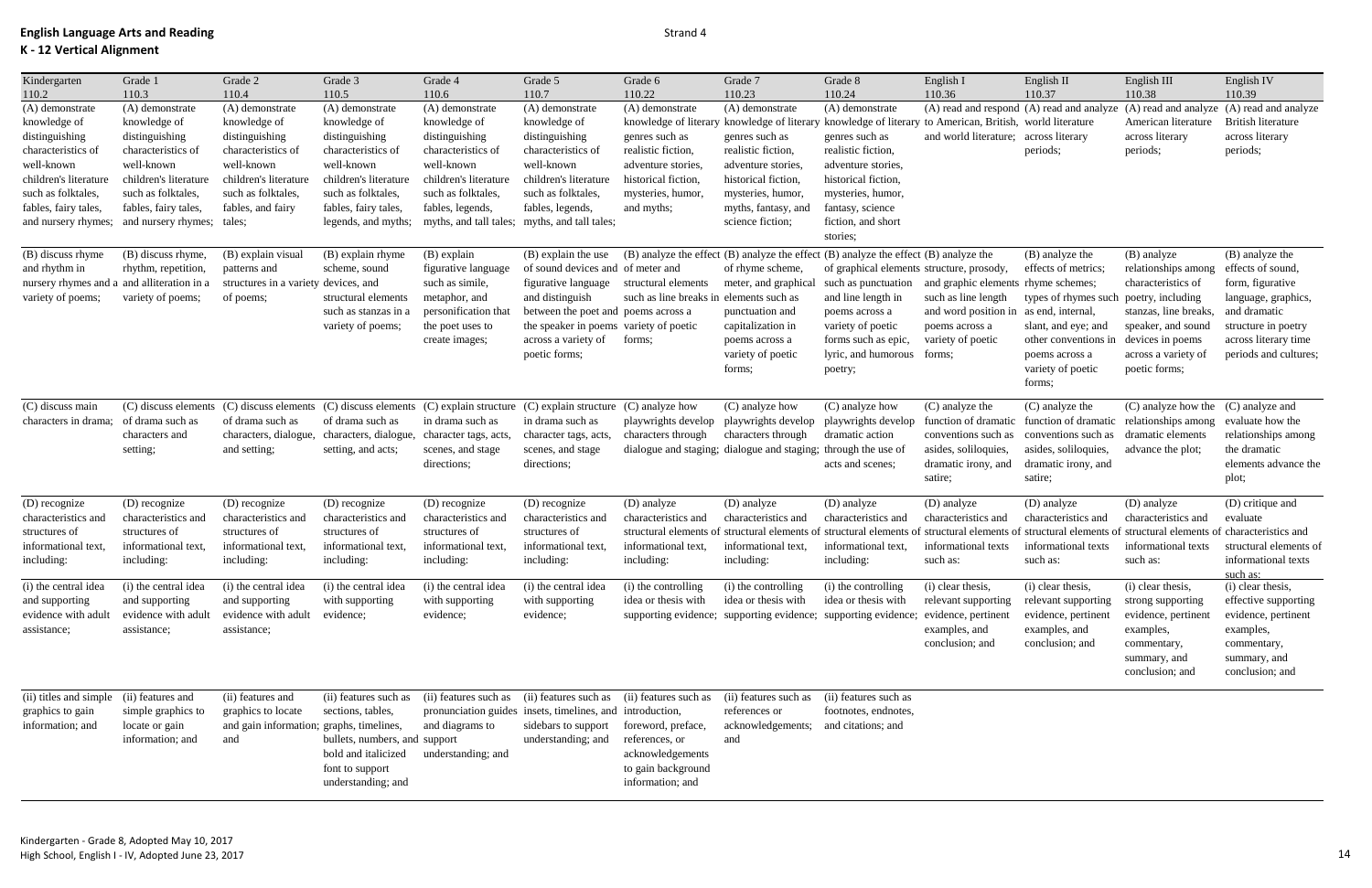| Kindergarten<br>110.2                                                                                                                         | Grade 1<br>110.3                                                                                                                                                                               | Grade 2<br>110.4                                                                                             | Grade 3<br>110.5                                                                             | Grade 4<br>110.6                                                                   | Grade 5<br>110.7                                                                       | Grade 6<br>110.22                                                                                            | Grade 7<br>110.23                                                                                                                                 | Grade 8<br>110.24                                                                | English I<br>110.36                                                                                                          | English II<br>110.37                                                                                                         | English III<br>110.38                                                                                                                                                                              | English IV<br>110.39                                                                                                         |
|-----------------------------------------------------------------------------------------------------------------------------------------------|------------------------------------------------------------------------------------------------------------------------------------------------------------------------------------------------|--------------------------------------------------------------------------------------------------------------|----------------------------------------------------------------------------------------------|------------------------------------------------------------------------------------|----------------------------------------------------------------------------------------|--------------------------------------------------------------------------------------------------------------|---------------------------------------------------------------------------------------------------------------------------------------------------|----------------------------------------------------------------------------------|------------------------------------------------------------------------------------------------------------------------------|------------------------------------------------------------------------------------------------------------------------------|----------------------------------------------------------------------------------------------------------------------------------------------------------------------------------------------------|------------------------------------------------------------------------------------------------------------------------------|
| (iii) the steps in a<br>sequence with adult<br>assistance;                                                                                    | (iii) organizational<br>patterns such as<br>chronological order<br>and description with<br>adult assistance;                                                                                   | (iii) organizationa<br>patterns such as<br>chronological order<br>and cause and effect<br>stated explicitly; | (iii) organizational<br>patterns such as<br>cause and effect and<br>problem and<br>solution; | (iii) organizational<br>patterns such as<br>compare and<br>contrast;               | (iii) organizational<br>patterns such as<br>logical order and<br>order of importance;  | (iii) organizationa<br>patterns such as<br>definition,<br>classification,<br>advantage, and<br>disadvantage; | (iii) organizational<br>patterns that support<br>multiple topics,<br>categories, and<br>subcategories;                                            | (iii) multiple<br>organizational                                                 | (ii) multiple<br>organizational<br>to develop the thesis; to develop the thesis; and thesis;                                 | (ii) the relationship<br>between                                                                                             | (ii) the relationship<br>between<br>patterns within a text patterns within a text organizational design organizational design organizational design<br>and author's purpose; and author's purpose; | (ii) the relationship<br>between                                                                                             |
| (E) recognize<br>characteristics of<br>persuasive text with<br>adult assistance and<br>is trying to persuade is trying to persuade<br>do; and | (E) recognize<br>characteristics of<br>persuasive text with<br>adult assistance and<br>state what the author state what the author<br>the reader to think or the reader to think or<br>do; and | (E) recognize<br>characteristics of<br>persuasive text,<br>including:                                        | (E) recognize<br>characteristics and<br>structures of<br>argumentative text<br>by:           | (E) recognize<br>characteristics and<br>structures of<br>argumentative text<br>by: | (E) recognize<br>characteristics and<br>structures of<br>argumentative text<br>by:     | (E) analyze<br>characteristics and<br>structures of<br>argumentative text<br>by:                             | (E) analyze<br>characteristics and<br>structures of<br>argumentative text<br>by:                                                                  | (E) analyze<br>characteristics and<br>structures of<br>argumentative text<br>by: | (E) analyze<br>characteristics and<br>argumentative texts<br>such as:                                                        | (E) analyze<br>characteristics and<br>argumentative texts<br>such as:                                                        | (E) analyze<br>characteristics and<br>structural elements of structural elements of structural elements of characteristics and<br>argumentative texts<br>such as:                                  | (E) critique and<br>evaluate<br>structural elements of<br>argumentative texts<br>such as:                                    |
|                                                                                                                                               |                                                                                                                                                                                                | (i) stating what the<br>author is trying to<br>persuade the reader<br>to think or do; and                    | (i) identifying the<br>claim;                                                                | (i) identifying the<br>claim;                                                      | (i) identifying the<br>claim;                                                          | (i) identifying the<br>claim;                                                                                | (i) identifying the<br>claim;                                                                                                                     | (i) identifying the<br>claim and analyzing<br>the argument;                      | (i) clear arguable<br>claim, appeals, and<br>convincing<br>conclusion;                                                       | (i) clear arguable<br>claim, appeals, and<br>convincing<br>conclusion;                                                       | (i) clear arguable<br>thesis, appeals,<br>structure of the<br>argument,<br>convincing<br>conclusion, and call<br>to action;                                                                        | (i) clear arguable<br>thesis, appeals,<br>structure of the<br>argument,<br>convincing<br>conclusion, and call<br>to action;  |
|                                                                                                                                               |                                                                                                                                                                                                | (ii) distinguishing<br>facts from opinion;<br>and                                                            | (ii) distinguishing<br>facts from opinion;<br>and                                            | (ii) explaining how<br>the author has used<br>facts for an<br>argument; and        | (ii) explaining how<br>the author has used<br>facts for or against<br>an argument; and | (ii) explaining how<br>the author uses<br>various types of<br>evidence to support<br>the argument;           | (ii) explaining how<br>the author uses<br>various types of<br>evidence and<br>consideration of<br>alternatives to<br>support the<br>argument; and | (ii) identifying and<br>explaining the<br>counter argument;<br>and               | (ii) various types of<br>evidence and<br>treatment of<br>counterarguments,<br>including<br>concessions and<br>rebuttals; and | (ii) various types of<br>evidence and<br>treatment of<br>counterarguments.<br>including<br>concessions and<br>rebuttals; and | (ii) various types of<br>evidence and<br>treatment of<br>counterarguments<br>including<br>concessions and<br>rebuttals; and                                                                        | (ii) various types of<br>evidence and<br>treatment of<br>counterarguments,<br>including<br>concessions and<br>rebuttals; and |
|                                                                                                                                               |                                                                                                                                                                                                |                                                                                                              | (iii) identifying the<br>intended audience or<br>reader; and                                 | (iii) identifying the<br>intended audience or<br>reader; and                       | (iii) identifying the<br>intended audience or<br>reader; and                           | (iii) identifying the<br>intended audience or<br>reader; and                                                 | (iii) identifying the<br>intended audience or<br>reader; and                                                                                      | (iii) identifying the<br>intended audience or<br>reader; and                     | (iii) identifiable<br>audience or reader;<br>and                                                                             | (iii) identifiable<br>audience or reader;<br>and                                                                             | (iii) identifiable<br>audience or reader;<br>and                                                                                                                                                   | (iii) identifiable<br>audience or reader;<br>and                                                                             |
| (F) recognize<br>characteristics of<br>multimodal and<br>digital texts.                                                                       | (F) recognize<br>characteristics of<br>multimodal and<br>digital texts.                                                                                                                        | (F) recognize<br>characteristics of<br>multimodal and<br>digital texts.                                      | (F) recognize<br>characteristics of<br>multimodal and<br>digital texts.                      | (F) recognize<br>characteristics of<br>multimodal and<br>digital texts.            | (F) recognize<br>characteristics of<br>multimodal and<br>digital texts.                | (F) analyze<br>characteristics of<br>multimodal and<br>digital texts.                                        | (F) analyze<br>characteristics of<br>multimodal and<br>digital texts.                                                                             | (F) analyze<br>characteristics of<br>multimodal and<br>digital texts.            | (F) analyze<br>characteristics of<br>multimodal and<br>digital texts.                                                        | (F) analyze<br>characteristics of<br>multimodal and<br>digital texts.                                                        | (F) analyze the<br>effectiveness of<br>characteristics of<br>multimodal and<br>digital texts.                                                                                                      | (F) critique and<br>evaluate the<br>effectiveness of<br>characteristics of<br>multimodal and<br>digital texts.               |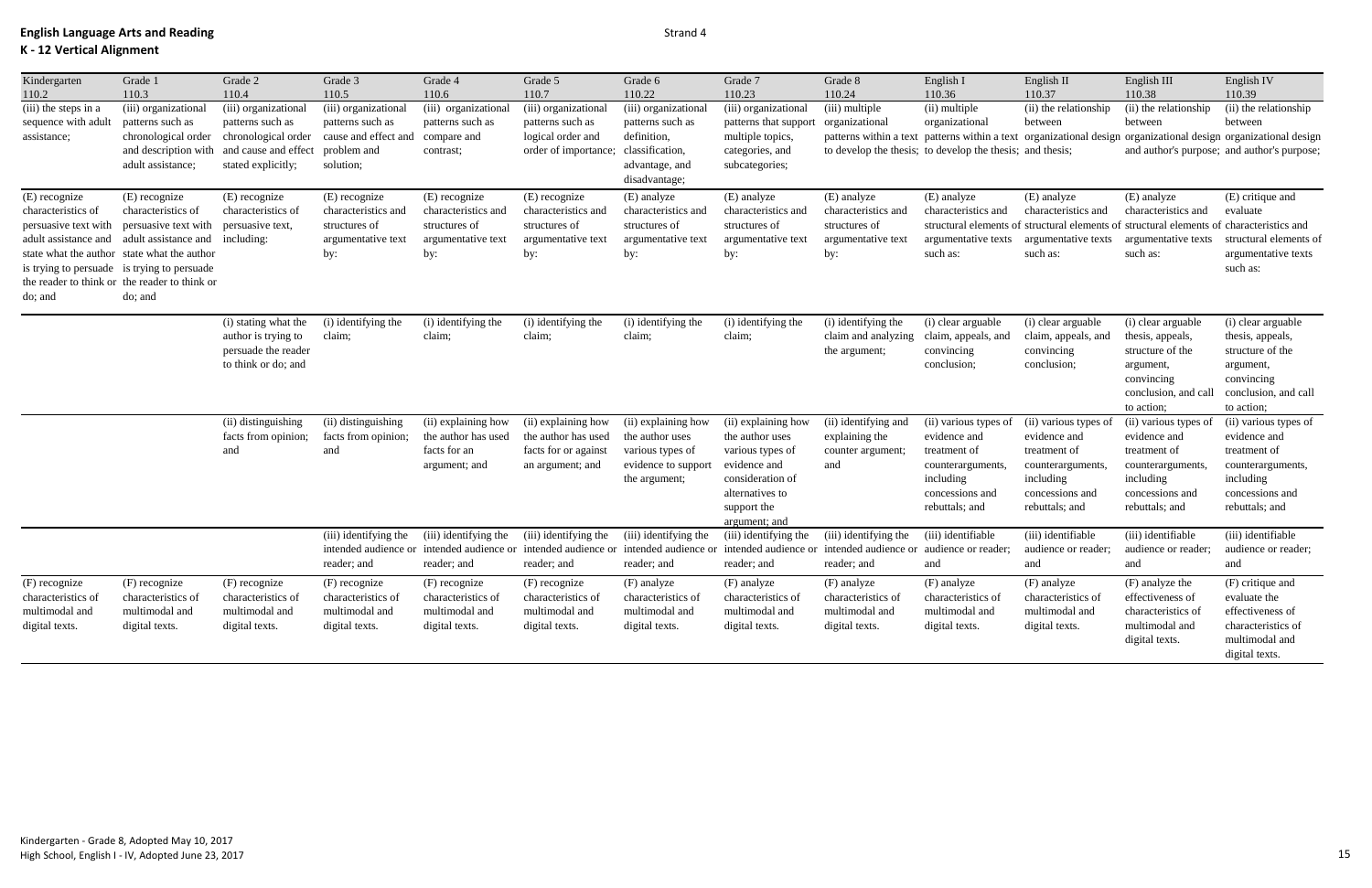Author's purpose and craft: listening, speaking, reading, writing, and thinking using multiple texts. The student uses critical inquiry to analyze the authors' choices and how they influence and communicate meaning within purposefully in order to develop his or her own products and performances. The student is expected to:

|                                            |                                                               | aposeruny in order to develop ms or ner own products and performances. The stadent is expected to: |                                                                  |                                           |                                                                                                                                                                          |                                             |                                                                                                                           |                       |                                                                                                                               |                                                                          |                                                           |                                                                                          |
|--------------------------------------------|---------------------------------------------------------------|----------------------------------------------------------------------------------------------------|------------------------------------------------------------------|-------------------------------------------|--------------------------------------------------------------------------------------------------------------------------------------------------------------------------|---------------------------------------------|---------------------------------------------------------------------------------------------------------------------------|-----------------------|-------------------------------------------------------------------------------------------------------------------------------|--------------------------------------------------------------------------|-----------------------------------------------------------|------------------------------------------------------------------------------------------|
| Kindergarten                               | Grade 1                                                       | Grade 2                                                                                            | Grade 3                                                          | Grade 4                                   | Grade 5                                                                                                                                                                  | Grade 6                                     | Grade 7                                                                                                                   | Grade 8               | English I                                                                                                                     | English II                                                               | English III                                               | English IV                                                                               |
| 110.2                                      | 110.3                                                         | 110.4                                                                                              | 110.5                                                            | 110.6                                     | 110.7                                                                                                                                                                    | 110.22                                      | 110.23                                                                                                                    | 110.24                | 110.36                                                                                                                        | 110.37                                                                   | 110.38                                                    | 110.39                                                                                   |
| (9)                                        | (10)                                                          | (10)                                                                                               | (10)                                                             | (10)                                      | (10)                                                                                                                                                                     | (9)                                         | (9)                                                                                                                       | (9)                   | (8)                                                                                                                           | (8)                                                                      | (8)                                                       | (8)                                                                                      |
| (A) discuss with adult (A) discuss the     |                                                               | (A) discuss the                                                                                    | $(A)$ explain the                                                | $(A)$ explain the                         | $(A)$ explain the                                                                                                                                                        | $(A)$ explain the                           | $(A)$ explain the                                                                                                         | $(A)$ explain the     | (A) analyze the                                                                                                               | (A) analyze the                                                          | (A) analyze the                                           | (A) evaluate the                                                                         |
| assistance the                             | author's purpose for                                          | author's purpose for                                                                               | author's purpose are                                             | author's purpose and                      | author's purpose and                                                                                                                                                     | author's purpose and                        | author's purpose and                                                                                                      | author's purpose and  | author's purpose,                                                                                                             | author's purpose,                                                        | author's purpose,                                         | author's purpose,                                                                        |
| author's purpose for                       | writing text;                                                 | writing text;                                                                                      | message within a                                                 | message within a                          | message within a                                                                                                                                                         | message within a                            | message within a                                                                                                          | message within a      | audience, and                                                                                                                 | audience, and                                                            | audience, and                                             | audience, and                                                                            |
| writing text;                              |                                                               |                                                                                                    | text;                                                            | text;                                     | text;                                                                                                                                                                    | text;                                       | text;                                                                                                                     | text;                 | message within a                                                                                                              | message within a                                                         | message within a                                          | message within a                                                                         |
| (B) discuss with adult (B) discuss how the |                                                               | (B) discuss how the                                                                                | (B) explain how the                                              | (B) explain how the                       | (B) analyze how the                                                                                                                                                      | (B) analyze how the                         | (B) analyze how the                                                                                                       | (B) analyze how the   | $text{?}$<br>(B) analyze use of                                                                                               | $text{?}$<br>(B) analyze use of                                          | $text{?}$<br>(B) evaluate use of                          | $text{text}$<br>(B) evaluate use of                                                      |
| assistance how the                         | use of text structure                                         | use of text structure                                                                              | use of text structure                                            | use of text structure                     | use of text structure                                                                                                                                                    | use of text structure                       | use of text structure                                                                                                     | use of text structure | text structure to                                                                                                             |                                                                          |                                                           | text structure to                                                                        |
| use of text structure                      | contributes to the                                            | contributes to the                                                                                 | contributes to the                                               | contributes to the                        | contributes to the                                                                                                                                                       | contributes to the                          | contributes to the                                                                                                        | contributes to the    | achieve the author's                                                                                                          | text structure to<br>achieve the author's                                | text structure to<br>achieve the author's                 | achieve the author's                                                                     |
|                                            |                                                               |                                                                                                    |                                                                  |                                           |                                                                                                                                                                          |                                             |                                                                                                                           |                       |                                                                                                                               |                                                                          |                                                           |                                                                                          |
| contributes to the<br>author's purpose;    | author's purpose;                                             | author's purpose;                                                                                  | author's purpose;                                                | author's purpose;                         | author's purpose;                                                                                                                                                        | author's purpose;                           | author's purpose;                                                                                                         | author's purpose;     | purpose;                                                                                                                      | purpose;                                                                 | purpose;                                                  | purpose;                                                                                 |
|                                            |                                                               |                                                                                                    |                                                                  |                                           |                                                                                                                                                                          |                                             |                                                                                                                           |                       |                                                                                                                               |                                                                          |                                                           |                                                                                          |
|                                            | (C) discuss with adult (C) discuss with adult (C) discuss the |                                                                                                    | $(C)$ explain the                                                | (C) analyze the                           | (C) analyze the                                                                                                                                                          | (C) analyze the                             | (C) analyze the                                                                                                           | (C) analyze the       | $(C)$ evaluate the                                                                                                            | $(C)$ evaluate the                                                       | $(C)$ evaluate the                                        | $(C)$ evaluate the                                                                       |
| assistance the                             | assistance the                                                | author's use of print                                                                              | author's use of print                                            | author's use of print                     | author's use of print                                                                                                                                                    | author's use of print                       | author's use of print                                                                                                     | author's use of print | author's use of print                                                                                                         | author's use of print                                                    | author's use of print                                     | author's use of print                                                                    |
| author's use of print                      | author's use of print                                         | and graphic features                                                                               | and graphic features                                             | and graphic features                      | and graphic features                                                                                                                                                     | and graphic features                        | and graphic features                                                                                                      | and graphic features  | and graphic features                                                                                                          | and graphic features                                                     | and graphic features                                      | and graphic features                                                                     |
| and graphic features                       | and graphic features                                          | to achieve specific                                                                                | to achieve specific                                              | to achieve specific                       | to achieve specific                                                                                                                                                      | to achieve specific                         | to achieve specific                                                                                                       | to achieve specific   | to achieve specific                                                                                                           | to achieve specific                                                      | to achieve specific                                       | to achieve specific                                                                      |
| to achieve specific                        | to achieve specific                                           | purposes;                                                                                          | purposes;                                                        | purposes;                                 | purposes;                                                                                                                                                                | purposes;                                   | purposes;                                                                                                                 | purposes;             | purposes;                                                                                                                     | purposes;                                                                | purposes;                                                 | purposes;                                                                                |
| purposes;                                  | purposes;                                                     |                                                                                                    |                                                                  |                                           |                                                                                                                                                                          |                                             |                                                                                                                           |                       |                                                                                                                               |                                                                          |                                                           |                                                                                          |
| (D) discuss with adult (D) discuss how the |                                                               |                                                                                                    |                                                                  |                                           | (D) discuss the use of (D) describe how the (D) describe how the (D) describe how the (D) describe how the (D) describe how the (D) describe how the (D) analyze how the |                                             |                                                                                                                           |                       |                                                                                                                               | (D) analyze how the                                                      | (D) evaluate how the (D) critique and                     |                                                                                          |
| assistance how the                         | author uses words                                             | descriptive, literal,                                                                              | author's use of                                                  | author's use of                           | author's use of                                                                                                                                                          | author's use of                             | author's use of                                                                                                           | author's use of       | author's use of                                                                                                               | author's use of                                                          | author's use of                                           | evaluate how the                                                                         |
| author uses words                          | that help the reader                                          | and figurative                                                                                     | imagery, literal and                                             | imagery, literal and                      | imagery, literal and                                                                                                                                                     | figurative language                         | figurative language                                                                                                       | figurative language   | language achieves                                                                                                             |                                                                          | language informs and language informs and author's use of |                                                                                          |
| that help the reader                       | visualize; and                                                | language;                                                                                          | figurative language                                              | figurative language                       | figurative language                                                                                                                                                      | such as metaphor and                        | such as metaphor and                                                                                                      | such as extended      | specific purposes;                                                                                                            |                                                                          |                                                           | shapes the perception shapes the perception language informs and                         |
| visualize; and                             |                                                               |                                                                                                    | such as simile, and                                              | such as simile and                        | such as simile and                                                                                                                                                       | personification                             | personification                                                                                                           | metaphor achieves     |                                                                                                                               | of readers;                                                              | of readers;                                               | shapes the perception                                                                    |
|                                            |                                                               |                                                                                                    | sound devices such as metaphor, and sound                        |                                           | metaphor, and sound                                                                                                                                                      | achieves specific                           | achieves specific                                                                                                         | specific purposes;    |                                                                                                                               |                                                                          |                                                           | of readers;                                                                              |
|                                            |                                                               |                                                                                                    | onomatopoeia                                                     | devices such as                           | devices achieves                                                                                                                                                         | purposes;                                   |                                                                                                                           |                       |                                                                                                                               |                                                                          |                                                           |                                                                                          |
|                                            |                                                               |                                                                                                    | achieves specific                                                | alliteration and                          | specific purposes;                                                                                                                                                       |                                             | purposes;                                                                                                                 |                       |                                                                                                                               |                                                                          |                                                           |                                                                                          |
|                                            |                                                               |                                                                                                    |                                                                  | assonance achieves                        |                                                                                                                                                                          |                                             |                                                                                                                           |                       |                                                                                                                               |                                                                          |                                                           |                                                                                          |
|                                            |                                                               |                                                                                                    | purposes;                                                        | specific purposes;                        |                                                                                                                                                                          |                                             |                                                                                                                           |                       |                                                                                                                               |                                                                          |                                                           |                                                                                          |
|                                            |                                                               |                                                                                                    |                                                                  |                                           |                                                                                                                                                                          |                                             |                                                                                                                           |                       |                                                                                                                               |                                                                          |                                                           |                                                                                          |
| (E) listen to and                          | (E) listen to and                                             |                                                                                                    | (E) identify the use of (E) identify the use of (E) identify and |                                           | (E) identify and                                                                                                                                                         |                                             | $(E)$ identify the use of $(E)$ identify the use of $(E)$ identify and                                                    |                       |                                                                                                                               | $(E)$ analyze the use of $(E)$ analyze the use of $(E)$ evaluate the use |                                                           | (E) evaluate the use                                                                     |
| experience first- and                      | experience first- and                                         | first or third person in literary devices,                                                         |                                                                  |                                           | understand the use of understand the use of literary devices,                                                                                                            |                                             | literary devices,                                                                                                         | analyze the use of    |                                                                                                                               | literary devices such literary devices such of literary devices          |                                                           | of literary devices                                                                      |
| third-person texts.                        | third-person texts.                                           | a text; and                                                                                        | including first- or                                              | literary devices,                         | literary devices,                                                                                                                                                        |                                             | including omniscient including subjective literary devices,                                                               |                       | as irony and                                                                                                                  | as irony, sarcasm,                                                       | such as paradox,                                          | such as paradox,                                                                         |
|                                            |                                                               |                                                                                                    | third-person point of including first- or                        |                                           | including first- or                                                                                                                                                      |                                             | and limited point of and objective point of including multiple                                                            |                       |                                                                                                                               |                                                                          |                                                           | oxymoron to achieve and motif to achieve satire, and allegory to satire, and allegory to |
|                                            |                                                               |                                                                                                    | view;                                                            |                                           | third-person point of third-person point of view, to achieve a view;                                                                                                     |                                             |                                                                                                                           | points of view and    | specific purposes;                                                                                                            | specific purposes; achieve specific                                      |                                                           | achieve specific                                                                         |
|                                            |                                                               |                                                                                                    |                                                                  | view;                                     | view;                                                                                                                                                                    | specific purpose;                           |                                                                                                                           | irony;                |                                                                                                                               |                                                                          | purposes;                                                 | purposes;                                                                                |
|                                            |                                                               |                                                                                                    |                                                                  |                                           |                                                                                                                                                                          |                                             |                                                                                                                           |                       |                                                                                                                               |                                                                          |                                                           |                                                                                          |
|                                            |                                                               |                                                                                                    | (F) discuss how the                                              | (F) discuss how the                       |                                                                                                                                                                          | $(F)$ examine how the $(F)$ analyze how the | (F) analyze how the (F) analyze how the (F) analyze how the (F) analyze how the (F) evaluate how the (F) evaluate how the |                       |                                                                                                                               |                                                                          |                                                           |                                                                                          |
|                                            |                                                               |                                                                                                    | author's use of                                                  | author's use of                           | author's use of                                                                                                                                                          | author's use of                             | author's use of                                                                                                           | author's use of       |                                                                                                                               | author's diction and author's diction and                                | author's diction and author's diction and                 |                                                                                          |
|                                            |                                                               |                                                                                                    |                                                                  | language contributes language contributes | language contributes                                                                                                                                                     | language contributes                        |                                                                                                                           |                       | language contributes language contributes syntax contribute to syntax contribute to syntax contribute to syntax contribute to |                                                                          |                                                           |                                                                                          |
|                                            |                                                               |                                                                                                    | to voice; and                                                    | to voice; and                             | to voice; and                                                                                                                                                            | to mood and voice;                          | to mood, voice, and                                                                                                       | to the mood, voice,   |                                                                                                                               |                                                                          |                                                           | the mood, voice, and the mood, voice, and the mood, voice, and the effectiveness of a    |
|                                            |                                                               |                                                                                                    |                                                                  |                                           |                                                                                                                                                                          | and                                         | tone; and                                                                                                                 | and tone; and         | tone of a text; and                                                                                                           | tone of a text; and                                                      | tone of a text; and                                       | text; and                                                                                |
|                                            |                                                               |                                                                                                    |                                                                  |                                           |                                                                                                                                                                          |                                             |                                                                                                                           |                       |                                                                                                                               |                                                                          |                                                           |                                                                                          |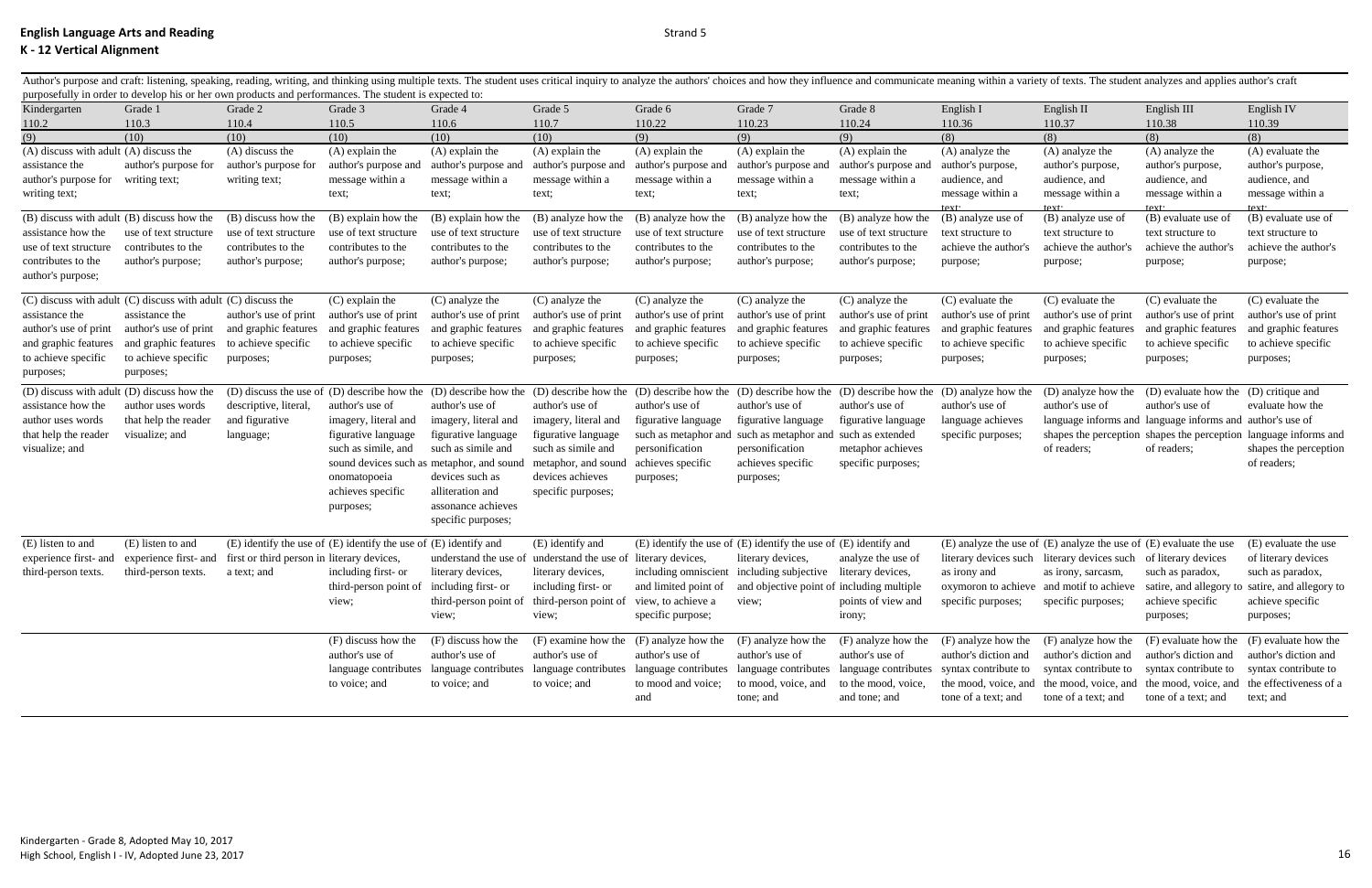| Kindergarten | Grade 1 | Grade 2            | Grade 3            | Grade 4            | Grade 5           | Grade 6            | Grade 7                                                                                                                                                 | Grade 8                                  | English I          | English II                                                                                                    | English III          | English IV            |
|--------------|---------|--------------------|--------------------|--------------------|-------------------|--------------------|---------------------------------------------------------------------------------------------------------------------------------------------------------|------------------------------------------|--------------------|---------------------------------------------------------------------------------------------------------------|----------------------|-----------------------|
| 110.2        | 110.3   | 110.4              | 110.5              | 110.6              | 110.7             | 110.22             | 110.23                                                                                                                                                  | 110.24                                   | 110.36             | 110.37                                                                                                        | 110.38               | 110.39                |
|              |         | (F) identify and   | (G) identify and   | (G) identify and   | $(G)$ explain the | $(G)$ explain the  | $(G)$ explain the                                                                                                                                       | $(G)$ explain the                        | $(G)$ explain the  | (G) analyze the                                                                                               | (G) analyze the      | (G) analyze the       |
|              |         | explain the use of | explain the use of | explain the use of |                   |                    | purpose of hyperbole, differences between purpose of rhetorical purpose of rhetorical purpose of rhetorical purpose of rhetorical effects of rhetorical |                                          |                    |                                                                                                               |                      | effects of rhetorical |
|              |         | repetition.        | hyperbole.         | anecdote.          | stereotyping, and |                    | rhetorical devices and devices such as direct devices such as                                                                                           |                                          | devices such as    | devices such as                                                                                               | devices and logical  | devices and logical   |
|              |         |                    |                    |                    | anecdote.         | logical fallacies. | address and rhetorical analogy and                                                                                                                      |                                          | understatement and | appeals, antithesis,                                                                                          | fallacies on the way | fallacies on the way  |
|              |         |                    |                    |                    |                   |                    |                                                                                                                                                         |                                          |                    | questions and logical juxtaposition and of overstatement and the parallelism, and shifts the text is read and |                      | the text is read and  |
|              |         |                    |                    |                    |                   |                    | fallacies such as                                                                                                                                       | logical fallacies such effect of logical |                    | and the effects of                                                                                            | understood.          | understood.           |
|              |         |                    |                    |                    |                   |                    | loaded language and as bandwagon                                                                                                                        |                                          | fallacies such as  | logical fallacies.                                                                                            |                      |                       |
|              |         |                    |                    |                    |                   |                    | sweeping                                                                                                                                                | appeals and circular straw man and red   |                    |                                                                                                               |                      |                       |
|              |         |                    |                    |                    |                   |                    | generalizations.                                                                                                                                        | reasoning.                               | herring arguments. |                                                                                                               |                      |                       |
|              |         |                    |                    |                    |                   |                    |                                                                                                                                                         |                                          |                    |                                                                                                               |                      |                       |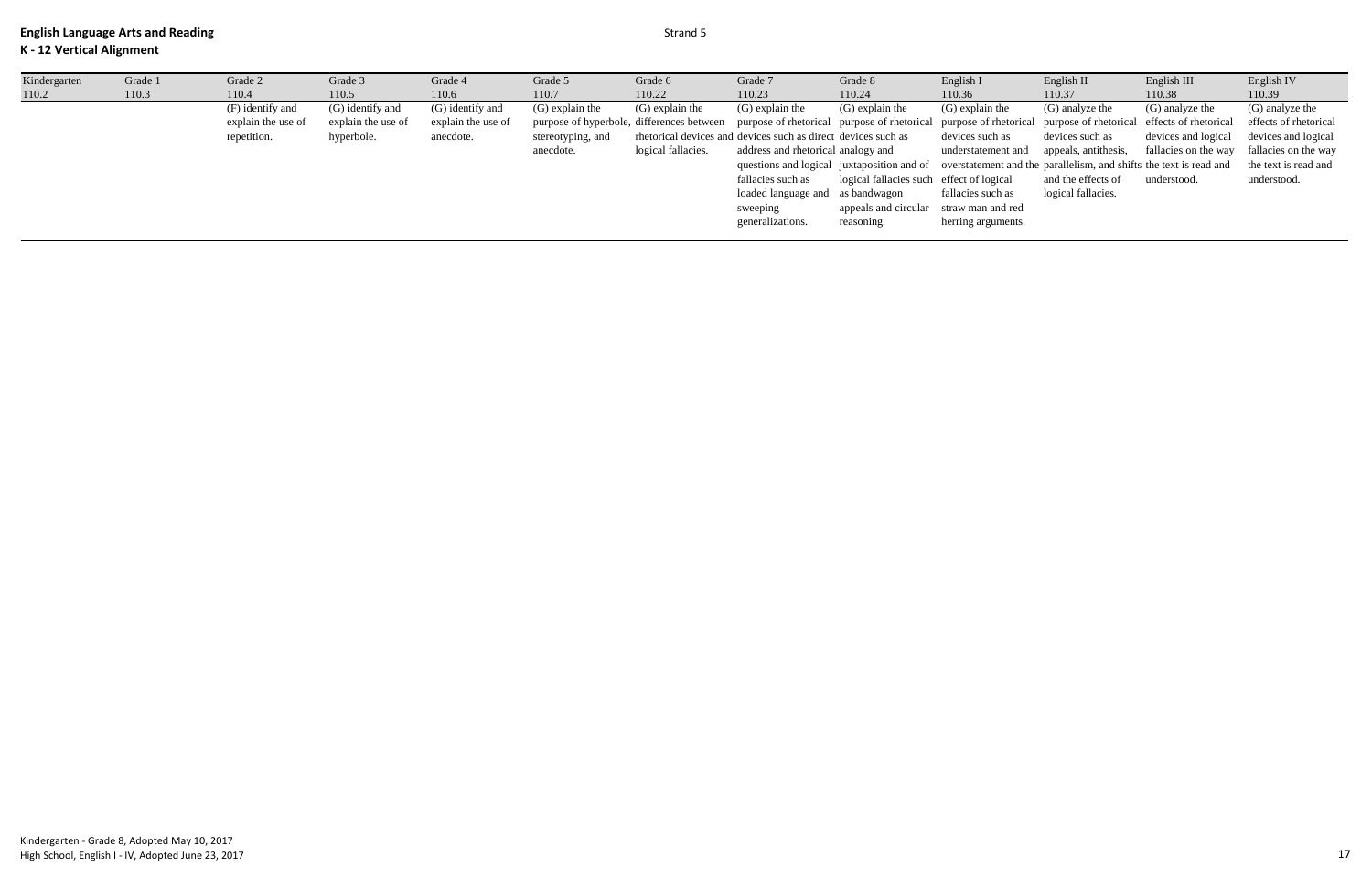|                                                                                                | Composition: listening, speaking, reading, writing, and thinking using multiple texts--writing process. The student uses the writing process recursively to compose multiple texts that are legible and uses appropriate conve |                                                                                                                |                                                                                                                                                            |                                                                                                                                                                                                               |                                                                                                                                                                                                                   |                                                                                                                                                                                                   |                                                                                                                                                                                                   |                                                                                                                                                                                                  |                                                                                                                                                                                                                                                         |                                                                                                                                                                                                                                                                      |                                                                                                                                                                                                  |                                                                                                                                                                                                    |
|------------------------------------------------------------------------------------------------|--------------------------------------------------------------------------------------------------------------------------------------------------------------------------------------------------------------------------------|----------------------------------------------------------------------------------------------------------------|------------------------------------------------------------------------------------------------------------------------------------------------------------|---------------------------------------------------------------------------------------------------------------------------------------------------------------------------------------------------------------|-------------------------------------------------------------------------------------------------------------------------------------------------------------------------------------------------------------------|---------------------------------------------------------------------------------------------------------------------------------------------------------------------------------------------------|---------------------------------------------------------------------------------------------------------------------------------------------------------------------------------------------------|--------------------------------------------------------------------------------------------------------------------------------------------------------------------------------------------------|---------------------------------------------------------------------------------------------------------------------------------------------------------------------------------------------------------------------------------------------------------|----------------------------------------------------------------------------------------------------------------------------------------------------------------------------------------------------------------------------------------------------------------------|--------------------------------------------------------------------------------------------------------------------------------------------------------------------------------------------------|----------------------------------------------------------------------------------------------------------------------------------------------------------------------------------------------------|
| Kindergarten                                                                                   | Grade 1                                                                                                                                                                                                                        | Grade 2                                                                                                        | Grade 3                                                                                                                                                    | Grade 4                                                                                                                                                                                                       | Grade 5                                                                                                                                                                                                           | Grade 6                                                                                                                                                                                           | Grade 7                                                                                                                                                                                           | Grade 8                                                                                                                                                                                          | English I                                                                                                                                                                                                                                               | English II                                                                                                                                                                                                                                                           | English III                                                                                                                                                                                      | English IV                                                                                                                                                                                         |
| 110.2                                                                                          | 110.3                                                                                                                                                                                                                          | 110.4                                                                                                          | 110.5                                                                                                                                                      | 110.6                                                                                                                                                                                                         | 110.7                                                                                                                                                                                                             | 110.22                                                                                                                                                                                            | 110.23                                                                                                                                                                                            | 110.24                                                                                                                                                                                           | 110.36                                                                                                                                                                                                                                                  | 110.37                                                                                                                                                                                                                                                               | 110.38                                                                                                                                                                                           | 110.39                                                                                                                                                                                             |
| (10)                                                                                           | (11)                                                                                                                                                                                                                           | (11)                                                                                                           | (11)                                                                                                                                                       | (11)                                                                                                                                                                                                          | (11)                                                                                                                                                                                                              | (10)                                                                                                                                                                                              | (10)                                                                                                                                                                                              | (10)                                                                                                                                                                                             | (9)                                                                                                                                                                                                                                                     | (9)                                                                                                                                                                                                                                                                  | (9)                                                                                                                                                                                              | (9)                                                                                                                                                                                                |
| $(A)$ plan by<br>generating ideas for<br>writing through class<br>discussions and<br>drawings; | (A) plan a first draft<br>by generating ideas<br>for writing such as by for writing such as<br>drawing and<br>brainstorming;                                                                                                   | (A) plan a first draft<br>by generating ideas<br>drawing and<br>brainstorming;                                 | (A) plan a first draft<br>by selecting a genre<br>purpose, and<br>audience using a<br>range of strategies<br>such as<br>brainstorming,<br>freewriting, and | (A) plan a first draft<br>by selecting a genre<br>for a particular topic, for a particular topic,<br>purpose, and<br>audience using a<br>range of strategies<br>such as<br>brainstorming,<br>freewriting, and | (A) plan a first draft<br>by selecting a genre<br>for a particular topic,<br>purpose, and<br>audience using a<br>range of strategies<br>such as<br>brainstorming,<br>freewriting, and                             | (A) plan a first draft<br>by selecting a genre<br>appropriate for a<br>particular topic,<br>purpose, and<br>audience using a<br>range of strategies<br>such as discussion.<br>background reading, | (A) plan a first draft<br>by selecting a genre<br>appropriate for a<br>particular topic,<br>purpose, and<br>audience using a<br>range of strategies<br>such as discussion,<br>background reading, | (A) plan a first draft<br>by selecting a genre<br>appropriate for a<br>particular topic,<br>purpose, and<br>audience using a<br>range of strategies<br>such as discussion<br>background reading, | (A) plan a piece of<br>writing appropriate<br>for various purposes<br>and audiences by<br>generating ideas<br>through a range of<br>strategies such as<br>brainstorming,<br>journaling, reading,                                                        | (A) plan a piece of<br>writing appropriate<br>for various purposes<br>and audiences by<br>generating ideas<br>through a range of<br>strategies such as<br>brainstorming,<br>journaling, reading,                                                                     | (A) plan a piece of<br>writing appropriate<br>for various purposes<br>and audiences by<br>generating ideas<br>through a range of<br>strategies such as<br>brainstorming,<br>journaling, reading, | (A) plan a piece of<br>writing appropriate<br>for various purposes<br>and audiences by<br>generating ideas<br>through a range of<br>strategies such as<br>brainstorming,<br>journaling, reading,   |
| oral, pictorial, or<br>written form by<br>organizing ideas;                                    | (B) develop drafts in (B) develop drafts in<br>oral, pictorial, or<br>written form by:                                                                                                                                         | (B) develop drafts<br>into a focused piece<br>of writing by:                                                   | mapping;<br>(B) develop drafts<br>into a focused,<br>structured, and<br>coherent piece of<br>writing by:                                                   | mapping;<br>(B) develop drafts<br>into a focused,<br>structured, and<br>coherent piece of<br>writing by:                                                                                                      | mapping;<br>(B) develop drafts<br>into a focused,<br>structured, and<br>coherent piece of<br>writing by:                                                                                                          | and personal<br>interests;<br>(B) develop drafts<br>into a focused,<br>structured, and<br>coherent piece of<br>writing by:                                                                        | and personal<br>interests;<br>(B) develop drafts<br>into a focused,<br>structured, and<br>coherent piece of<br>writing by:                                                                        | and personal<br>interests;<br>(B) develop drafts<br>into a focused,<br>structured, and<br>coherent piece of<br>writing by:                                                                       | or discussing;<br>(B) develop drafts<br>into a focused,<br>structured, and<br>coherent piece of<br>writing in timed and                                                                                                                                 | or discussing;<br>(B) develop drafts<br>into a focused,<br>structured, and<br>coherent piece of<br>writing in timed and                                                                                                                                              | or discussing;<br>(B) develop drafts<br>into a focused,<br>structured, and<br>coherent piece of<br>writing in timed and                                                                          | or discussing;<br>(B) develop drafts<br>into a focused,<br>structured, and<br>coherent piece of<br>writing in timed and                                                                            |
|                                                                                                | (i) organizing with<br>structure; and                                                                                                                                                                                          | (i) organizing with<br>structure; and                                                                          | (i) organizing with<br>purposeful structure,<br>including an<br>introduction and a<br>conclusion; and                                                      | (i) organizing with<br>purposeful structure,<br>including an<br>introduction,<br>transitions, and a<br>conclusion; and                                                                                        | (i) organizing with<br>purposeful structure,<br>including an<br>introduction,<br>transitions, and a<br>conclusion; and                                                                                            | (i) organizing with<br>purposeful structure,<br>including an<br>introduction,<br>transitions, coherence<br>within and across                                                                      | (i) organizing with<br>purposeful structure,<br>including an<br>introduction,<br>transitions, coherence transitions, coherent<br>within and across                                                | (i) organizing with<br>purposeful structure.<br>including an<br>introduction,<br>within and across                                                                                               | open-ended<br>situations by:<br>(i) using an<br>organizing structure<br>appropriate to<br>purpose, audience,<br>ce topic, and context;<br>and                                                                                                           | open-ended<br>situations by:<br>(i) using an<br>organizing structure<br>appropriate to<br>purpose, audience,<br>topic, and context;<br>and                                                                                                                           | open-ended<br>situations by:<br>(i) using strategic<br>organizational<br>topic, and context;<br>and                                                                                              | open-ended<br>situations by:<br>(i) using strategic<br>organizational<br>structures appropriate structures appropriate<br>to purpose, audience, to purpose, audience<br>topic, and context;<br>and |
|                                                                                                | (ii) developing an<br>idea with specific<br>and relevant details:                                                                                                                                                              | (ii) developing an<br>idea with specific<br>and relevant details;                                              | (ii) developing an<br>engaging idea with<br>relevant details:                                                                                              | (ii) developing an<br>engaging idea with<br>relevant details;                                                                                                                                                 | (ii) developing an<br>engaging idea<br>reflecting depth of<br>facts and details;                                                                                                                                  | paragraphs, and a<br>conclusion; and<br>(ii) developing an<br>engaging idea<br>reflecting depth of<br>facts and details;                                                                          | paragraphs, and a<br>conclusion; and<br>(ii) developing an<br>engaging idea<br>reflecting depth of<br>facts, details, and<br>examples;                                                            | paragraphs, and a<br>conclusion; and<br>(ii) developing an<br>engaging idea<br>reflecting depth of<br>facts, details, and<br>examples;                                                           | (ii) developing an<br>engaging idea<br>reflecting depth of<br>thought with specific thought with specific thought with specific thought with specific thought with specific thought with specific thought with<br>details, examples,<br>and commentary; | (ii) developing an<br>engaging idea<br>reflecting depth of<br>details, examples,<br>and commentary;                                                                                                                                                                  | (ii) developing an<br>engaging idea<br>reflecting depth of<br>effective use of<br>rhetorical devices<br>details, examples,<br>and commentary;                                                    | (ii) developing an<br>engaging idea<br>reflecting depth of<br>thought with<br>effective use of<br>rhetorical devices,<br>details, examples,<br>and commentary;                                     |
| (C) revise drafts by<br>adding details in<br>pictures or words;                                | (C) revise drafts by<br>adding details in<br>pictures or words;                                                                                                                                                                | (C) revise drafts by<br>adding, deleting, or<br>rearranging words,<br>phrases, or sentences; choice by adding, | (C) revise drafts to<br>improve sentence<br>structure and word<br>deleting, combining,<br>for coherence and<br>clarity;                                    | (C) revise drafts to<br>improve sentence<br>structure and word<br>choice by adding,<br>deleting, combining,<br>for coherence and<br>clarity;                                                                  | (C) revise drafts to<br>improve sentence<br>structure and word<br>choice by adding,<br>deleting, combining,<br>and rearranging ideas and rearranging ideas and rearranging ideas<br>for coherence and<br>clarity; | (C) revise drafts for<br>clarity, development,<br>organization, style,<br>word choice, and<br>sentence variety;                                                                                   | (C) revise drafts for<br>clarity, development,<br>organization, style,<br>word choice, and<br>sentence variety;                                                                                   | $(C)$ revise drafts for $(C)$ revise drafts to<br>clarity, development,<br>organization, style,<br>word choice, and<br>sentence variety;                                                         | improve clarity,<br>development,<br>organization, style,<br>diction, and sentence<br>effectiveness,<br>including use of<br>and placement of<br>phrases and<br>dependent clauses;                                                                        | (C) revise drafts to<br>improve clarity,<br>development,<br>organization, style,<br>diction, and sentence<br>effectiveness,<br>including use of<br>parallel constructions parallel constructions sentences;<br>and placement of<br>phrases and<br>dependent clauses; | (C) revise drafts to<br>improve clarity,<br>development,<br>organization, style,<br>fluency, both within<br>and between                                                                          | (C) revise drafts to<br>improve clarity,<br>development,<br>organization, style,<br>diction, and sentence diction, and sentence<br>fluency, both within<br>and between<br>sentences;               |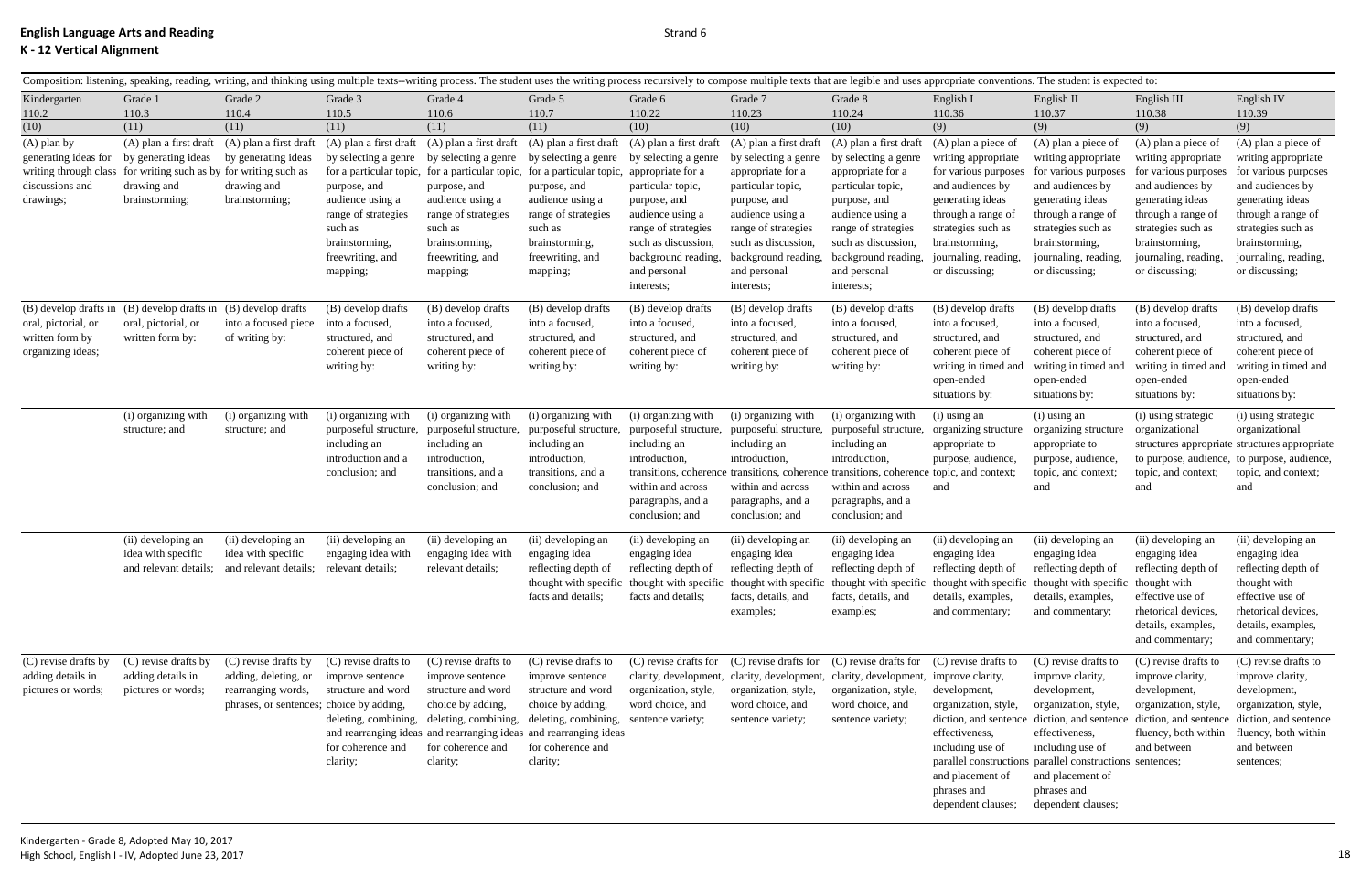| Kindergarten                                                                                                      | Grade 1                                                                         | Grade 2                                                                             | Grade 3                                                                                                                 | Grade 4                                                                                                                                       | Grade 5                                                                                                                                       | Grade 6                                                                                                                                                                                                                                                                                 | Grade 7                                                                                                                                                                                   | Grade 8                                                                                               | English I                                                                                                     | English II                                                                                                                        | English III                                             | English IV                                                                                                                                                                                     |
|-------------------------------------------------------------------------------------------------------------------|---------------------------------------------------------------------------------|-------------------------------------------------------------------------------------|-------------------------------------------------------------------------------------------------------------------------|-----------------------------------------------------------------------------------------------------------------------------------------------|-----------------------------------------------------------------------------------------------------------------------------------------------|-----------------------------------------------------------------------------------------------------------------------------------------------------------------------------------------------------------------------------------------------------------------------------------------|-------------------------------------------------------------------------------------------------------------------------------------------------------------------------------------------|-------------------------------------------------------------------------------------------------------|---------------------------------------------------------------------------------------------------------------|-----------------------------------------------------------------------------------------------------------------------------------|---------------------------------------------------------|------------------------------------------------------------------------------------------------------------------------------------------------------------------------------------------------|
| 110.2                                                                                                             | 110.3                                                                           | 110.4                                                                               | 110.5                                                                                                                   | 110.6                                                                                                                                         | 110.7                                                                                                                                         | 110.22                                                                                                                                                                                                                                                                                  | 110.23                                                                                                                                                                                    | 110.24                                                                                                | 110.36                                                                                                        | 110.37                                                                                                                            | 110.38                                                  | 110.39                                                                                                                                                                                         |
| (D) edit drafts with<br>adult assistance using standard English<br>standard English<br>conventions,<br>including: | (D) edit drafts using<br>conventions,<br>including:                             | (D) edit drafts using<br>standard English<br>conventions,<br>including:             | (D) edit drafts using<br>standard English<br>conventions,<br>including:                                                 | (D) edit drafts using<br>standard English<br>conventions,<br>including:                                                                       | (D) edit drafts using<br>standard English<br>conventions,<br>including:                                                                       | (D) edit drafts using<br>standard English<br>conventions,<br>including:                                                                                                                                                                                                                 | (D) edit drafts using<br>standard English<br>conventions.<br>including:                                                                                                                   | (D) edit drafts using<br>standard English<br>conventions,<br>including:                               | (D) edit drafts using<br>standard English<br>conventions,<br>including:                                       | (D) edit drafts using<br>standard English<br>conventions,<br>including:                                                           | (D) edit drafts to<br>demonstrate a<br>appropriate; and | (D) edit drafts to<br>demonstrate a<br>command of standard command of standard<br>English conventions English conventions<br>using a style guide as using a style guide as<br>appropriate; and |
| (i) complete<br>sentences;                                                                                        | (i) complete<br>sentences with<br>subject-verb<br>agreement;                    | (i) complete<br>sentences with<br>subject-verb<br>agreement;                        | (i) complete simple<br>and compound<br>sentences with<br>subject-verb<br>agreement;                                     | (i) complete simple<br>and compound<br>sentences with<br>subject-verb<br>agreement and<br>avoidance of splices,<br>run-ons, and<br>fragments; | (i) complete simple<br>and compound<br>sentences with<br>subject-verb<br>agreement and<br>avoidance of splices.<br>run-ons, and<br>fragments; | sentences with<br>subject-verb<br>agreement and<br>avoidance of splices,<br>run-ons, and<br>fragments;                                                                                                                                                                                  | (i) complete complex (i) complete complex (i) complete complex (i) a variety of<br>sentences with<br>subject-verb<br>agreement and<br>avoidance of splices,<br>run-ons, and<br>fragments; | sentences with<br>subject-verb<br>agreement and<br>avoidance of splices<br>run-ons, and<br>fragments; | complete, controlled<br>sentences and<br>avoidance of<br>unintentional splices,<br>run-ons, and<br>fragments; | (i) a variety of<br>complete, controlled<br>sentences and<br>avoidance of<br>unintentional splices,<br>run-ons, and<br>fragments; |                                                         |                                                                                                                                                                                                |
| (ii) verbs;                                                                                                       | (ii) past and present<br>verb tense;                                            | future verb tense:                                                                  | (ii) past, present, and (ii) past, present, and (ii) past tense of<br>future verb tense;                                | irregular verbs;                                                                                                                              | (ii) past tense of<br>irregular verbs;                                                                                                        | (ii) consistent,<br>appropriate use of<br>verb tenses;                                                                                                                                                                                                                                  | (ii) consistent,<br>appropriate use of<br>verb tenses;                                                                                                                                    | (ii) consistent,<br>appropriate use of<br>verb tenses and<br>active and passive<br>voice:             | (ii) consistent,<br>appropriate use of<br>verb tense and active<br>and passive voice;                         | (ii) consistent,<br>appropriate use of<br>verb tense and active<br>and passive voice;                                             |                                                         |                                                                                                                                                                                                |
| (iii) singular and<br>plural nouns;                                                                               | (iii) singular, plural,<br>nouns;                                               | (iii) singular, plural,<br>common, and proper common, and proper<br>nouns;          | (iii) singular, plural,<br>common, and proper common, and proper<br>nouns;                                              | (iii) singular, plural,<br>nouns;                                                                                                             | (iii) collective nouns;                                                                                                                       |                                                                                                                                                                                                                                                                                         |                                                                                                                                                                                           |                                                                                                       |                                                                                                               |                                                                                                                                   |                                                         |                                                                                                                                                                                                |
| (iv) adjectives,<br>including articles;                                                                           | (iv) adjectives,<br>including articles;                                         | (iv) adjectives,<br>including articles;                                             | (iv) adjectives,<br>including their<br>comparative and<br>superlative forms;                                            | (iv) adjectives,<br>including their<br>comparative and<br>superlative forms;                                                                  | (iv) adjectives,<br>including their<br>comparative and<br>superlative forms;                                                                  |                                                                                                                                                                                                                                                                                         |                                                                                                                                                                                           |                                                                                                       |                                                                                                               |                                                                                                                                   |                                                         |                                                                                                                                                                                                |
|                                                                                                                   | (v) adverbs that<br>convey time;                                                | (v) adverbs that<br>convey time and<br>adverbs that convey<br>place;                | (v) adverbs that<br>convey time and<br>adverbs that convey<br>manner;                                                   | (v) adverbs that<br>convey frequency<br>and adverbs that<br>convey degree;                                                                    | $(v)$ conjunctive<br>adverbs;                                                                                                                 | (iii) conjunctive<br>adverbs;                                                                                                                                                                                                                                                           | (iii) conjunctive<br>adverbs;                                                                                                                                                             |                                                                                                       |                                                                                                               |                                                                                                                                   |                                                         |                                                                                                                                                                                                |
| (v) prepositions;                                                                                                 | (vi) prepositions;                                                              | (vi) prepositions and<br>prepositional<br>phrases;                                  | prepositional<br>phrases;                                                                                               | prepositional<br>phrases;                                                                                                                     | and their influence<br>on subject-verb<br>agreement;                                                                                          | (vi) prepositions and (vi) prepositions and (vi) prepositions and (iv) prepositions and (iv) prepositions and (iii) prepositions and<br>prepositional phrases prepositional phrases prepositional phrases prepositional phrases<br>and their influence<br>on subject-verb<br>agreement; | and their influence<br>on subject-verb<br>agreement;                                                                                                                                      | and their influence<br>on subject-verb<br>agreement;                                                  |                                                                                                               |                                                                                                                                   |                                                         |                                                                                                                                                                                                |
| (vi) pronouns,<br>including subjective,<br>objective, and<br>possessive cases;                                    | (vii) pronouns,<br>including subjective,<br>objective, and<br>possessive cases; | (vii) pronouns,<br>including subjective,<br>objective, and<br>possessive cases;     | (vii) pronouns,<br>including subjective, including reflexive;<br>objective, and<br>possessive cases;                    | (vii) pronouns,                                                                                                                               | (vii) pronouns,<br>including indefinite;                                                                                                      | (v) pronouns,<br>including relative;                                                                                                                                                                                                                                                    | $(v)$ pronoun-<br>antecedent<br>agreement;                                                                                                                                                | (iv) pronoun-<br>antecedent<br>agreement;                                                             | (iii) pronoun-<br>antecedent<br>agreement;                                                                    | (iii) pronoun-<br>antecedent<br>agreement;                                                                                        |                                                         |                                                                                                                                                                                                |
|                                                                                                                   |                                                                                 | (viii) coordinating<br>conjunctions to form<br>compound subjects<br>and predicates; | (viii) coordinating<br>conjunctions to form conjunctions to form<br>compound subjects,<br>predicates, and<br>sentences; | (viii) coordinating<br>compound subjects,<br>predicates, and<br>sentences;                                                                    | (viii) subordinating<br>conjunctions to form<br>complex sentences;                                                                            | (vi) subordinating<br>conjunctions to form<br>complex sentences<br>and correlative<br>conjunctions such as<br>either/or and<br>neither/nor;                                                                                                                                             | (vi) subordinating<br>conjunctions to form<br>complex sentences<br>and correlative<br>conjunctions such as<br>either/or and<br>neither/nor;                                               |                                                                                                       |                                                                                                               |                                                                                                                                   |                                                         |                                                                                                                                                                                                |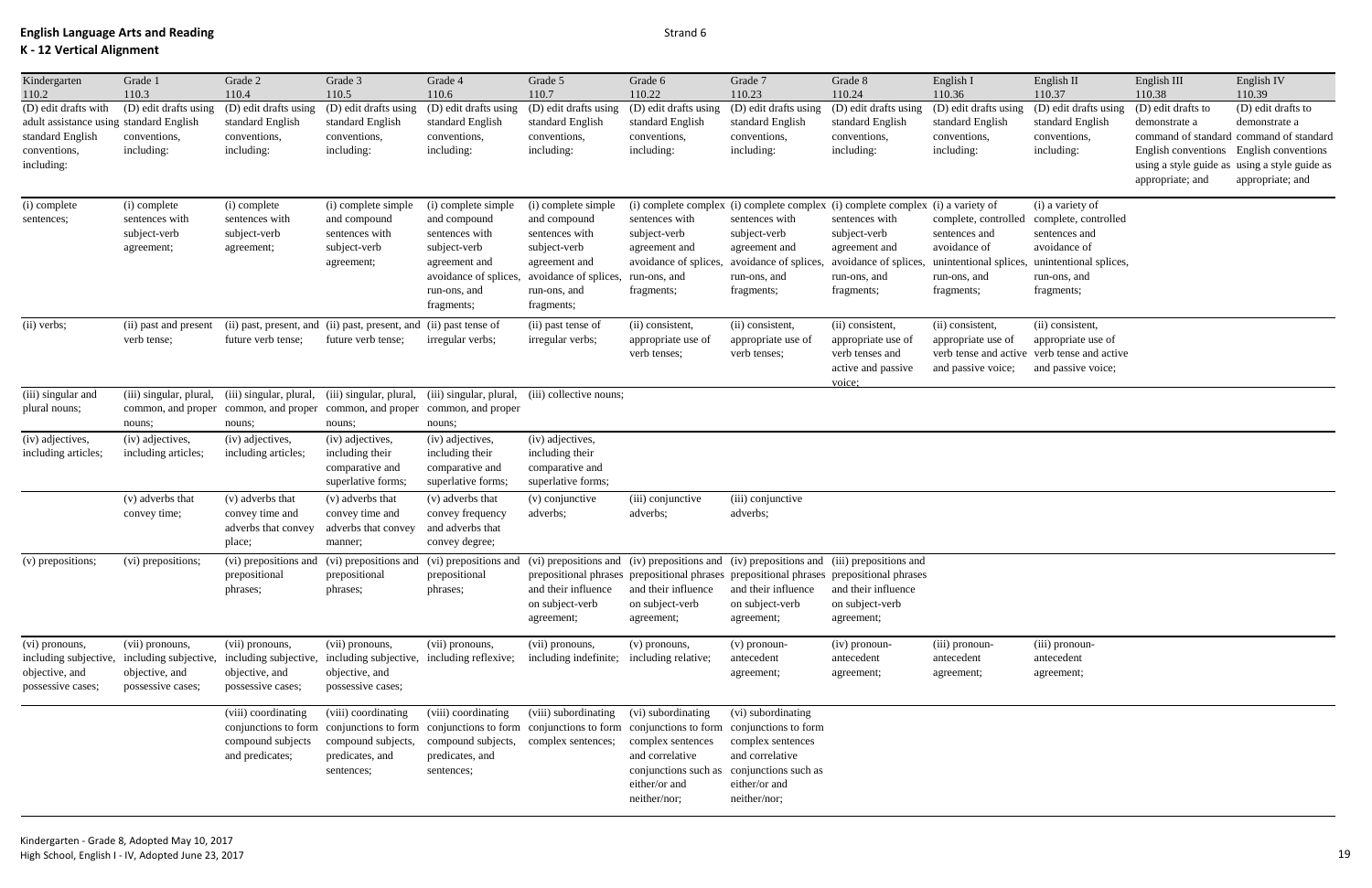| 110.22<br>110.23<br>110.3<br>110.5<br>110.6<br>110.7<br>110.24<br>110.36<br>110.37<br>110.2<br>110.4<br>110.38<br>110.39<br>(vii) capitalization of (viii) capitalization<br>(ix) capitalization of<br>(ix) capitalization of<br>(ix) capitalization of<br>(ix) capitalization of<br>(vii) capitalization of (vii) correct<br>$(v)$ correct<br>(iv) correct<br>iv) correct<br>months, days of the<br>official titles of<br>historical periods,<br>capitalization;<br>capitalization;<br>capitalization;<br>the first letter in a<br>for the beginning of<br>abbreviations,<br>capitalization;<br>proper nouns,<br>including<br>sentences and the<br>week, and the<br>people, holidays, and events, and<br>initials, acronyms,<br>sentence and name;<br>abbreviations,<br>pronoun "I";<br>salutation and<br>documents; titles of<br>and organizations;<br>geographical names<br>conclusion of a letter; and places;<br>books; stories and<br>initials, acronyms,<br>and organizations;<br>essays; and<br>languages, races, and<br>nationalities;<br>(ix) punctuation<br>(x) end punctuation,<br>(x) punctuation<br>(vi) punctuation,<br>(x) punctuation<br>$(x)$ punctuation<br>(viii) punctuation<br>(viii) punctuation,<br>(v) punctuation,<br>(v) punctuation,<br>marks at the end of<br>marks, including<br>marks, including<br>including commas to including commas in<br>including commas,<br>apostrophes in<br>marks, including<br>marks, including<br>including commas,<br>semicolons, colons,<br>semicolons, colons,<br>declarative,<br>contractions, and<br>apostrophes in<br>apostrophes in<br>commas in complex<br>set off words,<br>nonrestrictive<br>commas in<br>and dashes to set off<br>commas with items in contractions and<br>possessives, commas<br>phrases, and clauses<br>phrases and clauses,<br>dashes, and<br>exclamatory, and<br>compound and<br>sentences,<br>transitions, and<br>semicolons, colons,<br>phrases and clauses<br>parentheses to set off<br>interrogative<br>a series and in dates; possessives and<br>in compound<br>complex sentences,<br>and semicolons; and<br>quotation marks in<br>phrases and clauses<br>sentences; and<br>and<br>commas in<br>introductory<br>and parentheses; and as appropriate; and<br>sentences, and<br>compound sentences quotation marks in<br>dialogue, and italics<br>as appropriate; and<br>elements; and<br>and underlining for<br>and items in a series; dialogue; and<br>titles and emphasis;<br>and<br>and<br>(x) correct spelling of (xi) correct spelling<br>(xi) correct spelling (xi) correct spelling<br>(xi) correct spelling<br>(ix) correct spelling, (ix) correct spelling, (vii) correct spelling, (vi) correct spelling;<br>(vi) correct spelling;<br>of words with grade- of words with grade- of words with grade- of words with grade- including commonly including commonly including commonly and<br>of words with grade- words with grade-<br>and<br>appropriate<br>appropriate<br>appropriate<br>appropriate<br>confused terms such<br>confused terms such<br>confused terms such<br>appropriate<br>orthographic patterns orthographic patterns orthographic patterns orthographic patterns orthographic patterns as its/it's,<br>as its/it's,<br>as its/it's,<br>affect/effect,<br>and rules and high- and rules and high- and rules and high-<br>and rules and high-<br>and rules and high-<br>affect/effect,<br>affect/effect.<br>frequency words; and frequency words with frequency words; and frequency words; and frequency words; and frequency words; and there/their/they're,<br>there/their/they're,<br>there/their/they're,<br>adult assistance; and<br>and to/two/too; and<br>and to/two/too; and<br>and to/two/too; and<br>(E) publish and share (E) publish and share (E) publish written<br>(E) publish written<br>(E) share writing.<br>(E) publish written<br>(E) publish written<br>(E) publish written<br>(E) publish written<br>(E) publish written<br>(E) publish written<br>(E) publish written<br>(E) publish written<br>work for appropriate work for appropriate work for appropriate work for appropriate work for appropriate work for appropriate work for appropriate<br>work for appropriate work for appropriate work for appropriate<br>writing.<br>writing.<br>audiences.<br>audiences.<br>audiences.<br>audiences.<br>audiences.<br>audiences.<br>audiences.<br>audiences.<br>audiences.<br>audiences.<br>Composition: listening, speaking, reading, writing, and thinking using multiple texts-genres. The student uses genre characteristics and craft to compose multiple texts that are meaningful. The student is expected to:<br>Kindergarten<br>Grade 2<br>Grade 4<br>Grade 5<br>English IV<br>Grade 1<br>Grade 3<br>Grade 6<br>Grade 7<br>Grade 8<br>English I<br>English II<br>English III<br>110.3<br>110.5<br>110.7<br>110.22<br>110.23<br>110.24<br>110.36<br>110.37<br>110.39<br>110.2<br>110.4<br>110.6<br>110.38<br>(12)<br>(12)<br>(12)<br>(12)<br>(12)<br>(11)<br>(11)<br>(11)<br>(10)<br>(10)<br>(10)<br>(10)<br>(A) dictate or<br>(A) dictate or<br>(A) compose literary<br>(A) compose literary (A) compose literary (A) compose literary (A) compose literary (A) compose literary (A) compose literary (A) compose literary (A) compose literary (A) compose literary (A) compose literary (A) compose<br>texts such as personal texts such as personal texts such as personal texts such as personal texts such as personal texts such as fiction | Kindergarten          | Grade 1          | Grade 2          | Grade 3          | Grade 4 | Grade 5 | Grade 6 | Grade 7 | Grade 8 | English I | English II            | English III           | English IV            |
|-------------------------------------------------------------------------------------------------------------------------------------------------------------------------------------------------------------------------------------------------------------------------------------------------------------------------------------------------------------------------------------------------------------------------------------------------------------------------------------------------------------------------------------------------------------------------------------------------------------------------------------------------------------------------------------------------------------------------------------------------------------------------------------------------------------------------------------------------------------------------------------------------------------------------------------------------------------------------------------------------------------------------------------------------------------------------------------------------------------------------------------------------------------------------------------------------------------------------------------------------------------------------------------------------------------------------------------------------------------------------------------------------------------------------------------------------------------------------------------------------------------------------------------------------------------------------------------------------------------------------------------------------------------------------------------------------------------------------------------------------------------------------------------------------------------------------------------------------------------------------------------------------------------------------------------------------------------------------------------------------------------------------------------------------------------------------------------------------------------------------------------------------------------------------------------------------------------------------------------------------------------------------------------------------------------------------------------------------------------------------------------------------------------------------------------------------------------------------------------------------------------------------------------------------------------------------------------------------------------------------------------------------------------------------------------------------------------------------------------------------------------------------------------------------------------------------------------------------------------------------------------------------------------------------------------------------------------------------------------------------------------------------------------------------------------------------------------------------------------------------------------------------------------------------------------------------------------------------------------------------------------------------------------------------------------------------------------------------------------------------------------------------------------------------------------------------------------------------------------------------------------------------------------------------------------------------------------------------------------------------------------------------------------------------------------------------------------------------------------------------------------------------------------------------------------------------------------------------------------------------------------------------------------------------------------------------------------------------------------------------------------------------------------------------------------------------------------------------------------------------------------------------------------------------------------------------------------------------------------------------------------------------------------------------------------------------------------------------------------------------------------------------------------------------------------------------------------------------------------------------------------------------------------------------------------------------------------------------------------------------------------------------------------------------------------------------------------------------------------------------------------------------------------------------------------------------------------------------------------------------------------------------------------------------------------------------------------------------------------------------------------------------------------------------------------------------------------------------------------------------------------------------------------------------------------------------------------------------------------------------------------------------------------------------------------------------------------------------------------------------------------------------------------------------------------------------------------------------------------------------------------|-----------------------|------------------|------------------|------------------|---------|---------|---------|---------|---------|-----------|-----------------------|-----------------------|-----------------------|
|                                                                                                                                                                                                                                                                                                                                                                                                                                                                                                                                                                                                                                                                                                                                                                                                                                                                                                                                                                                                                                                                                                                                                                                                                                                                                                                                                                                                                                                                                                                                                                                                                                                                                                                                                                                                                                                                                                                                                                                                                                                                                                                                                                                                                                                                                                                                                                                                                                                                                                                                                                                                                                                                                                                                                                                                                                                                                                                                                                                                                                                                                                                                                                                                                                                                                                                                                                                                                                                                                                                                                                                                                                                                                                                                                                                                                                                                                                                                                                                                                                                                                                                                                                                                                                                                                                                                                                                                                                                                                                                                                                                                                                                                                                                                                                                                                                                                                                                                                                                                                                                                                                                                                                                                                                                                                                                                                                                                                                                                                                             |                       |                  |                  |                  |         |         |         |         |         |           |                       |                       |                       |
|                                                                                                                                                                                                                                                                                                                                                                                                                                                                                                                                                                                                                                                                                                                                                                                                                                                                                                                                                                                                                                                                                                                                                                                                                                                                                                                                                                                                                                                                                                                                                                                                                                                                                                                                                                                                                                                                                                                                                                                                                                                                                                                                                                                                                                                                                                                                                                                                                                                                                                                                                                                                                                                                                                                                                                                                                                                                                                                                                                                                                                                                                                                                                                                                                                                                                                                                                                                                                                                                                                                                                                                                                                                                                                                                                                                                                                                                                                                                                                                                                                                                                                                                                                                                                                                                                                                                                                                                                                                                                                                                                                                                                                                                                                                                                                                                                                                                                                                                                                                                                                                                                                                                                                                                                                                                                                                                                                                                                                                                                                             |                       |                  |                  |                  |         |         |         |         |         |           |                       |                       |                       |
|                                                                                                                                                                                                                                                                                                                                                                                                                                                                                                                                                                                                                                                                                                                                                                                                                                                                                                                                                                                                                                                                                                                                                                                                                                                                                                                                                                                                                                                                                                                                                                                                                                                                                                                                                                                                                                                                                                                                                                                                                                                                                                                                                                                                                                                                                                                                                                                                                                                                                                                                                                                                                                                                                                                                                                                                                                                                                                                                                                                                                                                                                                                                                                                                                                                                                                                                                                                                                                                                                                                                                                                                                                                                                                                                                                                                                                                                                                                                                                                                                                                                                                                                                                                                                                                                                                                                                                                                                                                                                                                                                                                                                                                                                                                                                                                                                                                                                                                                                                                                                                                                                                                                                                                                                                                                                                                                                                                                                                                                                                             |                       |                  |                  |                  |         |         |         |         |         |           |                       |                       |                       |
|                                                                                                                                                                                                                                                                                                                                                                                                                                                                                                                                                                                                                                                                                                                                                                                                                                                                                                                                                                                                                                                                                                                                                                                                                                                                                                                                                                                                                                                                                                                                                                                                                                                                                                                                                                                                                                                                                                                                                                                                                                                                                                                                                                                                                                                                                                                                                                                                                                                                                                                                                                                                                                                                                                                                                                                                                                                                                                                                                                                                                                                                                                                                                                                                                                                                                                                                                                                                                                                                                                                                                                                                                                                                                                                                                                                                                                                                                                                                                                                                                                                                                                                                                                                                                                                                                                                                                                                                                                                                                                                                                                                                                                                                                                                                                                                                                                                                                                                                                                                                                                                                                                                                                                                                                                                                                                                                                                                                                                                                                                             |                       |                  |                  |                  |         |         |         |         |         |           |                       |                       |                       |
|                                                                                                                                                                                                                                                                                                                                                                                                                                                                                                                                                                                                                                                                                                                                                                                                                                                                                                                                                                                                                                                                                                                                                                                                                                                                                                                                                                                                                                                                                                                                                                                                                                                                                                                                                                                                                                                                                                                                                                                                                                                                                                                                                                                                                                                                                                                                                                                                                                                                                                                                                                                                                                                                                                                                                                                                                                                                                                                                                                                                                                                                                                                                                                                                                                                                                                                                                                                                                                                                                                                                                                                                                                                                                                                                                                                                                                                                                                                                                                                                                                                                                                                                                                                                                                                                                                                                                                                                                                                                                                                                                                                                                                                                                                                                                                                                                                                                                                                                                                                                                                                                                                                                                                                                                                                                                                                                                                                                                                                                                                             |                       |                  |                  |                  |         |         |         |         |         |           |                       |                       |                       |
|                                                                                                                                                                                                                                                                                                                                                                                                                                                                                                                                                                                                                                                                                                                                                                                                                                                                                                                                                                                                                                                                                                                                                                                                                                                                                                                                                                                                                                                                                                                                                                                                                                                                                                                                                                                                                                                                                                                                                                                                                                                                                                                                                                                                                                                                                                                                                                                                                                                                                                                                                                                                                                                                                                                                                                                                                                                                                                                                                                                                                                                                                                                                                                                                                                                                                                                                                                                                                                                                                                                                                                                                                                                                                                                                                                                                                                                                                                                                                                                                                                                                                                                                                                                                                                                                                                                                                                                                                                                                                                                                                                                                                                                                                                                                                                                                                                                                                                                                                                                                                                                                                                                                                                                                                                                                                                                                                                                                                                                                                                             |                       |                  |                  |                  |         |         |         |         |         |           |                       |                       |                       |
|                                                                                                                                                                                                                                                                                                                                                                                                                                                                                                                                                                                                                                                                                                                                                                                                                                                                                                                                                                                                                                                                                                                                                                                                                                                                                                                                                                                                                                                                                                                                                                                                                                                                                                                                                                                                                                                                                                                                                                                                                                                                                                                                                                                                                                                                                                                                                                                                                                                                                                                                                                                                                                                                                                                                                                                                                                                                                                                                                                                                                                                                                                                                                                                                                                                                                                                                                                                                                                                                                                                                                                                                                                                                                                                                                                                                                                                                                                                                                                                                                                                                                                                                                                                                                                                                                                                                                                                                                                                                                                                                                                                                                                                                                                                                                                                                                                                                                                                                                                                                                                                                                                                                                                                                                                                                                                                                                                                                                                                                                                             |                       |                  |                  |                  |         |         |         |         |         |           |                       |                       |                       |
|                                                                                                                                                                                                                                                                                                                                                                                                                                                                                                                                                                                                                                                                                                                                                                                                                                                                                                                                                                                                                                                                                                                                                                                                                                                                                                                                                                                                                                                                                                                                                                                                                                                                                                                                                                                                                                                                                                                                                                                                                                                                                                                                                                                                                                                                                                                                                                                                                                                                                                                                                                                                                                                                                                                                                                                                                                                                                                                                                                                                                                                                                                                                                                                                                                                                                                                                                                                                                                                                                                                                                                                                                                                                                                                                                                                                                                                                                                                                                                                                                                                                                                                                                                                                                                                                                                                                                                                                                                                                                                                                                                                                                                                                                                                                                                                                                                                                                                                                                                                                                                                                                                                                                                                                                                                                                                                                                                                                                                                                                                             |                       |                  |                  |                  |         |         |         |         |         |           |                       |                       |                       |
|                                                                                                                                                                                                                                                                                                                                                                                                                                                                                                                                                                                                                                                                                                                                                                                                                                                                                                                                                                                                                                                                                                                                                                                                                                                                                                                                                                                                                                                                                                                                                                                                                                                                                                                                                                                                                                                                                                                                                                                                                                                                                                                                                                                                                                                                                                                                                                                                                                                                                                                                                                                                                                                                                                                                                                                                                                                                                                                                                                                                                                                                                                                                                                                                                                                                                                                                                                                                                                                                                                                                                                                                                                                                                                                                                                                                                                                                                                                                                                                                                                                                                                                                                                                                                                                                                                                                                                                                                                                                                                                                                                                                                                                                                                                                                                                                                                                                                                                                                                                                                                                                                                                                                                                                                                                                                                                                                                                                                                                                                                             |                       |                  |                  |                  |         |         |         |         |         |           |                       |                       |                       |
|                                                                                                                                                                                                                                                                                                                                                                                                                                                                                                                                                                                                                                                                                                                                                                                                                                                                                                                                                                                                                                                                                                                                                                                                                                                                                                                                                                                                                                                                                                                                                                                                                                                                                                                                                                                                                                                                                                                                                                                                                                                                                                                                                                                                                                                                                                                                                                                                                                                                                                                                                                                                                                                                                                                                                                                                                                                                                                                                                                                                                                                                                                                                                                                                                                                                                                                                                                                                                                                                                                                                                                                                                                                                                                                                                                                                                                                                                                                                                                                                                                                                                                                                                                                                                                                                                                                                                                                                                                                                                                                                                                                                                                                                                                                                                                                                                                                                                                                                                                                                                                                                                                                                                                                                                                                                                                                                                                                                                                                                                                             |                       |                  |                  |                  |         |         |         |         |         |           |                       |                       |                       |
|                                                                                                                                                                                                                                                                                                                                                                                                                                                                                                                                                                                                                                                                                                                                                                                                                                                                                                                                                                                                                                                                                                                                                                                                                                                                                                                                                                                                                                                                                                                                                                                                                                                                                                                                                                                                                                                                                                                                                                                                                                                                                                                                                                                                                                                                                                                                                                                                                                                                                                                                                                                                                                                                                                                                                                                                                                                                                                                                                                                                                                                                                                                                                                                                                                                                                                                                                                                                                                                                                                                                                                                                                                                                                                                                                                                                                                                                                                                                                                                                                                                                                                                                                                                                                                                                                                                                                                                                                                                                                                                                                                                                                                                                                                                                                                                                                                                                                                                                                                                                                                                                                                                                                                                                                                                                                                                                                                                                                                                                                                             | (viii) punctuation    |                  |                  |                  |         |         |         |         |         |           |                       |                       |                       |
|                                                                                                                                                                                                                                                                                                                                                                                                                                                                                                                                                                                                                                                                                                                                                                                                                                                                                                                                                                                                                                                                                                                                                                                                                                                                                                                                                                                                                                                                                                                                                                                                                                                                                                                                                                                                                                                                                                                                                                                                                                                                                                                                                                                                                                                                                                                                                                                                                                                                                                                                                                                                                                                                                                                                                                                                                                                                                                                                                                                                                                                                                                                                                                                                                                                                                                                                                                                                                                                                                                                                                                                                                                                                                                                                                                                                                                                                                                                                                                                                                                                                                                                                                                                                                                                                                                                                                                                                                                                                                                                                                                                                                                                                                                                                                                                                                                                                                                                                                                                                                                                                                                                                                                                                                                                                                                                                                                                                                                                                                                             | marks at the end of   |                  |                  |                  |         |         |         |         |         |           |                       |                       |                       |
|                                                                                                                                                                                                                                                                                                                                                                                                                                                                                                                                                                                                                                                                                                                                                                                                                                                                                                                                                                                                                                                                                                                                                                                                                                                                                                                                                                                                                                                                                                                                                                                                                                                                                                                                                                                                                                                                                                                                                                                                                                                                                                                                                                                                                                                                                                                                                                                                                                                                                                                                                                                                                                                                                                                                                                                                                                                                                                                                                                                                                                                                                                                                                                                                                                                                                                                                                                                                                                                                                                                                                                                                                                                                                                                                                                                                                                                                                                                                                                                                                                                                                                                                                                                                                                                                                                                                                                                                                                                                                                                                                                                                                                                                                                                                                                                                                                                                                                                                                                                                                                                                                                                                                                                                                                                                                                                                                                                                                                                                                                             | declarative           |                  |                  |                  |         |         |         |         |         |           |                       |                       |                       |
|                                                                                                                                                                                                                                                                                                                                                                                                                                                                                                                                                                                                                                                                                                                                                                                                                                                                                                                                                                                                                                                                                                                                                                                                                                                                                                                                                                                                                                                                                                                                                                                                                                                                                                                                                                                                                                                                                                                                                                                                                                                                                                                                                                                                                                                                                                                                                                                                                                                                                                                                                                                                                                                                                                                                                                                                                                                                                                                                                                                                                                                                                                                                                                                                                                                                                                                                                                                                                                                                                                                                                                                                                                                                                                                                                                                                                                                                                                                                                                                                                                                                                                                                                                                                                                                                                                                                                                                                                                                                                                                                                                                                                                                                                                                                                                                                                                                                                                                                                                                                                                                                                                                                                                                                                                                                                                                                                                                                                                                                                                             | sentences; and        |                  |                  |                  |         |         |         |         |         |           |                       |                       |                       |
|                                                                                                                                                                                                                                                                                                                                                                                                                                                                                                                                                                                                                                                                                                                                                                                                                                                                                                                                                                                                                                                                                                                                                                                                                                                                                                                                                                                                                                                                                                                                                                                                                                                                                                                                                                                                                                                                                                                                                                                                                                                                                                                                                                                                                                                                                                                                                                                                                                                                                                                                                                                                                                                                                                                                                                                                                                                                                                                                                                                                                                                                                                                                                                                                                                                                                                                                                                                                                                                                                                                                                                                                                                                                                                                                                                                                                                                                                                                                                                                                                                                                                                                                                                                                                                                                                                                                                                                                                                                                                                                                                                                                                                                                                                                                                                                                                                                                                                                                                                                                                                                                                                                                                                                                                                                                                                                                                                                                                                                                                                             |                       |                  |                  |                  |         |         |         |         |         |           |                       |                       |                       |
|                                                                                                                                                                                                                                                                                                                                                                                                                                                                                                                                                                                                                                                                                                                                                                                                                                                                                                                                                                                                                                                                                                                                                                                                                                                                                                                                                                                                                                                                                                                                                                                                                                                                                                                                                                                                                                                                                                                                                                                                                                                                                                                                                                                                                                                                                                                                                                                                                                                                                                                                                                                                                                                                                                                                                                                                                                                                                                                                                                                                                                                                                                                                                                                                                                                                                                                                                                                                                                                                                                                                                                                                                                                                                                                                                                                                                                                                                                                                                                                                                                                                                                                                                                                                                                                                                                                                                                                                                                                                                                                                                                                                                                                                                                                                                                                                                                                                                                                                                                                                                                                                                                                                                                                                                                                                                                                                                                                                                                                                                                             |                       |                  |                  |                  |         |         |         |         |         |           |                       |                       |                       |
|                                                                                                                                                                                                                                                                                                                                                                                                                                                                                                                                                                                                                                                                                                                                                                                                                                                                                                                                                                                                                                                                                                                                                                                                                                                                                                                                                                                                                                                                                                                                                                                                                                                                                                                                                                                                                                                                                                                                                                                                                                                                                                                                                                                                                                                                                                                                                                                                                                                                                                                                                                                                                                                                                                                                                                                                                                                                                                                                                                                                                                                                                                                                                                                                                                                                                                                                                                                                                                                                                                                                                                                                                                                                                                                                                                                                                                                                                                                                                                                                                                                                                                                                                                                                                                                                                                                                                                                                                                                                                                                                                                                                                                                                                                                                                                                                                                                                                                                                                                                                                                                                                                                                                                                                                                                                                                                                                                                                                                                                                                             |                       |                  |                  |                  |         |         |         |         |         |           |                       |                       |                       |
|                                                                                                                                                                                                                                                                                                                                                                                                                                                                                                                                                                                                                                                                                                                                                                                                                                                                                                                                                                                                                                                                                                                                                                                                                                                                                                                                                                                                                                                                                                                                                                                                                                                                                                                                                                                                                                                                                                                                                                                                                                                                                                                                                                                                                                                                                                                                                                                                                                                                                                                                                                                                                                                                                                                                                                                                                                                                                                                                                                                                                                                                                                                                                                                                                                                                                                                                                                                                                                                                                                                                                                                                                                                                                                                                                                                                                                                                                                                                                                                                                                                                                                                                                                                                                                                                                                                                                                                                                                                                                                                                                                                                                                                                                                                                                                                                                                                                                                                                                                                                                                                                                                                                                                                                                                                                                                                                                                                                                                                                                                             |                       |                  |                  |                  |         |         |         |         |         |           |                       |                       |                       |
|                                                                                                                                                                                                                                                                                                                                                                                                                                                                                                                                                                                                                                                                                                                                                                                                                                                                                                                                                                                                                                                                                                                                                                                                                                                                                                                                                                                                                                                                                                                                                                                                                                                                                                                                                                                                                                                                                                                                                                                                                                                                                                                                                                                                                                                                                                                                                                                                                                                                                                                                                                                                                                                                                                                                                                                                                                                                                                                                                                                                                                                                                                                                                                                                                                                                                                                                                                                                                                                                                                                                                                                                                                                                                                                                                                                                                                                                                                                                                                                                                                                                                                                                                                                                                                                                                                                                                                                                                                                                                                                                                                                                                                                                                                                                                                                                                                                                                                                                                                                                                                                                                                                                                                                                                                                                                                                                                                                                                                                                                                             |                       |                  |                  |                  |         |         |         |         |         |           |                       |                       |                       |
|                                                                                                                                                                                                                                                                                                                                                                                                                                                                                                                                                                                                                                                                                                                                                                                                                                                                                                                                                                                                                                                                                                                                                                                                                                                                                                                                                                                                                                                                                                                                                                                                                                                                                                                                                                                                                                                                                                                                                                                                                                                                                                                                                                                                                                                                                                                                                                                                                                                                                                                                                                                                                                                                                                                                                                                                                                                                                                                                                                                                                                                                                                                                                                                                                                                                                                                                                                                                                                                                                                                                                                                                                                                                                                                                                                                                                                                                                                                                                                                                                                                                                                                                                                                                                                                                                                                                                                                                                                                                                                                                                                                                                                                                                                                                                                                                                                                                                                                                                                                                                                                                                                                                                                                                                                                                                                                                                                                                                                                                                                             |                       |                  |                  |                  |         |         |         |         |         |           |                       |                       |                       |
|                                                                                                                                                                                                                                                                                                                                                                                                                                                                                                                                                                                                                                                                                                                                                                                                                                                                                                                                                                                                                                                                                                                                                                                                                                                                                                                                                                                                                                                                                                                                                                                                                                                                                                                                                                                                                                                                                                                                                                                                                                                                                                                                                                                                                                                                                                                                                                                                                                                                                                                                                                                                                                                                                                                                                                                                                                                                                                                                                                                                                                                                                                                                                                                                                                                                                                                                                                                                                                                                                                                                                                                                                                                                                                                                                                                                                                                                                                                                                                                                                                                                                                                                                                                                                                                                                                                                                                                                                                                                                                                                                                                                                                                                                                                                                                                                                                                                                                                                                                                                                                                                                                                                                                                                                                                                                                                                                                                                                                                                                                             | (ix) correct spelling |                  |                  |                  |         |         |         |         |         |           |                       |                       |                       |
|                                                                                                                                                                                                                                                                                                                                                                                                                                                                                                                                                                                                                                                                                                                                                                                                                                                                                                                                                                                                                                                                                                                                                                                                                                                                                                                                                                                                                                                                                                                                                                                                                                                                                                                                                                                                                                                                                                                                                                                                                                                                                                                                                                                                                                                                                                                                                                                                                                                                                                                                                                                                                                                                                                                                                                                                                                                                                                                                                                                                                                                                                                                                                                                                                                                                                                                                                                                                                                                                                                                                                                                                                                                                                                                                                                                                                                                                                                                                                                                                                                                                                                                                                                                                                                                                                                                                                                                                                                                                                                                                                                                                                                                                                                                                                                                                                                                                                                                                                                                                                                                                                                                                                                                                                                                                                                                                                                                                                                                                                                             |                       |                  |                  |                  |         |         |         |         |         |           |                       |                       |                       |
|                                                                                                                                                                                                                                                                                                                                                                                                                                                                                                                                                                                                                                                                                                                                                                                                                                                                                                                                                                                                                                                                                                                                                                                                                                                                                                                                                                                                                                                                                                                                                                                                                                                                                                                                                                                                                                                                                                                                                                                                                                                                                                                                                                                                                                                                                                                                                                                                                                                                                                                                                                                                                                                                                                                                                                                                                                                                                                                                                                                                                                                                                                                                                                                                                                                                                                                                                                                                                                                                                                                                                                                                                                                                                                                                                                                                                                                                                                                                                                                                                                                                                                                                                                                                                                                                                                                                                                                                                                                                                                                                                                                                                                                                                                                                                                                                                                                                                                                                                                                                                                                                                                                                                                                                                                                                                                                                                                                                                                                                                                             | appropriate           |                  |                  |                  |         |         |         |         |         |           |                       |                       |                       |
|                                                                                                                                                                                                                                                                                                                                                                                                                                                                                                                                                                                                                                                                                                                                                                                                                                                                                                                                                                                                                                                                                                                                                                                                                                                                                                                                                                                                                                                                                                                                                                                                                                                                                                                                                                                                                                                                                                                                                                                                                                                                                                                                                                                                                                                                                                                                                                                                                                                                                                                                                                                                                                                                                                                                                                                                                                                                                                                                                                                                                                                                                                                                                                                                                                                                                                                                                                                                                                                                                                                                                                                                                                                                                                                                                                                                                                                                                                                                                                                                                                                                                                                                                                                                                                                                                                                                                                                                                                                                                                                                                                                                                                                                                                                                                                                                                                                                                                                                                                                                                                                                                                                                                                                                                                                                                                                                                                                                                                                                                                             |                       |                  |                  |                  |         |         |         |         |         |           |                       |                       |                       |
|                                                                                                                                                                                                                                                                                                                                                                                                                                                                                                                                                                                                                                                                                                                                                                                                                                                                                                                                                                                                                                                                                                                                                                                                                                                                                                                                                                                                                                                                                                                                                                                                                                                                                                                                                                                                                                                                                                                                                                                                                                                                                                                                                                                                                                                                                                                                                                                                                                                                                                                                                                                                                                                                                                                                                                                                                                                                                                                                                                                                                                                                                                                                                                                                                                                                                                                                                                                                                                                                                                                                                                                                                                                                                                                                                                                                                                                                                                                                                                                                                                                                                                                                                                                                                                                                                                                                                                                                                                                                                                                                                                                                                                                                                                                                                                                                                                                                                                                                                                                                                                                                                                                                                                                                                                                                                                                                                                                                                                                                                                             | and rules and high-   |                  |                  |                  |         |         |         |         |         |           |                       |                       |                       |
|                                                                                                                                                                                                                                                                                                                                                                                                                                                                                                                                                                                                                                                                                                                                                                                                                                                                                                                                                                                                                                                                                                                                                                                                                                                                                                                                                                                                                                                                                                                                                                                                                                                                                                                                                                                                                                                                                                                                                                                                                                                                                                                                                                                                                                                                                                                                                                                                                                                                                                                                                                                                                                                                                                                                                                                                                                                                                                                                                                                                                                                                                                                                                                                                                                                                                                                                                                                                                                                                                                                                                                                                                                                                                                                                                                                                                                                                                                                                                                                                                                                                                                                                                                                                                                                                                                                                                                                                                                                                                                                                                                                                                                                                                                                                                                                                                                                                                                                                                                                                                                                                                                                                                                                                                                                                                                                                                                                                                                                                                                             |                       |                  |                  |                  |         |         |         |         |         |           |                       |                       |                       |
|                                                                                                                                                                                                                                                                                                                                                                                                                                                                                                                                                                                                                                                                                                                                                                                                                                                                                                                                                                                                                                                                                                                                                                                                                                                                                                                                                                                                                                                                                                                                                                                                                                                                                                                                                                                                                                                                                                                                                                                                                                                                                                                                                                                                                                                                                                                                                                                                                                                                                                                                                                                                                                                                                                                                                                                                                                                                                                                                                                                                                                                                                                                                                                                                                                                                                                                                                                                                                                                                                                                                                                                                                                                                                                                                                                                                                                                                                                                                                                                                                                                                                                                                                                                                                                                                                                                                                                                                                                                                                                                                                                                                                                                                                                                                                                                                                                                                                                                                                                                                                                                                                                                                                                                                                                                                                                                                                                                                                                                                                                             |                       |                  |                  |                  |         |         |         |         |         |           |                       |                       |                       |
|                                                                                                                                                                                                                                                                                                                                                                                                                                                                                                                                                                                                                                                                                                                                                                                                                                                                                                                                                                                                                                                                                                                                                                                                                                                                                                                                                                                                                                                                                                                                                                                                                                                                                                                                                                                                                                                                                                                                                                                                                                                                                                                                                                                                                                                                                                                                                                                                                                                                                                                                                                                                                                                                                                                                                                                                                                                                                                                                                                                                                                                                                                                                                                                                                                                                                                                                                                                                                                                                                                                                                                                                                                                                                                                                                                                                                                                                                                                                                                                                                                                                                                                                                                                                                                                                                                                                                                                                                                                                                                                                                                                                                                                                                                                                                                                                                                                                                                                                                                                                                                                                                                                                                                                                                                                                                                                                                                                                                                                                                                             |                       |                  |                  |                  |         |         |         |         |         |           |                       |                       |                       |
|                                                                                                                                                                                                                                                                                                                                                                                                                                                                                                                                                                                                                                                                                                                                                                                                                                                                                                                                                                                                                                                                                                                                                                                                                                                                                                                                                                                                                                                                                                                                                                                                                                                                                                                                                                                                                                                                                                                                                                                                                                                                                                                                                                                                                                                                                                                                                                                                                                                                                                                                                                                                                                                                                                                                                                                                                                                                                                                                                                                                                                                                                                                                                                                                                                                                                                                                                                                                                                                                                                                                                                                                                                                                                                                                                                                                                                                                                                                                                                                                                                                                                                                                                                                                                                                                                                                                                                                                                                                                                                                                                                                                                                                                                                                                                                                                                                                                                                                                                                                                                                                                                                                                                                                                                                                                                                                                                                                                                                                                                                             |                       |                  |                  |                  |         |         |         |         |         |           |                       |                       |                       |
|                                                                                                                                                                                                                                                                                                                                                                                                                                                                                                                                                                                                                                                                                                                                                                                                                                                                                                                                                                                                                                                                                                                                                                                                                                                                                                                                                                                                                                                                                                                                                                                                                                                                                                                                                                                                                                                                                                                                                                                                                                                                                                                                                                                                                                                                                                                                                                                                                                                                                                                                                                                                                                                                                                                                                                                                                                                                                                                                                                                                                                                                                                                                                                                                                                                                                                                                                                                                                                                                                                                                                                                                                                                                                                                                                                                                                                                                                                                                                                                                                                                                                                                                                                                                                                                                                                                                                                                                                                                                                                                                                                                                                                                                                                                                                                                                                                                                                                                                                                                                                                                                                                                                                                                                                                                                                                                                                                                                                                                                                                             |                       |                  |                  |                  |         |         |         |         |         |           |                       |                       |                       |
|                                                                                                                                                                                                                                                                                                                                                                                                                                                                                                                                                                                                                                                                                                                                                                                                                                                                                                                                                                                                                                                                                                                                                                                                                                                                                                                                                                                                                                                                                                                                                                                                                                                                                                                                                                                                                                                                                                                                                                                                                                                                                                                                                                                                                                                                                                                                                                                                                                                                                                                                                                                                                                                                                                                                                                                                                                                                                                                                                                                                                                                                                                                                                                                                                                                                                                                                                                                                                                                                                                                                                                                                                                                                                                                                                                                                                                                                                                                                                                                                                                                                                                                                                                                                                                                                                                                                                                                                                                                                                                                                                                                                                                                                                                                                                                                                                                                                                                                                                                                                                                                                                                                                                                                                                                                                                                                                                                                                                                                                                                             |                       |                  |                  |                  |         |         |         |         |         |           |                       |                       |                       |
|                                                                                                                                                                                                                                                                                                                                                                                                                                                                                                                                                                                                                                                                                                                                                                                                                                                                                                                                                                                                                                                                                                                                                                                                                                                                                                                                                                                                                                                                                                                                                                                                                                                                                                                                                                                                                                                                                                                                                                                                                                                                                                                                                                                                                                                                                                                                                                                                                                                                                                                                                                                                                                                                                                                                                                                                                                                                                                                                                                                                                                                                                                                                                                                                                                                                                                                                                                                                                                                                                                                                                                                                                                                                                                                                                                                                                                                                                                                                                                                                                                                                                                                                                                                                                                                                                                                                                                                                                                                                                                                                                                                                                                                                                                                                                                                                                                                                                                                                                                                                                                                                                                                                                                                                                                                                                                                                                                                                                                                                                                             |                       |                  |                  |                  |         |         |         |         |         |           |                       |                       |                       |
|                                                                                                                                                                                                                                                                                                                                                                                                                                                                                                                                                                                                                                                                                                                                                                                                                                                                                                                                                                                                                                                                                                                                                                                                                                                                                                                                                                                                                                                                                                                                                                                                                                                                                                                                                                                                                                                                                                                                                                                                                                                                                                                                                                                                                                                                                                                                                                                                                                                                                                                                                                                                                                                                                                                                                                                                                                                                                                                                                                                                                                                                                                                                                                                                                                                                                                                                                                                                                                                                                                                                                                                                                                                                                                                                                                                                                                                                                                                                                                                                                                                                                                                                                                                                                                                                                                                                                                                                                                                                                                                                                                                                                                                                                                                                                                                                                                                                                                                                                                                                                                                                                                                                                                                                                                                                                                                                                                                                                                                                                                             |                       |                  |                  |                  |         |         |         |         |         |           |                       |                       |                       |
|                                                                                                                                                                                                                                                                                                                                                                                                                                                                                                                                                                                                                                                                                                                                                                                                                                                                                                                                                                                                                                                                                                                                                                                                                                                                                                                                                                                                                                                                                                                                                                                                                                                                                                                                                                                                                                                                                                                                                                                                                                                                                                                                                                                                                                                                                                                                                                                                                                                                                                                                                                                                                                                                                                                                                                                                                                                                                                                                                                                                                                                                                                                                                                                                                                                                                                                                                                                                                                                                                                                                                                                                                                                                                                                                                                                                                                                                                                                                                                                                                                                                                                                                                                                                                                                                                                                                                                                                                                                                                                                                                                                                                                                                                                                                                                                                                                                                                                                                                                                                                                                                                                                                                                                                                                                                                                                                                                                                                                                                                                             |                       |                  |                  |                  |         |         |         |         |         |           |                       |                       |                       |
|                                                                                                                                                                                                                                                                                                                                                                                                                                                                                                                                                                                                                                                                                                                                                                                                                                                                                                                                                                                                                                                                                                                                                                                                                                                                                                                                                                                                                                                                                                                                                                                                                                                                                                                                                                                                                                                                                                                                                                                                                                                                                                                                                                                                                                                                                                                                                                                                                                                                                                                                                                                                                                                                                                                                                                                                                                                                                                                                                                                                                                                                                                                                                                                                                                                                                                                                                                                                                                                                                                                                                                                                                                                                                                                                                                                                                                                                                                                                                                                                                                                                                                                                                                                                                                                                                                                                                                                                                                                                                                                                                                                                                                                                                                                                                                                                                                                                                                                                                                                                                                                                                                                                                                                                                                                                                                                                                                                                                                                                                                             | (11)                  |                  |                  |                  |         |         |         |         |         |           |                       |                       |                       |
|                                                                                                                                                                                                                                                                                                                                                                                                                                                                                                                                                                                                                                                                                                                                                                                                                                                                                                                                                                                                                                                                                                                                                                                                                                                                                                                                                                                                                                                                                                                                                                                                                                                                                                                                                                                                                                                                                                                                                                                                                                                                                                                                                                                                                                                                                                                                                                                                                                                                                                                                                                                                                                                                                                                                                                                                                                                                                                                                                                                                                                                                                                                                                                                                                                                                                                                                                                                                                                                                                                                                                                                                                                                                                                                                                                                                                                                                                                                                                                                                                                                                                                                                                                                                                                                                                                                                                                                                                                                                                                                                                                                                                                                                                                                                                                                                                                                                                                                                                                                                                                                                                                                                                                                                                                                                                                                                                                                                                                                                                                             |                       |                  |                  |                  |         |         |         |         |         |           |                       |                       |                       |
|                                                                                                                                                                                                                                                                                                                                                                                                                                                                                                                                                                                                                                                                                                                                                                                                                                                                                                                                                                                                                                                                                                                                                                                                                                                                                                                                                                                                                                                                                                                                                                                                                                                                                                                                                                                                                                                                                                                                                                                                                                                                                                                                                                                                                                                                                                                                                                                                                                                                                                                                                                                                                                                                                                                                                                                                                                                                                                                                                                                                                                                                                                                                                                                                                                                                                                                                                                                                                                                                                                                                                                                                                                                                                                                                                                                                                                                                                                                                                                                                                                                                                                                                                                                                                                                                                                                                                                                                                                                                                                                                                                                                                                                                                                                                                                                                                                                                                                                                                                                                                                                                                                                                                                                                                                                                                                                                                                                                                                                                                                             | compose literary      | compose literary | texts, including | texts, including |         |         |         |         |         |           | texts such as fiction | texts such as fiction | texts such as fiction |
| texts, including<br>personal narratives<br>narratives and poetry narratives, fiction,<br>narratives, fiction,<br>narratives, fiction,<br>and poetry using<br>and poetry using<br>personal narratives<br>narratives, fiction,<br>and poetry using<br>and poetry using                                                                                                                                                                                                                                                                                                                                                                                                                                                                                                                                                                                                                                                                                                                                                                                                                                                                                                                                                                                                                                                                                                                                                                                                                                                                                                                                                                                                                                                                                                                                                                                                                                                                                                                                                                                                                                                                                                                                                                                                                                                                                                                                                                                                                                                                                                                                                                                                                                                                                                                                                                                                                                                                                                                                                                                                                                                                                                                                                                                                                                                                                                                                                                                                                                                                                                                                                                                                                                                                                                                                                                                                                                                                                                                                                                                                                                                                                                                                                                                                                                                                                                                                                                                                                                                                                                                                                                                                                                                                                                                                                                                                                                                                                                                                                                                                                                                                                                                                                                                                                                                                                                                                                                                                                                        | texts, including      |                  |                  |                  |         |         |         |         |         |           |                       |                       |                       |
| genre characteristics genre characteristics genre characteristics genre characteristics<br>personal narratives<br>and poetry using<br>and poetry using<br>and poetry;<br>and poetry, using<br>using genre<br>and poetry using<br>and poetry using                                                                                                                                                                                                                                                                                                                                                                                                                                                                                                                                                                                                                                                                                                                                                                                                                                                                                                                                                                                                                                                                                                                                                                                                                                                                                                                                                                                                                                                                                                                                                                                                                                                                                                                                                                                                                                                                                                                                                                                                                                                                                                                                                                                                                                                                                                                                                                                                                                                                                                                                                                                                                                                                                                                                                                                                                                                                                                                                                                                                                                                                                                                                                                                                                                                                                                                                                                                                                                                                                                                                                                                                                                                                                                                                                                                                                                                                                                                                                                                                                                                                                                                                                                                                                                                                                                                                                                                                                                                                                                                                                                                                                                                                                                                                                                                                                                                                                                                                                                                                                                                                                                                                                                                                                                                           | personal narratives;  |                  |                  |                  |         |         |         |         |         |           |                       |                       |                       |
| genre characteristics characteristics and<br>genre characteristics<br>genre characteristics genre characteristics and craft;<br>and craft;<br>and craft;<br>and craft;<br>genre characteristics<br>and poetry;                                                                                                                                                                                                                                                                                                                                                                                                                                                                                                                                                                                                                                                                                                                                                                                                                                                                                                                                                                                                                                                                                                                                                                                                                                                                                                                                                                                                                                                                                                                                                                                                                                                                                                                                                                                                                                                                                                                                                                                                                                                                                                                                                                                                                                                                                                                                                                                                                                                                                                                                                                                                                                                                                                                                                                                                                                                                                                                                                                                                                                                                                                                                                                                                                                                                                                                                                                                                                                                                                                                                                                                                                                                                                                                                                                                                                                                                                                                                                                                                                                                                                                                                                                                                                                                                                                                                                                                                                                                                                                                                                                                                                                                                                                                                                                                                                                                                                                                                                                                                                                                                                                                                                                                                                                                                                              | and                   |                  |                  |                  |         |         |         |         |         |           |                       |                       |                       |
| and craft;<br>and craft;<br>and craft;<br>and craft;<br>and craft;<br>craft;                                                                                                                                                                                                                                                                                                                                                                                                                                                                                                                                                                                                                                                                                                                                                                                                                                                                                                                                                                                                                                                                                                                                                                                                                                                                                                                                                                                                                                                                                                                                                                                                                                                                                                                                                                                                                                                                                                                                                                                                                                                                                                                                                                                                                                                                                                                                                                                                                                                                                                                                                                                                                                                                                                                                                                                                                                                                                                                                                                                                                                                                                                                                                                                                                                                                                                                                                                                                                                                                                                                                                                                                                                                                                                                                                                                                                                                                                                                                                                                                                                                                                                                                                                                                                                                                                                                                                                                                                                                                                                                                                                                                                                                                                                                                                                                                                                                                                                                                                                                                                                                                                                                                                                                                                                                                                                                                                                                                                                |                       |                  |                  |                  |         |         |         |         |         |           |                       |                       |                       |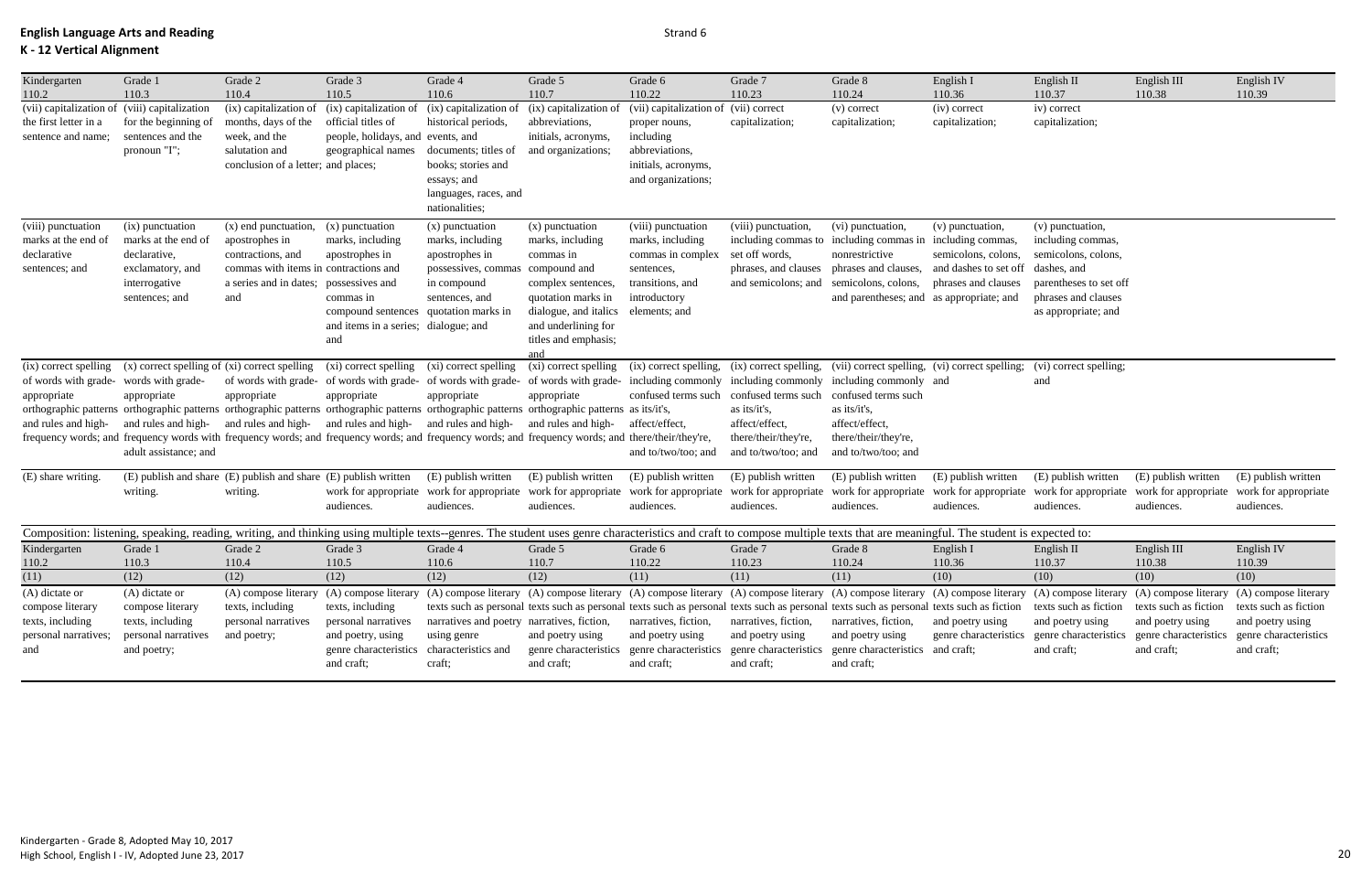| Kindergarten         | Grade 1                        | Grade 2                                  | Grade 3              | Grade 4                                                                         | Grade 5                                                                                                                                              | Grade 6              | Grade 7              | Grade 8                                                                                                           | English I           | English II           | English III         | English IV                                                                                                                                                                                                                     |
|----------------------|--------------------------------|------------------------------------------|----------------------|---------------------------------------------------------------------------------|------------------------------------------------------------------------------------------------------------------------------------------------------|----------------------|----------------------|-------------------------------------------------------------------------------------------------------------------|---------------------|----------------------|---------------------|--------------------------------------------------------------------------------------------------------------------------------------------------------------------------------------------------------------------------------|
| 110.2                | 110.3                          | 110.4                                    | 110.5                | 110.6                                                                           | 110.7                                                                                                                                                | 110.22               | 110.23               | 110.24                                                                                                            | 110.36              | 110.37               | 110.38              | 110.39                                                                                                                                                                                                                         |
| (B) dictate or       | (B) dictate or                 | (B) compose                              | (B) compose          | (B) compose                                                                     | (B) compose                                                                                                                                          | (B) compose          | (B) compose          | (B) compose                                                                                                       | (B) compose         | (B) compose          | (B) compose         | (B) compose                                                                                                                                                                                                                    |
| compose              | compose                        | informational texts,                     | informational texts. | informational texts.                                                            | informational texts,                                                                                                                                 | informational texts. | informational texts. | informational texts.                                                                                              | informational texts | informational texts  | informational texts | informational texts                                                                                                                                                                                                            |
| informational texts. | informational texts,           | including procedural including brief     |                      | including brief                                                                 | including brief                                                                                                                                      | including multi-     | including multi-     | including multi-                                                                                                  | such as explanatory | such as explanatory  | such as explanatory | such as explanatory                                                                                                                                                                                                            |
|                      | including procedural           | texts and reports; and compositions that |                      | compositions that                                                               | compositions that                                                                                                                                    |                      |                      | paragraph essays that paragraph essays that paragraph essays that essays, reports, and                            |                     | essays, reports, and | essays, reports,    | essays, reports,                                                                                                                                                                                                               |
|                      | texts; and                     |                                          | convey information   | convey information                                                              | convey information                                                                                                                                   |                      |                      | convey information convey information convey information personal essays using personal essays using resumes, and |                     |                      |                     | resumes, and                                                                                                                                                                                                                   |
|                      |                                |                                          |                      |                                                                                 |                                                                                                                                                      |                      |                      |                                                                                                                   |                     |                      |                     | about a topic, using a about a topic, using a about a topic, using a about a topic, using a about a topic, using a about a topic, using a genre characteristics genre characteristics genre characteristics personal essays us |
|                      |                                |                                          |                      |                                                                                 | clear central idea and clear central idea and clear central idea and clear controlling idea clear controlling idea clear controlling idea and craft; |                      |                      |                                                                                                                   |                     | and craft;           |                     | genre characteristics genre characteristics                                                                                                                                                                                    |
|                      |                                |                                          |                      |                                                                                 | genre characteristics genre characteristics genre characteristics or thesis statement                                                                |                      | or thesis statement  | or thesis statement                                                                                               |                     |                      | and craft;          | and craft;                                                                                                                                                                                                                     |
|                      |                                |                                          | and craft;           | and craft;                                                                      | and craft;                                                                                                                                           | and genre            | and genre            | and genre                                                                                                         |                     |                      |                     |                                                                                                                                                                                                                                |
|                      |                                |                                          |                      |                                                                                 |                                                                                                                                                      | characteristics and  | characteristics and  | characteristics and                                                                                               |                     |                      |                     |                                                                                                                                                                                                                                |
|                      |                                |                                          |                      |                                                                                 |                                                                                                                                                      | craft:               | craft;               | craft;                                                                                                            |                     |                      |                     |                                                                                                                                                                                                                                |
|                      |                                |                                          | (C) compose          | (C) compose                                                                     | (C) compose                                                                                                                                          | (C) compose multi-   | (C) compose multi-   | (C) compose multi-                                                                                                | $(C)$ compose       | (C) compose          | (C) compose         | (C) compose                                                                                                                                                                                                                    |
|                      |                                |                                          | argumentative texts, | argumentative texts,                                                            | argumentative texts,                                                                                                                                 | paragraph            | paragraph            | paragraph                                                                                                         | argumentative texts | argumentative texts  | argumentative texts | argumentative texts                                                                                                                                                                                                            |
|                      |                                |                                          | including opinion    | including opinion                                                               | including opinion                                                                                                                                    | argumentative texts  | argumentative texts  | argumentative texts                                                                                               | using genre         | using genre          | using genre         | using genre                                                                                                                                                                                                                    |
|                      |                                |                                          | essays, using genre  | essays, using genre                                                             | essays, using genre                                                                                                                                  | using genre          | using genre          | using genre                                                                                                       | characteristics and | characteristics and  | characteristics and | characteristics and                                                                                                                                                                                                            |
|                      |                                |                                          | characteristics and  | characteristics and                                                             | characteristics and                                                                                                                                  | characteristics and  | characteristics and  | characteristics and                                                                                               | craft; and          | craft; and           | craft;              | craft;                                                                                                                                                                                                                         |
|                      |                                |                                          | craft; and           | craft; and                                                                      | craft; and                                                                                                                                           | craft; and           | craft; and           | craft; and                                                                                                        |                     |                      |                     |                                                                                                                                                                                                                                |
|                      |                                |                                          |                      |                                                                                 |                                                                                                                                                      |                      |                      |                                                                                                                   |                     |                      |                     |                                                                                                                                                                                                                                |
|                      | (C) dictate or                 | $(C)$ compose                            | (D) compose          | (D) compose                                                                     | (D) compose                                                                                                                                          | (D) compose          | (D) compose          | (D) compose                                                                                                       | (D) compose         | (D) compose          | (D) compose         | (D) compose                                                                                                                                                                                                                    |
|                      | compose                        |                                          |                      | correspondence such correspondence such correspondence that correspondence that |                                                                                                                                                      | correspondence that  | correspondence that  | correspondence that                                                                                               | correspondence in a | correspondence in a  | correspondence in a | correspondence in a                                                                                                                                                                                                            |
|                      |                                |                                          |                      |                                                                                 | correspondence such as thank you notes or as thank you notes or requests information. requests information.                                          | reflects an opinion, | reflects an opinion, | reflects an opinion,                                                                                              | professional or     | professional or      | professional or     | professional or                                                                                                                                                                                                                |
|                      | as thank you notes or letters. |                                          | letters.             |                                                                                 |                                                                                                                                                      |                      |                      | registers a complaint, registers a complaint, registers a complaint, friendly structure.                          |                     | friendly structure.  | friendly structure; | friendly structure;                                                                                                                                                                                                            |
|                      | letters.                       |                                          |                      |                                                                                 |                                                                                                                                                      | or requests          | or requests          | or requests                                                                                                       |                     |                      |                     |                                                                                                                                                                                                                                |
|                      |                                |                                          |                      |                                                                                 |                                                                                                                                                      | information in a     | information in a     | information in a                                                                                                  |                     |                      |                     |                                                                                                                                                                                                                                |
|                      |                                |                                          |                      |                                                                                 |                                                                                                                                                      | business or friendly | business or friendly | business or friendly                                                                                              |                     |                      |                     |                                                                                                                                                                                                                                |
|                      |                                |                                          |                      |                                                                                 |                                                                                                                                                      | structure.           | structure.           | structure.                                                                                                        |                     |                      |                     |                                                                                                                                                                                                                                |
|                      |                                |                                          |                      |                                                                                 |                                                                                                                                                      |                      |                      |                                                                                                                   |                     |                      |                     | (E) compose literary (E) compose literary                                                                                                                                                                                      |
|                      |                                |                                          |                      |                                                                                 |                                                                                                                                                      |                      |                      |                                                                                                                   |                     |                      |                     | analysis using genre analysis using genre                                                                                                                                                                                      |
|                      |                                |                                          |                      |                                                                                 |                                                                                                                                                      |                      |                      |                                                                                                                   |                     |                      | characteristics and | characteristics and                                                                                                                                                                                                            |
|                      |                                |                                          |                      |                                                                                 |                                                                                                                                                      |                      |                      |                                                                                                                   |                     |                      | craft; and          | craft; and                                                                                                                                                                                                                     |

| (F) compose<br>(F) compose<br>rhetorical analysis<br>rhetorical analysis<br>using genre<br>using genre<br>characteristics and<br>characteristics and |  |  |
|------------------------------------------------------------------------------------------------------------------------------------------------------|--|--|
|                                                                                                                                                      |  |  |
| craft.<br>craft.                                                                                                                                     |  |  |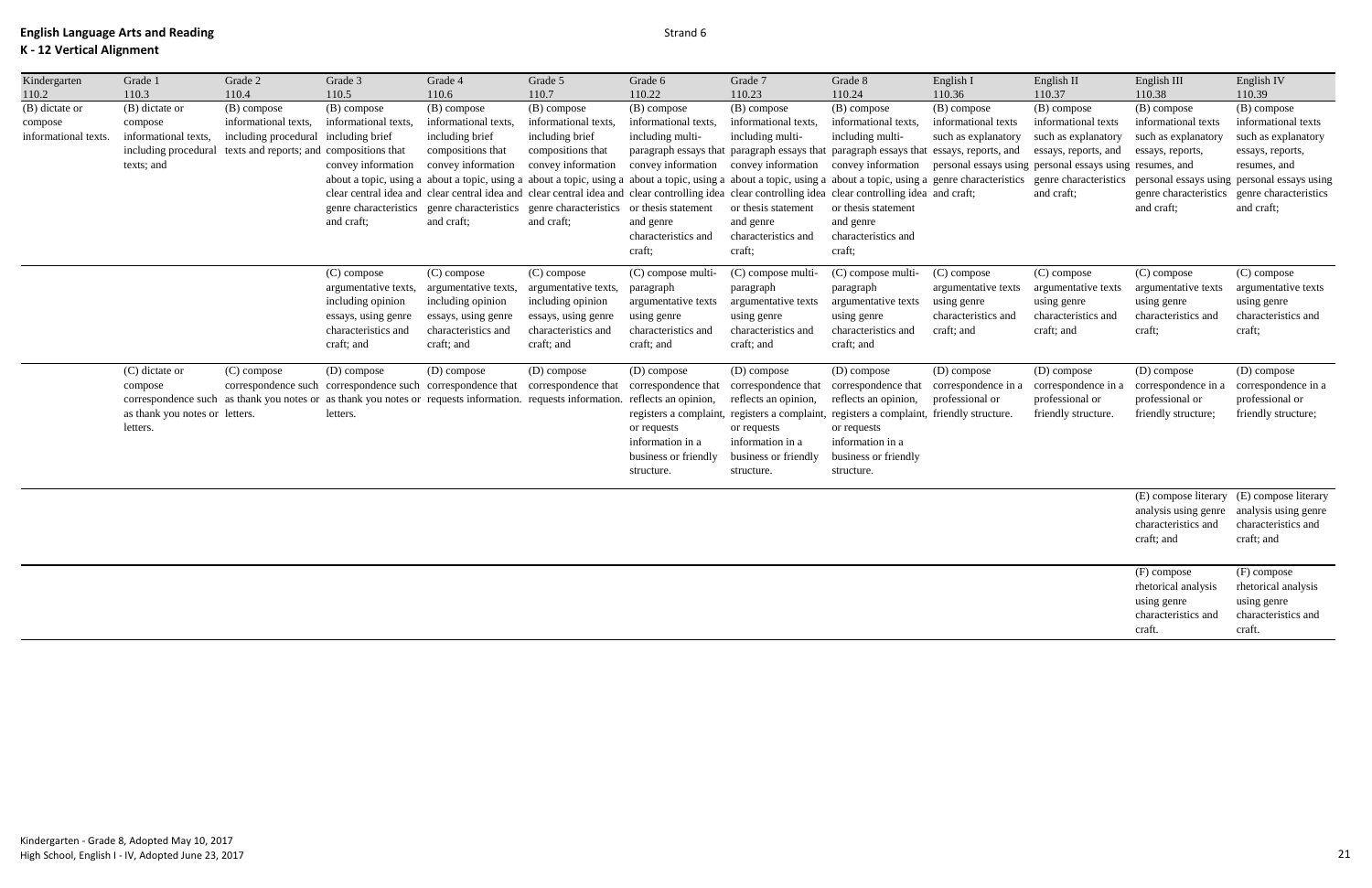|                                                                                  |                                                                                                                                          |                                                                                                                                                                               |                                                                                                              |                                                                                                              | Inquiry and research: listening, speaking, reading, writing, and thinking using multiple texts. The student engages in both short-term and sustained recursive inquiry processes for a variety of purposes. The student is exp |                                                                                                                               |                                                                                                       |                                                                                                                                                                                                                                                                                                                                                        |                                                                                                                         |                                                                                                                         |                                                                                                                                   |                                                                                                                                   |
|----------------------------------------------------------------------------------|------------------------------------------------------------------------------------------------------------------------------------------|-------------------------------------------------------------------------------------------------------------------------------------------------------------------------------|--------------------------------------------------------------------------------------------------------------|--------------------------------------------------------------------------------------------------------------|--------------------------------------------------------------------------------------------------------------------------------------------------------------------------------------------------------------------------------|-------------------------------------------------------------------------------------------------------------------------------|-------------------------------------------------------------------------------------------------------|--------------------------------------------------------------------------------------------------------------------------------------------------------------------------------------------------------------------------------------------------------------------------------------------------------------------------------------------------------|-------------------------------------------------------------------------------------------------------------------------|-------------------------------------------------------------------------------------------------------------------------|-----------------------------------------------------------------------------------------------------------------------------------|-----------------------------------------------------------------------------------------------------------------------------------|
| Kindergarten<br>110.2                                                            | Grade 1<br>110.3                                                                                                                         | Grade 2<br>110.4                                                                                                                                                              | Grade 3<br>110.5                                                                                             | Grade 4<br>110.6                                                                                             | Grade 5<br>110.7                                                                                                                                                                                                               | Grade 6<br>110.22                                                                                                             | Grade 7<br>110.23                                                                                     | Grade 8<br>110.24                                                                                                                                                                                                                                                                                                                                      | English I<br>110.36                                                                                                     | English II<br>110.37                                                                                                    | English III<br>110.38                                                                                                             | English IV<br>110.39                                                                                                              |
| (12)<br>(A) generate<br>questions for formal<br>and informal inquiry             | (13)<br>(A) generate<br>questions for formal<br>and informal inquiry                                                                     | (13)<br>(A) generate<br>questions for formal<br>and informal inquiry for formal and<br>with adult assistance; with adult assistance; with adult assistance; informal inquiry; | (13)<br>(A) generate<br>questions on a topic                                                                 | (13)<br>(A) generate and<br>clarify questions on<br>topic for formal and<br>informal inquiry;                | (13)<br>(A) generate and<br>clarify questions on a<br>topic for formal and<br>informal inquiry;                                                                                                                                | (12)<br>selected and teacher-<br>guided questions for<br>formal and informal<br>inquiry;                                      | (12)<br>formal and informal<br>inquiry;                                                               | (12)<br>(A) generate student- (A) generate student- (A) generate student- (A) develop<br>selected and teacher- selected and teacher- questions for formal questions for formal<br>guided questions for guided questions for and informal inquiry; and informal inquiry; and informal inquiry; and informal inquiry;<br>formal and informal<br>inquiry; | (11)                                                                                                                    | (11)<br>(A) develop                                                                                                     | (11)<br>(A) develop<br>questions for formal                                                                                       | (11)<br>(A) develop<br>questions for formal                                                                                       |
|                                                                                  |                                                                                                                                          |                                                                                                                                                                               |                                                                                                              |                                                                                                              |                                                                                                                                                                                                                                |                                                                                                                               |                                                                                                       |                                                                                                                                                                                                                                                                                                                                                        | $(B)$ critique the<br>research process at<br>each step to<br>implement changes<br>as needs occur and<br>are identified; | $(B)$ critique the<br>research process at<br>each step to<br>implement changes<br>as needs occur and<br>are identified; | $(B)$ critique the<br>research process a<br>each step to<br>implement changes<br>as needs occur and<br>are identified;            | $(B)$ critique the<br>research process at<br>each step to<br>implement changes<br>as needs occur and<br>are identified;           |
| (B) develop and<br>follow a research<br>plan with adult<br>assistance;           | (B) develop and<br>follow a research<br>plan with adult<br>assistance;                                                                   | (B) develop and<br>follow a research<br>plan with adult<br>assistance;                                                                                                        | (B) develop and<br>follow a research<br>plan with adult<br>assistance;                                       | (B) develop and<br>follow a research<br>plan with adult<br>assistance;                                       | (B) develop and<br>follow a research<br>plan with adult<br>assistance;                                                                                                                                                         | (B) develop and<br>revise a plan;                                                                                             | (B) develop and<br>revise a plan;                                                                     | (B) develop and<br>revise a plan;                                                                                                                                                                                                                                                                                                                      | (C) develop and<br>revise a plan;                                                                                       | (C) develop and<br>revise a plan;                                                                                       | (C) develop and<br>revise a plan;                                                                                                 | (C) develop and<br>revise a plan;                                                                                                 |
|                                                                                  |                                                                                                                                          |                                                                                                                                                                               |                                                                                                              |                                                                                                              |                                                                                                                                                                                                                                | (C) refine the major<br>research question, if<br>necessary, guided by<br>the answers to a<br>secondary set of<br>questions;   | $(C)$ refine the major<br>research question, if<br>the answers to a<br>secondary set of<br>questions; | (C) refine the major<br>research question, if<br>necessary, guided by necessary, guided by necessary to refocus<br>the answers to a<br>secondary set of<br>questions;                                                                                                                                                                                  | the research plan;                                                                                                      | necessary to refocus<br>the research plan;                                                                              | research question as research question as research question as research question as<br>necessary to refocus<br>the research plan; | (D) modify the major (D) modify the major (D) modify the major (D) modify the major<br>necessary to refocus<br>the research plan; |
| (C) gather<br>information from a<br>variety of sources<br>with adult assistance; | (C) identify and<br>gather relevant<br>sources and<br>information to<br>answer the questions<br>with adult assistance;                   | (C) identify and<br>gather relevant<br>sources and<br>information to<br>answer the questions;                                                                                 | (C) identify and<br>gather relevant<br>information from a<br>variety of sources;                             | (C) identify and<br>gather relevant<br>information from a<br>variety of sources;                             | (C) identify and<br>gather relevant<br>information from a<br>variety of sources;                                                                                                                                               | (D) identify and<br>gather relevant<br>information from a<br>variety of sources;                                              | (D) identify and<br>gather relevant<br>information from a<br>variety of sources;                      | (D) identify and<br>gather relevant<br>information from a<br>variety of sources;                                                                                                                                                                                                                                                                       | (E) locate relevant<br>sources;                                                                                         | (E) locate relevant<br>sources;                                                                                         | (E) locate relevant<br>sources;                                                                                                   | (E) locate relevant<br>sources;                                                                                                   |
|                                                                                  |                                                                                                                                          | and secondary<br>sources;                                                                                                                                                     | and secondary<br>sources;                                                                                    | (D) identify primary (D) identify primary (D) identify primary (D) understand<br>and secondary<br>sources;   | and secondary<br>sources;                                                                                                                                                                                                      | (E) differentiate<br>credibility of primary between primary and between primary and between primary and<br>secondary sources; | (E) differentiate<br>secondary sources;                                                               | (E) differentiate<br>secondary sources;                                                                                                                                                                                                                                                                                                                |                                                                                                                         |                                                                                                                         |                                                                                                                                   |                                                                                                                                   |
| (D) demonstrate<br>understanding of<br>and                                       | (D) demonstrate<br>understanding of<br>information gathered information gathered<br>with adult assistance; with adult assistance;<br>and | (E) demonstrate<br>understanding of                                                                                                                                           | (E) demonstrate<br>understanding of                                                                          | (E) demonstrate<br>understanding of                                                                          | (E) demonstrate<br>understanding of<br>information gathered; information gathered; information gathered; information gathered; variety of sources;                                                                             | (F) synthesize<br>information from a                                                                                          | (F) synthesize<br>information from a<br>variety of sources;                                           | (F) synthesize<br>information from a<br>variety of sources;                                                                                                                                                                                                                                                                                            | (F) synthesize<br>information from a<br>variety of sources;                                                             | (F) synthesize<br>information from a<br>variety of sources;                                                             | (F) synthesize<br>information from a<br>variety of sources;                                                                       | (F) synthesize<br>information from a<br>variety of sources;                                                                       |
|                                                                                  |                                                                                                                                          |                                                                                                                                                                               | (F) recognize the<br>difference between<br>paraphrasing and<br>plagiarism when<br>using source<br>materials; | (F) recognize the<br>difference between<br>paraphrasing and<br>plagiarism when<br>using source<br>materials; | (F) differentiate<br>between<br>paraphrasing and<br>plagiarism when<br>using source<br>materials;                                                                                                                              | (G) differentiate<br>between<br>paraphrasing and<br>plagiarism when<br>using source<br>materials;                             | (G) differentiate<br>between<br>paraphrasing and<br>plagiarism when<br>using source<br>materials;     | (G) differentiate<br>between<br>paraphrasing and<br>plagiarism when<br>using source<br>materials;                                                                                                                                                                                                                                                      |                                                                                                                         |                                                                                                                         |                                                                                                                                   |                                                                                                                                   |